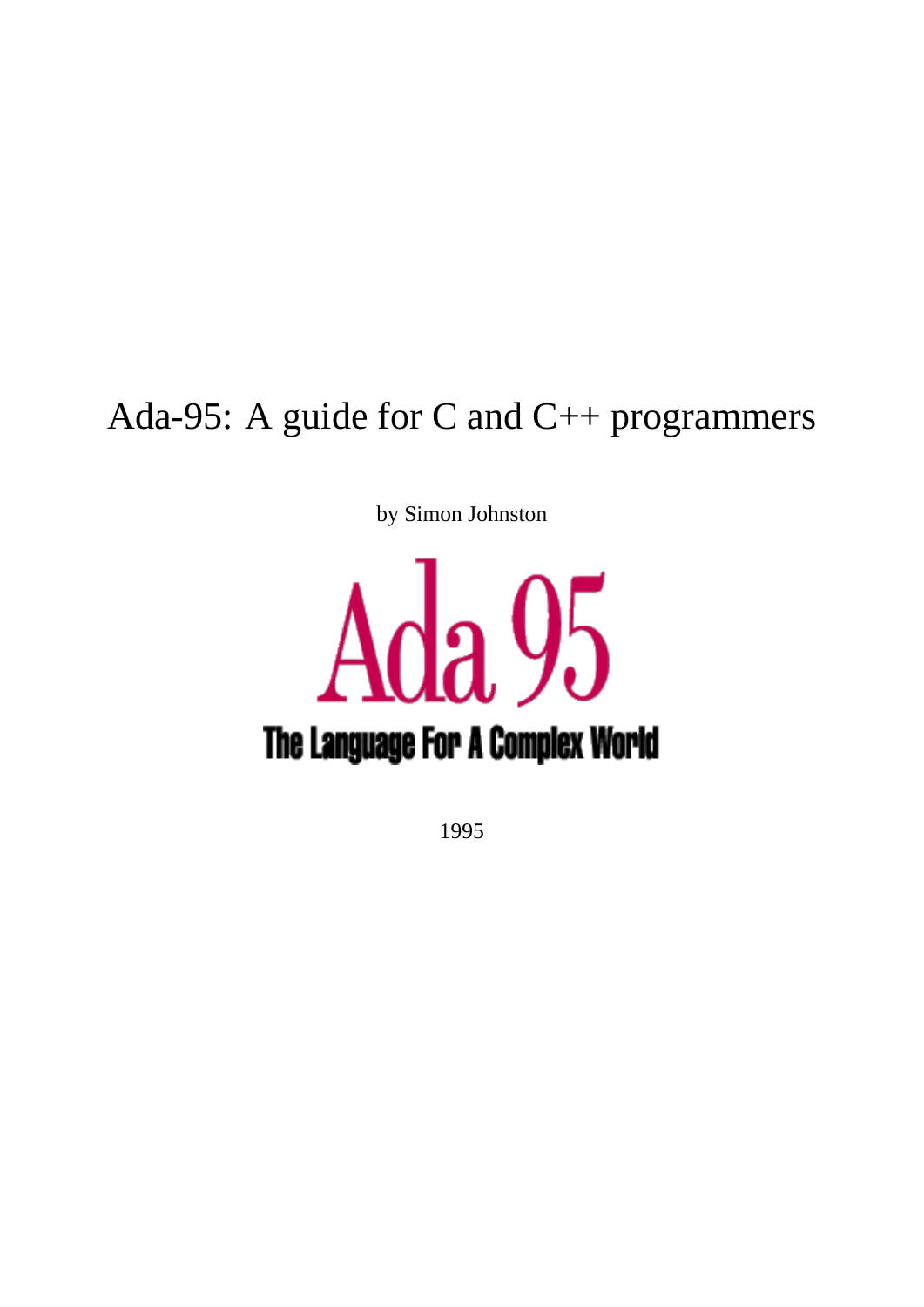## Welcome

**... to the Ada guide especially written for C and C++ programmers.**

#### **Summary**

I have endeavered to present below a tutorial for C and C++ programmers to show them what Ada can provide and how to set about turning the knowledge and experience they have gained in C/C++ into good Ada programming. This really does expect the reader to be familiar with C/C++, although C only programmers should be able to read it OK if they skip section 3.

My thanks to S. Tucker Taft for the mail that started me on this.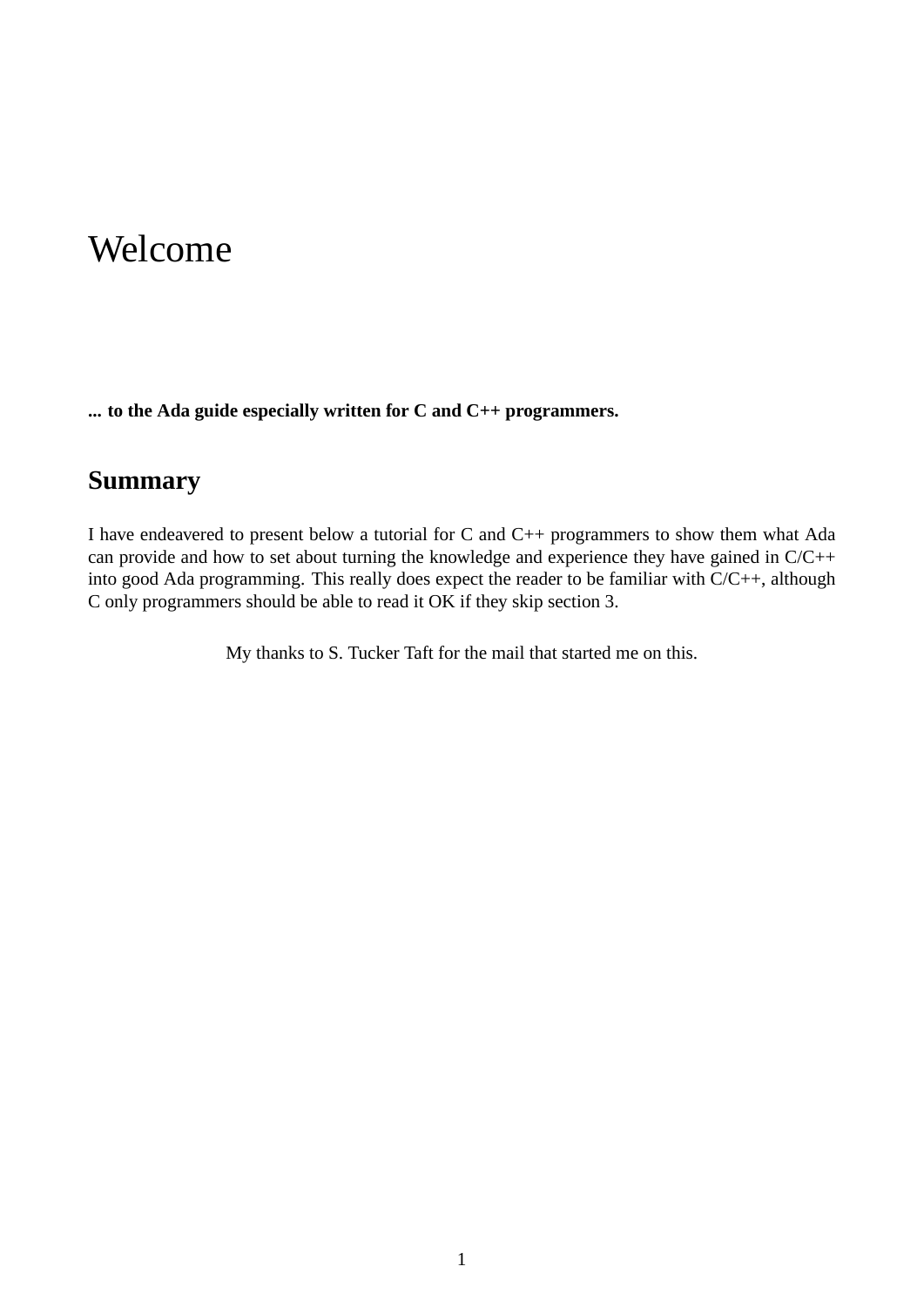## **Contents**

| $\mathbf{1}$ |     | <b>Ada Basics.</b> |                                                                                                     | $\overline{7}$ |
|--------------|-----|--------------------|-----------------------------------------------------------------------------------------------------|----------------|
|              | 1.1 |                    |                                                                                                     | 8              |
|              |     | 1.1.1              |                                                                                                     | 8              |
|              |     | 1.1.2              |                                                                                                     | 9              |
|              |     | 1.1.3              |                                                                                                     | 10             |
|              |     | 1.1.4              |                                                                                                     | 10             |
|              |     | 1.1.5              |                                                                                                     | 11             |
|              |     | 1.1.6              |                                                                                                     | 13             |
|              |     | 1.1.7              |                                                                                                     | 15             |
|              |     | 1.1.8              |                                                                                                     | 16             |
|              |     | 1.1.9              |                                                                                                     | 18             |
|              |     |                    | 1.1.10 C Unions in Ada, (food for thought). $\dots \dots \dots \dots \dots \dots \dots \dots \dots$ | 22             |
|              | 1.2 |                    |                                                                                                     | 23             |
|              |     | 1.2.1              |                                                                                                     | 24             |
|              |     | 1.2.2              |                                                                                                     | 24             |
|              |     | 1.2.3              |                                                                                                     | 25             |
|              |     | 1.2.4              |                                                                                                     | 26             |
|              |     |                    | 1.2.4.1<br>while $Loop \ldots \ldots \ldots \ldots \ldots \ldots \ldots \ldots \ldots \ldots$       | 26             |
|              |     |                    | 1.2.4.2                                                                                             | 26             |
|              |     |                    | for Loop $\ldots \ldots \ldots \ldots \ldots \ldots \ldots \ldots \ldots \ldots$<br>1.2.4.3         | 26             |
|              |     |                    | 1.2.4.4<br>break and continue $\ldots \ldots \ldots \ldots \ldots \ldots \ldots \ldots \ldots$      | 27             |
|              |     | 1.2.5              |                                                                                                     | 28             |
|              |     | 1.2.6              |                                                                                                     | 29             |
|              |     | 1.2.7              |                                                                                                     | 29             |
|              |     | 1.2.8              |                                                                                                     | 30             |
|              | 1.3 |                    |                                                                                                     | 33             |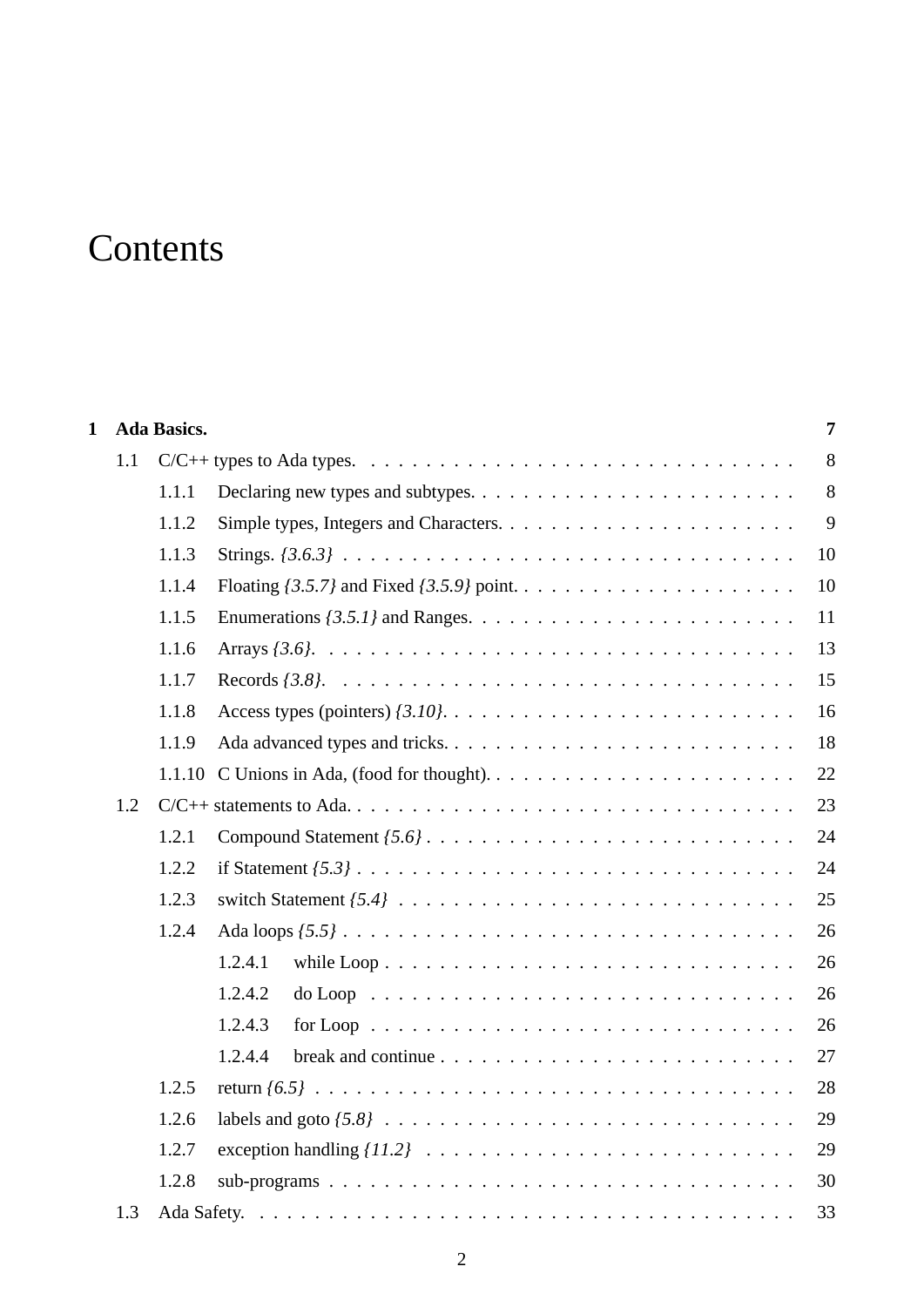|                  |           | 1.3.1             |                                                                                                                 | 33 |
|------------------|-----------|-------------------|-----------------------------------------------------------------------------------------------------------------|----|
|                  |           | 1.3.2             |                                                                                                                 | 34 |
|                  |           | 1.3.3             |                                                                                                                 | 35 |
| $\boldsymbol{2}$ |           | Ada Packages. {7} |                                                                                                                 | 37 |
|                  | 2.1       |                   | What a package looks like $\ldots \ldots \ldots \ldots \ldots \ldots \ldots \ldots \ldots \ldots \ldots \ldots$ | 37 |
|                  | 2.2       |                   |                                                                                                                 | 38 |
|                  | 2.3       |                   |                                                                                                                 | 39 |
|                  | 2.4       |                   |                                                                                                                 | 40 |
|                  | 2.5       |                   |                                                                                                                 | 41 |
| 3                |           |                   | <b>Ada-95 Object Oriented Programming.</b>                                                                      | 43 |
|                  | 3.1       |                   |                                                                                                                 | 44 |
|                  | 3.2       |                   |                                                                                                                 | 44 |
|                  | 3.3       |                   |                                                                                                                 | 45 |
|                  | 3.4       |                   |                                                                                                                 | 45 |
|                  | 3.5       |                   |                                                                                                                 | 45 |
|                  | 3.6       |                   |                                                                                                                 | 45 |
|                  | 3.7       |                   | Inheritance, single and multiple. $\ldots \ldots \ldots \ldots \ldots \ldots \ldots \ldots \ldots$              | 45 |
|                  | 3.8       |                   |                                                                                                                 | 46 |
|                  | 3.9       |                   |                                                                                                                 | 46 |
| 4                |           | <b>Generics</b>   |                                                                                                                 | 49 |
|                  | 4.1       |                   |                                                                                                                 | 49 |
|                  | 4.2       |                   |                                                                                                                 | 50 |
|                  | 4.3       |                   |                                                                                                                 | 51 |
| 5                | <b>IO</b> |                   |                                                                                                                 | 52 |
|                  | 5.1       |                   |                                                                                                                 | 52 |
|                  | 5.2       |                   |                                                                                                                 | 53 |
|                  | 5.3       |                   |                                                                                                                 | 55 |
| 6                |           |                   | <b>Interfacing to other languages</b>                                                                           | 56 |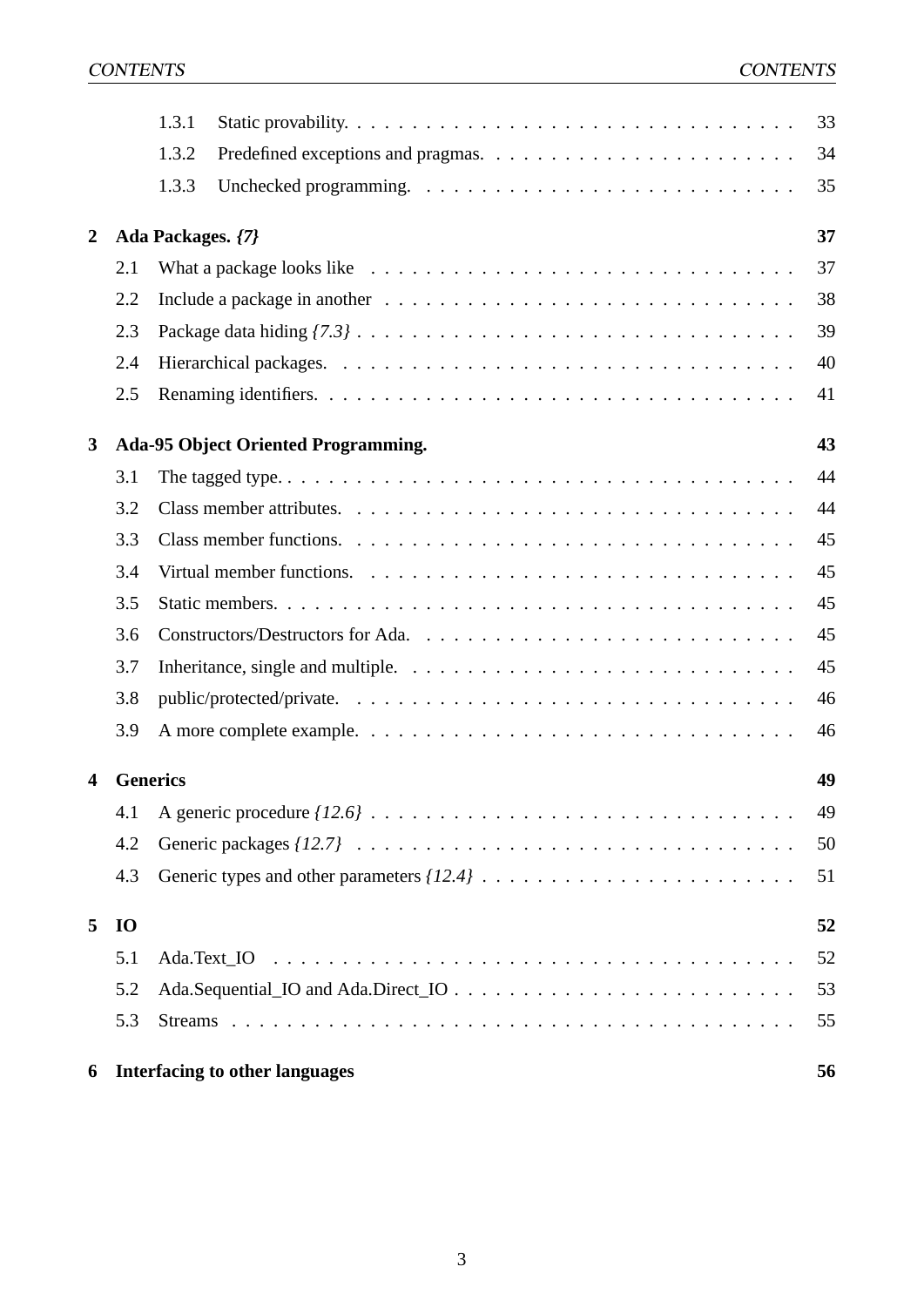| 7 |     | Concurrency | 57 |
|---|-----|-------------|----|
|   | 7.1 |             | 57 |
|   |     | 7.1.1       | 57 |
|   |     | 7.1.2       | 57 |
|   |     | 7.1.3       | 58 |
|   | 7.2 |             | 58 |
|   |     | 7.2.1       | 58 |
|   |     | 7.2.2       | 60 |
|   |     | 7.2.3       | 61 |
|   |     | 7.2.4       | 61 |
|   |     | 7.2.5       | 63 |
|   |     | 7.2.6       | 63 |
|   |     | 7.2.7       | 64 |
|   | 7.3 |             | 64 |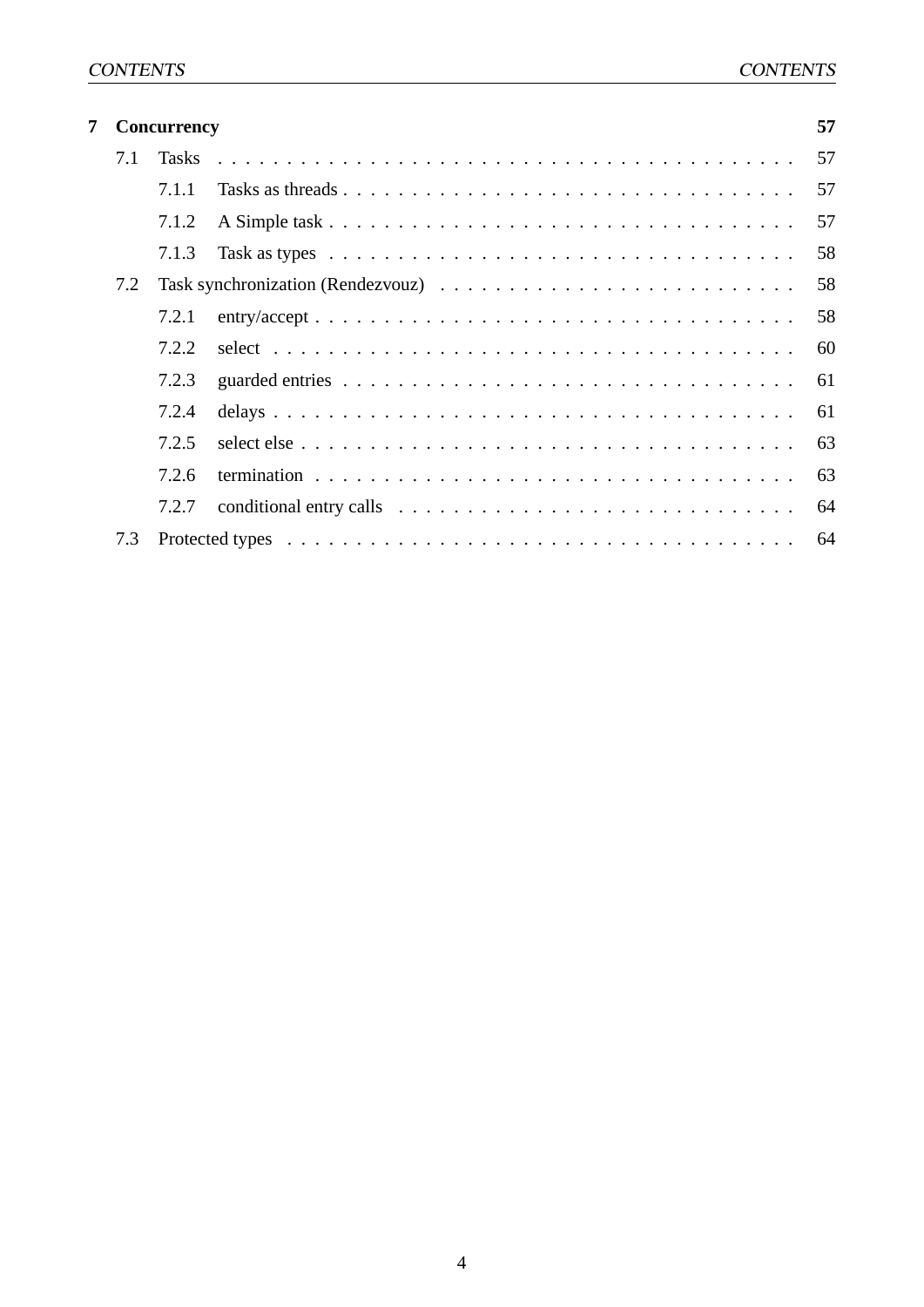## Introduction.

This document is written primarily for C and  $C_{++}$  programmers and is set out to describe the Ada programming language in a way more accessible to them. I have used the standard Ada documentation conventions, code will look like this and keywords will look like **this**. I will include references to the Ada Reference Manual in braces and in italics, *{1.1}*, which denotes section 1.1. The ARM is reference 1 at the end of this document. Another useful reference is the Lovelace on-line tutorial which is a great way to pick up Ada basics.

I will start out by describing the Ada predefined types, and the complex types, and move onto the simple language constructs. Section 2 will start to introduce some very Ada specific topics and section 3 describes the new Ada-95 Object Oriented programming constructs. Section 5 describes the Ada tools for managing concurrency, the task and protected types, these are worth investing some time getting to grips with. Section 6 is a tour of the Ada IO library and covers some of the differences in concept and implementation between it and C stdio.

Please feel free to comment on errors, things you don't like and things you would like to see. If I don't get the comments then I can't take it forward, and the question you would like answered is almost certainly causing other people problems too.

If you are new to Ada and do not have an Ada compiler handy then why not try the GNAT Ada compiler. This compiler is based on the well known GCC C/C++ and Objective-C compiler and provides a high quality Ada-83 and Ada-95 compiler for many platforms. Here is the FTP site (ftp: //cs.nyu.edu/pub/gnat) see if there is one for you.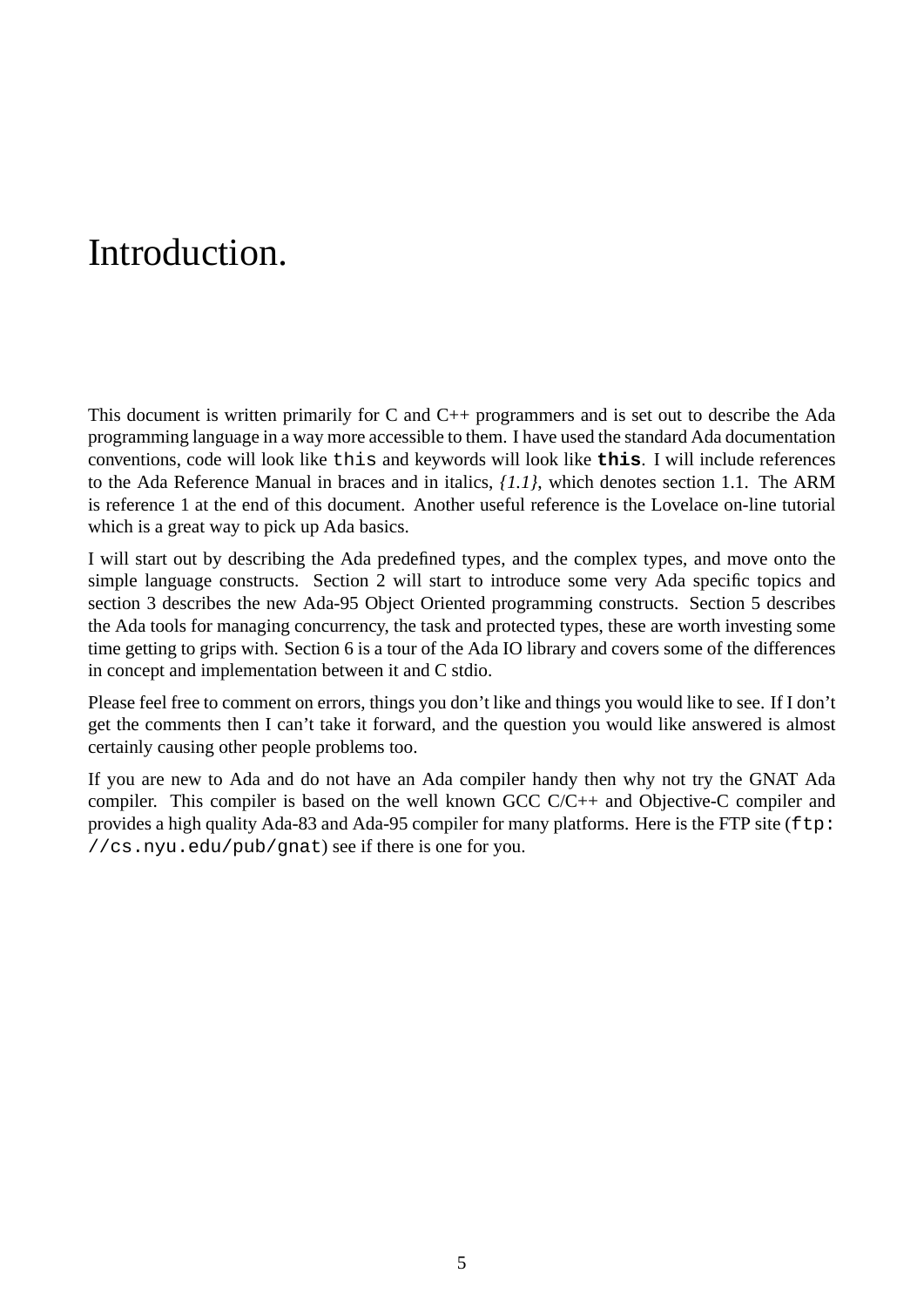## Document Status.

This document is still under revision and I receive a number of mails asking for improvements and fixing bugs and spelling mistakes I have introduced. I will try and keep this section up to date on what needs to be done and what I would like to do.

#### **Current Status**

- **Section 2** More on 2.3 (data hiding) and 2.4 (Hierarchical packages)
- **Section 3** First issue of this section, 3.6, 3.7, 3.8 and 3.9 have additional work planned. They may also require re-work pending comments.
- **Section 5** Section 5.3 (streams) not yet done.
- **Section 6** New sections to be added for each language.
- **Section 7** Major re-work following comments from Bill Wagner, 7.2.7 added, requires some more words, and section 7.3 requires more justification etc.

#### **Wish List**

I would like to use a consistant example throughout, building it up as we go along. The trouble is I don't think I have space in an HTML page to do this.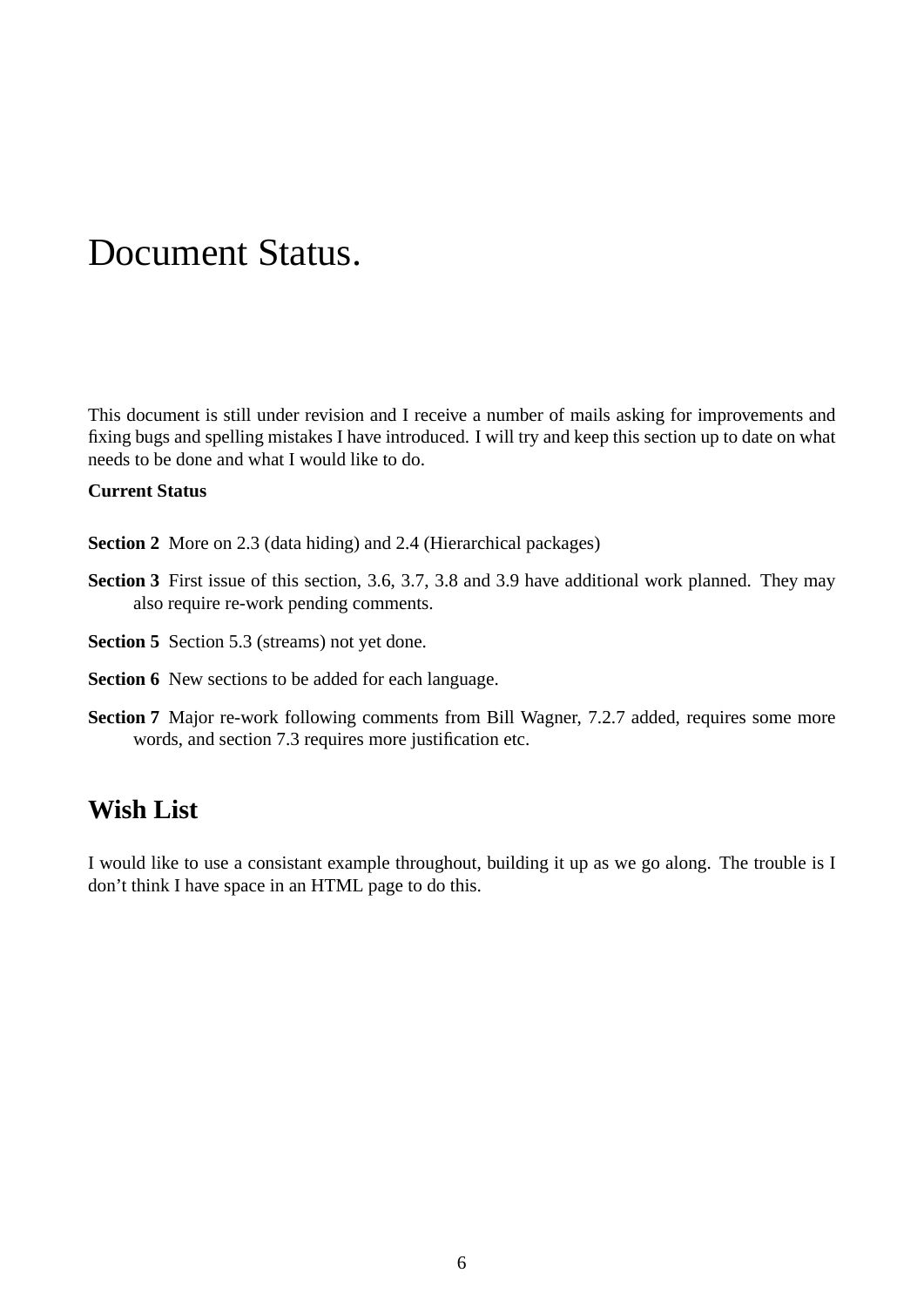# 1

## Ada Basics.

This section hopes to give you a brief introduction to Ada basics, such as types, statements and packages. Once you have these you should be able to read quite a lot of Ada source without difficulty. You are expected to know these things as we move on so it is worth reading.

One thing before we continue, most of the operators are similar, but you should notice these differences:

| Operator              | $C/C++$ | Ada    |
|-----------------------|---------|--------|
| Assignment            | —       | ≔      |
| Equality              | $=$ $=$ | Ξ      |
| NonEquality           | !=      | $/=\,$ |
| PlusEquals            | $+=$    |        |
| SubtractEquals        | -=      |        |
| MultiplyEquals        | $*_{=}$ |        |
| <b>DivisionEquals</b> | $/=\,$  |        |
| OrEquals              | l=      |        |
| AndEquals             | $\&=$   |        |
| Modulus               | $\%$    | mod    |
| Remainder             |         | rem    |
| <b>AbsoluteValue</b>  |         | abs    |
| Exponentiation        |         | **     |
| Range                 |         |        |

One of the biggest things to stop C/C++ programmers in their tracks is that Ada is case insensitive, so **begin BEGIN Begin** are all the same. This can be a problem when porting case sensitive C code into Ada.

Another thing to watch for in Ada source is the use of ' the tick. The tick is used to access attributes for an object, for instance the following code is used to assign to value a the size in bits of an integer.

```
int a = sizeof(int) * 8;
a : Integer := Integer'Size;
```
Another use for it is to access the attributes First and Last, so for an integer the range of possible values is Integer'First to Integer'Last. This can also be applied to arrays so if you are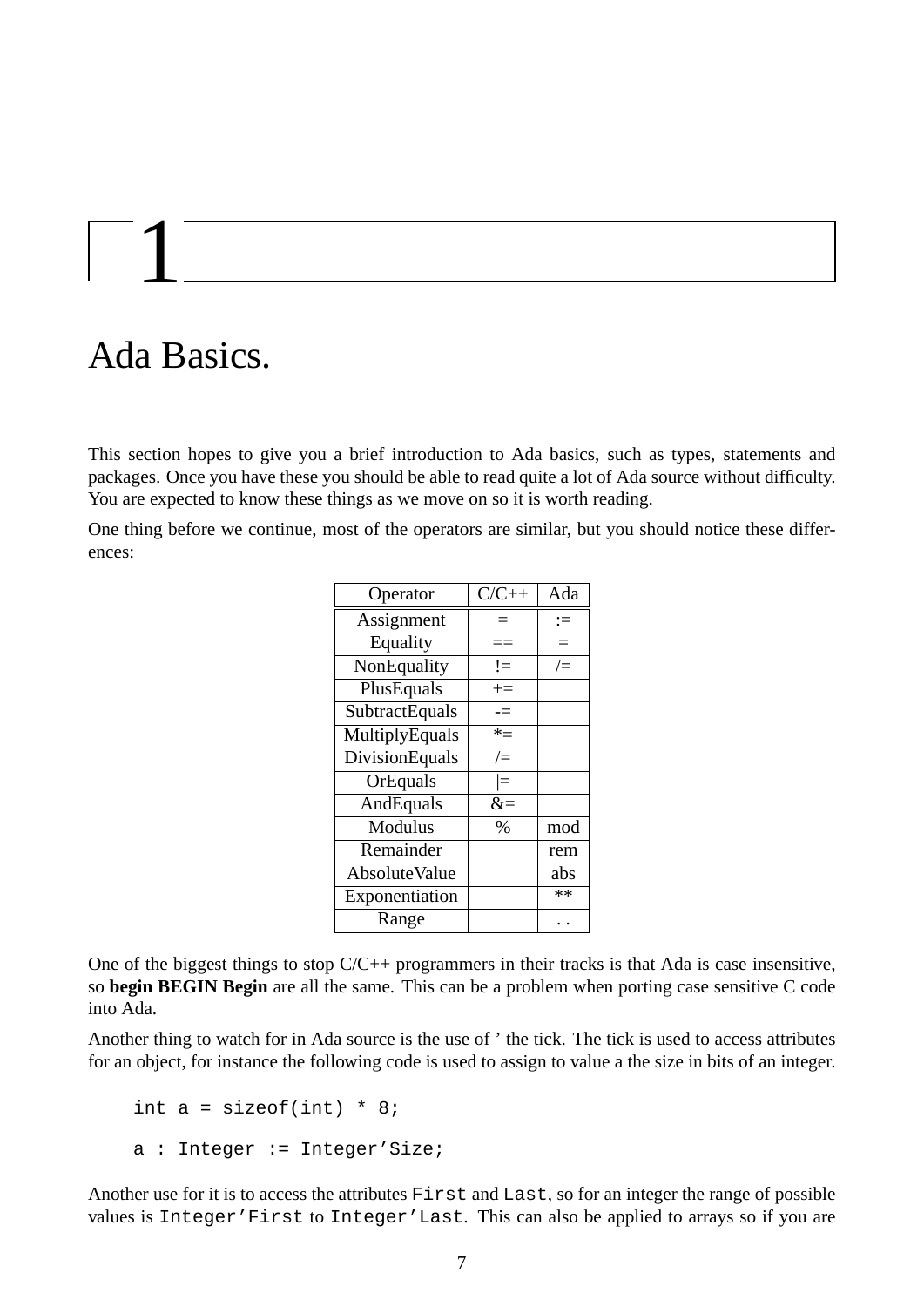passed an array and don't know the size of it you can use these attribute values to range over it in a loop (see section 1.1.5 on page 11). The tick is also used for other Ada constructs as well as attributes, for example character literals, code statements and qualified expressions ( 1.1.8 on page 16).

#### **1.1 C/C++ types to Ada types.**

This section attempts to outline how to move  $C/C++$  type declarations into an Ada program and help you understand Ada code. Section 1.1.8 introduces some Ada specific advanced topics and tricks you can use in such areas as bit fields, type representation and type size.

Note that 'objects' are defined in reverse order to C/C++, the object name is first, then the object type, as in C/C++ you can declare lists of objects by seperating them with commas.

```
int i;
int a, b, c;
int j = 0;
int k, 1 = 1;
i : Integer;
a, b, c : Integer;
j : Integer := 0;
k, 1: Integer := 1;
```
The first three declarations are the same, they create the same objects, and the third one assigns j the value 0 in both cases. However the fourth example in C leaves k undefined and creates l with the value 1. In the Ada example it should be clear that both k and l are assigned the value 1.

Another difference is in defining constants.

const int days\_per\_week = 7; days\_per\_week : **constant** Integer := 7; days\_per\_week : **constant** := 7;

In the Ada example it is possible to define a constant without type, the compiler then chooses the most appropriate type to represent it.

#### **1.1.1 Declaring new types and subtypes.**

Before we delve into descriptions of the predefined Ada types it is important to show you how Ada defines a type.

Ada is a strongly typed language, in fact possibly the strongest. This means that its type model is strict and absolutely stated. In C the use of typedef introduces a new name which can be used as a new type, though the weak typing of C and even  $C++$  (in comparison) means that we have only really introduced a very poor synonym. Consider:

```
typedef int INT;
INT a;
int b;
a = bi // works, no problem
```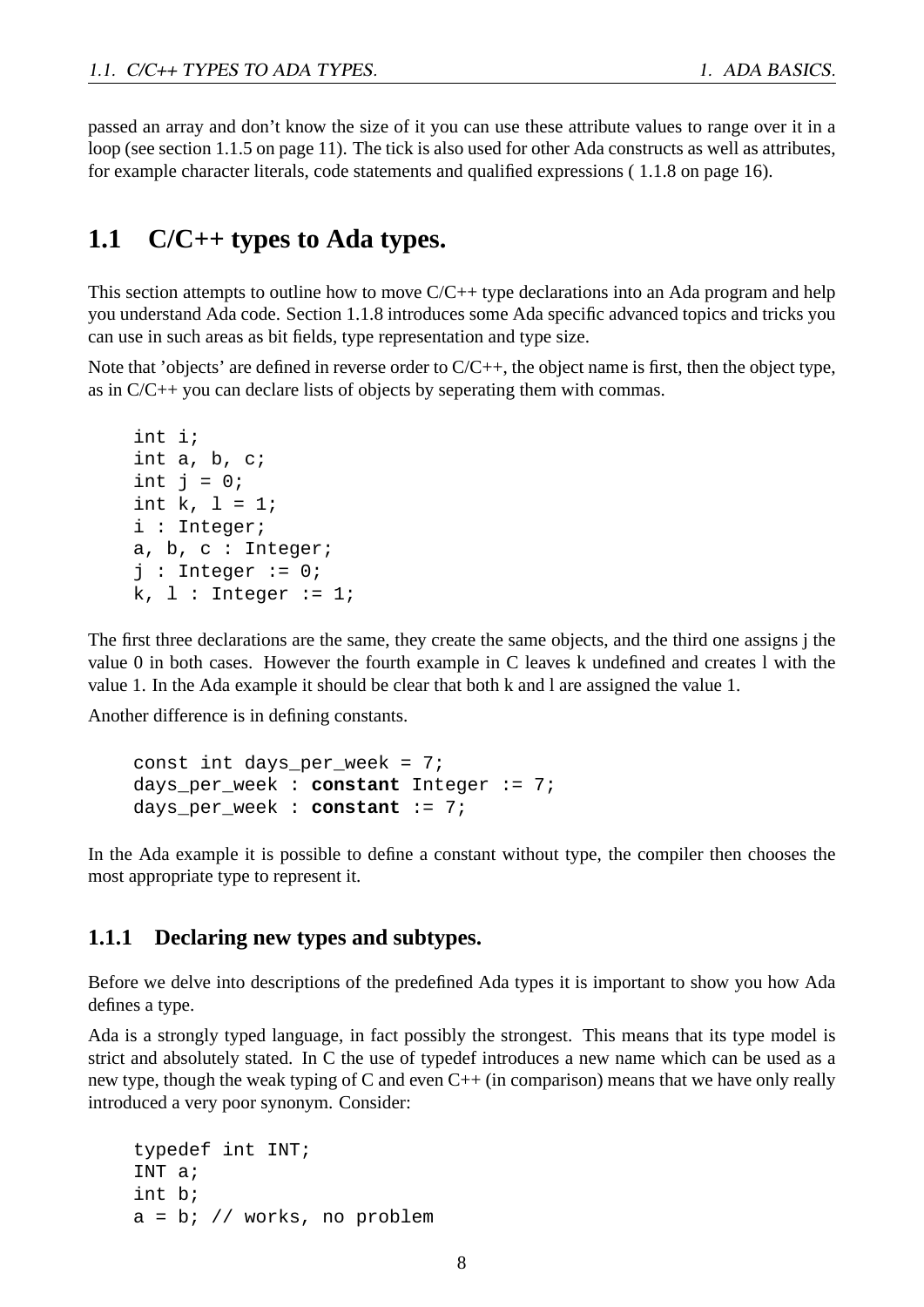The compiler knows that they are both ints. Now consider:

```
type INT is new Integer;
a : INT;
b : Integer;
a := b; -- fails.
```
The important keyword is **new**, which really sums up the way Ada is treating that line, it can be read as "a new type INT has been created from the type Integer", whereas the C line may be interpreted as "a new name INT has been introduced as a synonym for int".

This strong typing can be a problem, and so Ada also provides you with a feature for reducing the distance between the new type and its parent, consider:

```
subtype INT is Integer;
a : INT;
b : Integer;
a := b; -- works.
```
The most important feature of the subtype is to constrain the parent type in some way, for example to place an upper or lower boundary for an integer value (see section below on ranges).

#### **1.1.2 Simple types, Integers and Characters.**

We have seen above the Integer type, there are a few more with Ada, these are listed below.

- **Integer, Long\_Integer etc.** Any Ada compiler must provide the Integer type, this is a signed integer, and of implementation defined size. The compiler is also at liberty to provide Long Integer, Short\_Integer, Long\_Long\_Integer etc as needed.
- **Unsigned Integers** Ada does not have a defined unsigned integer, so this can be synthesised by a range type (see section 1.1.5), and Ada-95 has a defined package, System.Unsigned\_Types which provide such a set of types.

Ada-95 has added a **modular** type which specifies the maximum value, and also the feature that arithmatic is cyclic, underflow/overflow cannot occur. This means that if you have a modular type capable of holding values from 0 to 255, and its current value is 255, then incrementing it wraps it around to zero. Contrast this with range types (previously used to define unsigned integer types) in section 1.1.5 below. Such a type is defined in the form:

**type** BYTE **is mod** 256; **type** BYTE **is mod** 2\*\*8;

The first simply specifies the maximum value, the second specifies it in a more 'precise' way, and the 2\*\*x form is often used in system programming to specify bit mask types. Note: it is not required to use 2\*\*x, you can use any value, so 10\*\*10 is legal also.

**Character** *{3.5.2}* This is very similar to the C char type, and holds the ASCII character set. However it is actually defined in the package Standard {A.1} as an enumerated type (see section 1.1.5). There is an Ada equivalent of the C set of functions in  $ctype$ . h which is the package Ada.Characters.Handling.

Ada Also defines a Wide\_Character type for handling non ASCII character sets.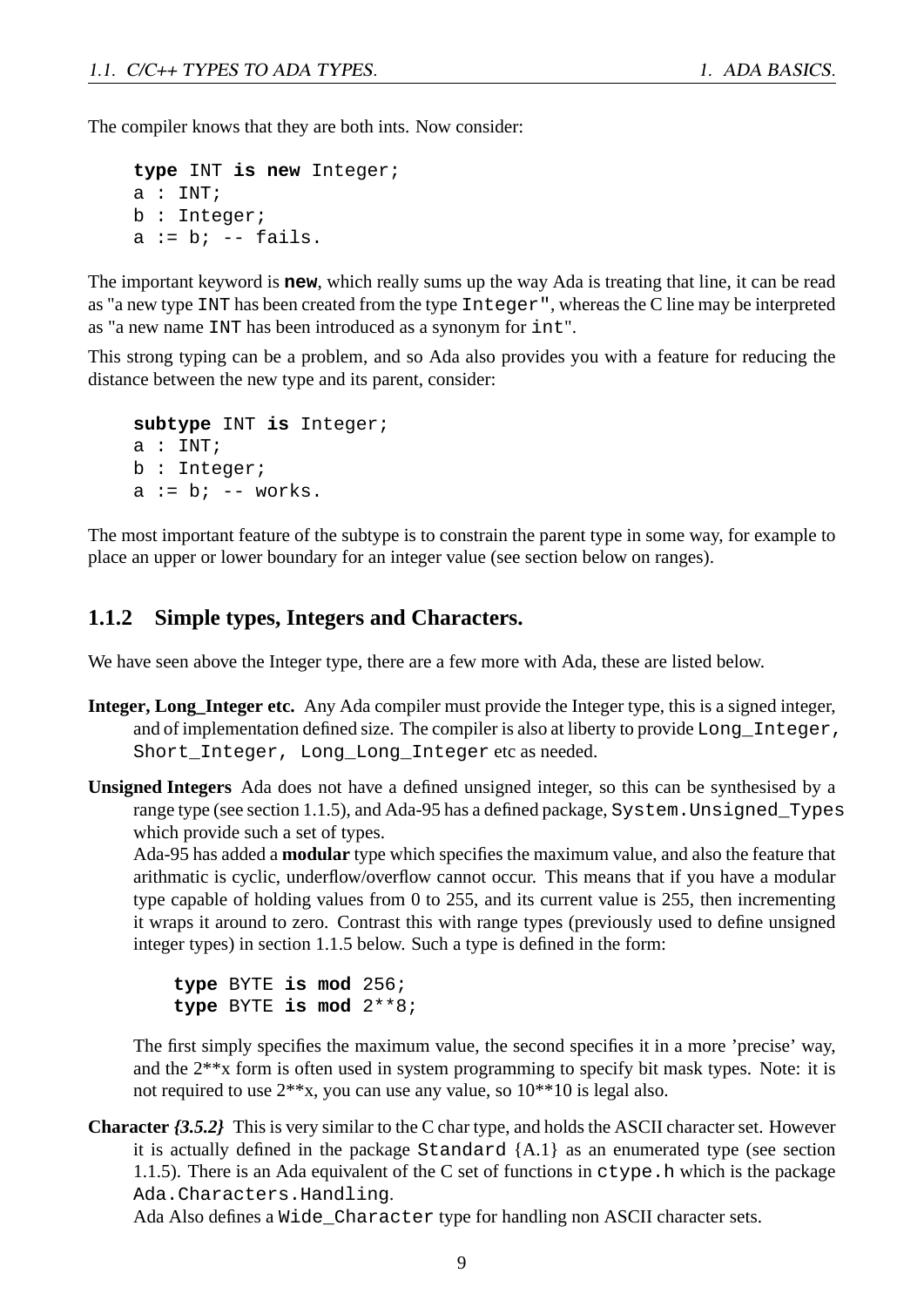**Boolean** *{3.5.3}* This is also defined in the package Standard as an enumerated type (see below) as (FALSE, TRUE).

#### **1.1.3 Strings.** *{3.6.3}*

Heres a god send to C/C++ programmers, Ada has a predefined String type (defined again in Standard). There is a good set of Ada packages for string handling, much better defined than the set provided by C, and Ada has a & operator for string concatenation.

As in C the basis for the string is an array of characters, so you can use array slicing (see below) to extract substrings, and define strings of set length. What, unfortunatly, you cannot do is use strings as unbounded objects, hence the following.

```
type A_Record is
record
  illegal : String;
  legal : String(1 .. 20);end record;
procedure check(legal : in String);
```
The illegal structure element is because Ada cannot use 'unconstrained' types in static declarations, so the string must be constrained by a size. Also note that the lower bound of the size must be greater than or equal to 1, the  $C/C++$  array [4] which defines a range 0..3 cannot be used in Ada, 1..4 must be used.

One way to specify the size is by initialisation, for example:

```
Name : String := "Simon";
```
is the same as defining Name as a String(1..5) and assigning it the value "Simon" seperatly..

For parameter types unconstrained types are allowed, similar to passing int array[] in C.

To overcome the constraint problem for strings Ada has a predefined package Ada.Strings.Unbounded which implements a variable length string type.

#### **1.1.4 Floating** *{3.5.7}* **and Fixed** *{3.5.9}* **point.**

Ada has two non-integer numeric types, the floating point and fixed point types. The predefined floating point type is Float and compilers may add Long\_Float, etc. A new Float type may be defined in one of two ways:

**type** FloatingPoint1 **is new** Float; **type** FloatingPoint2 **is** digits 5;

The first simply makes a new floating point type, from the standard Float, with the precision and size of that type, regardless of what it is.

The second line asks the compiler to create a new type, which is a floating point type "of some kind" with a minimum of 5 digits of precision. This is invaluable when doing numeric intensive operations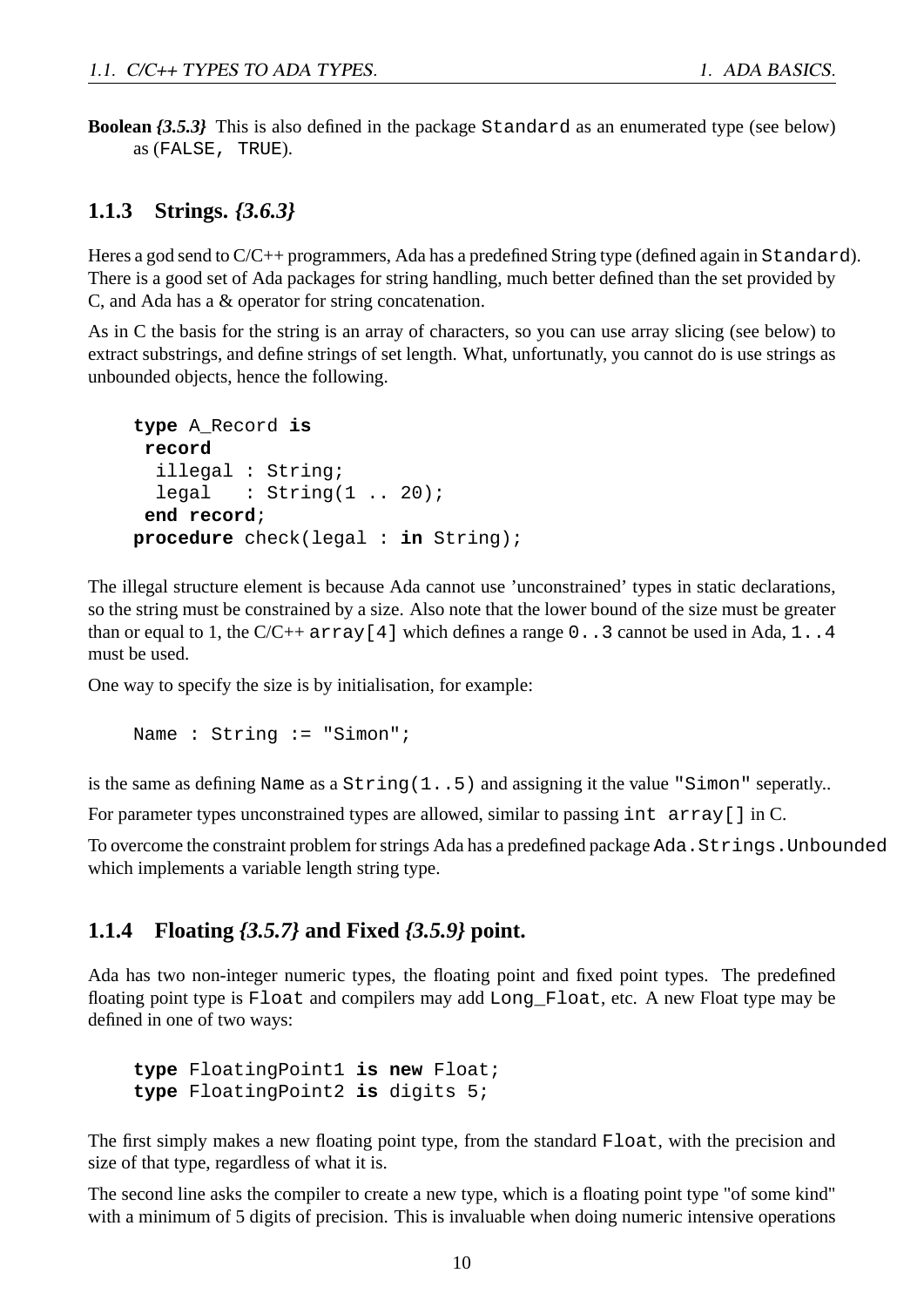and intend to port the program, you define exactly the type you need, not what you think might do today.

If we go back to the subject of the tick, you can get the number of digits which are actually used by the type by the attribute 'Digits. So having said we want a type with minimum of 5 digits we can verify this:

number of digits : Integer := FloatingPoint2'Digits;

Fixed point types are unusual, there is no predefined type 'Fixed' and such type must be declared in the long form:

**type** Fixed **is delta** 0.1 **range** -1.0..1.0;

This defines a type which ranges from -1.0 to 1.0 with an accuracy of 0.1. Each element, accuracy, low-bound and high-bound must be defined as a real number.

There is a specific form of fixed point types (added by Ada-95) called decimal types. These add a clause digits, and the range clause becomes optional.

**type** Decimal **is delta** 0.01 **digits** 10;

This specifies a fixed point type of 10 digits with two decimal places. The number of digits includes the decimal part and so the maximum range of values becomes -99,999,999.99. . . +99,999,999.99

#### **1.1.5 Enumerations** *{3.5.1}* **and Ranges.**

Firstly enumerations. These are not at all like C/C++s enums, they are true sets and the fact that the Boolean type is in fact:

**type** Boolean **is** (FALSE, TRUE);

should give you a feeling for the power of the type.

You have already seen a range in use (for strings), it is expressed as  $1ow$ . high and can be one of the most useful ways of expressing interfaces and parameter values, for example:

```
type Hours is new Integer range 1 .. 12;
type Hours24 is range 0 .. 23;
type Minutes is range 1 .. 60;
```
There is now no way that a user can pass us an hour outside the range we have specified, even to the extent that if we define a parameter of type Hours24 we cannot assign a value of Hours even though it can only be in the range. Another feature is demonstrated, for Hours we have said we want to restrict an Integer type to the given range, for the next two we have asked the compiler to choose a type it feels appropriate to hold the given range, this is a nice way to save a little finger tapping, but should be avoided Ada provides you a perfect environment to specify precisely what you want, use it the first definition leaves *nothing* to the imagination.

Now we come to the rules on subtypes for ranges, and we will define the two Hours again as follows: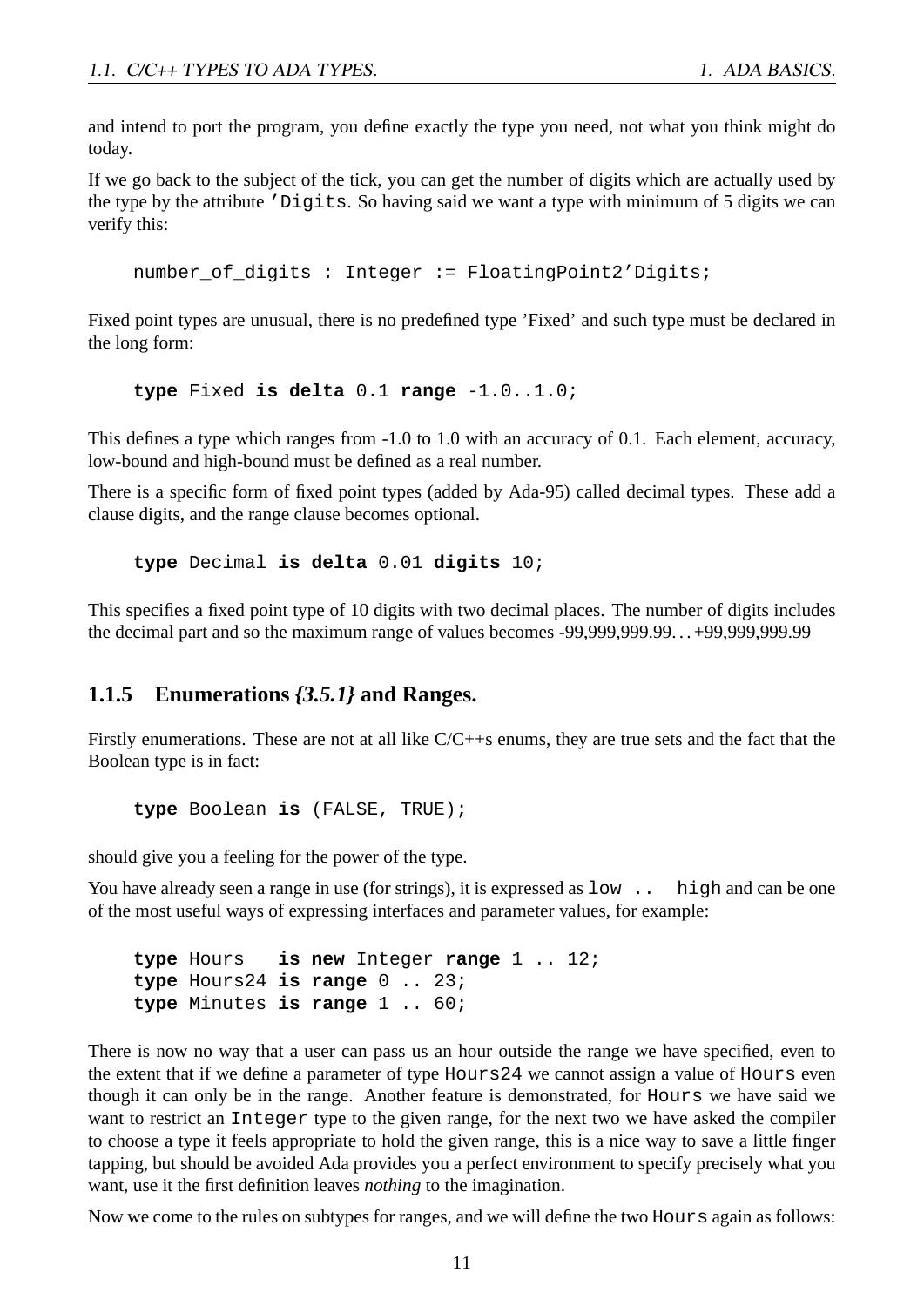**type** Hours24 **is new range** 0..23; **subtype** Hours **is** Hours24 **range** 1..12;

This limits the range even further, and as you might expect a subtype cannot extend the range beyond its parent, so range 0 .. 25 would have been illegal.

Now we come to the combining of enumerations and ranges, so that we might have:

**type** All\_Days **is** (Monday, Tuesday, Wednesday, Thursday, Friday, Saturday, Sunday); **subtype** Week\_Days **is** All\_Days **range** Monday .. Friday; **subtype** Weekend **is** All\_Days **range** Saturday .. Sunday;

We can now take a Day, and see if we want to go to work:

```
Day : All_Days := Today;
if Day in Week_Days then
go_to_work;
end if;
```
Or you could use the form **if** Day **in range** Monday .. Friday and we would not need the extra types.

Ada provides four useful attributes for enumeration type handling, note these are used slightly differently than many other attributes as they are applied to the type, not the object.

- **Succ** This attribute supplies the 'successor' to the current value, so the 'Succ value of an object containing Monday is Tuesday. *Note*: If the value of the object is Sunday then an exception is raised, you cannot Succ past the end of the enumeration.
- **Pred** This attribute provides the 'predecessor' of a given value, so the 'Pred value of an object containing Tuesday is Monday. *Note*: the rule above still applies 'Pred of Monday is an error.
- **Val** This gives you the value (as a member of the enumeration) of element n in the enumeration. Thus Val(2) is Wednesday. *Note*: the rule above still applies, and note also that 'Val(0) is the same as 'First.
- **Pos** This gives you the position in the enumeration of the given element name. Thus 'Pos (Wednesday) is 2.

*Note*: the range rules still apply, also that 'Last will work, and return Sunday.

```
All_Days'Succ(Monday) = Tuesday
All_Days'Pred(Tuesday) = Monday
All_Days'Val(0) = Monday
All_Days'First = Monday
All_Days'Val(2) = Wednesday
All_Days'Last = Sunday
All_Days'Succ(All_Days'Pred(Tuesday)) = Tuesday
```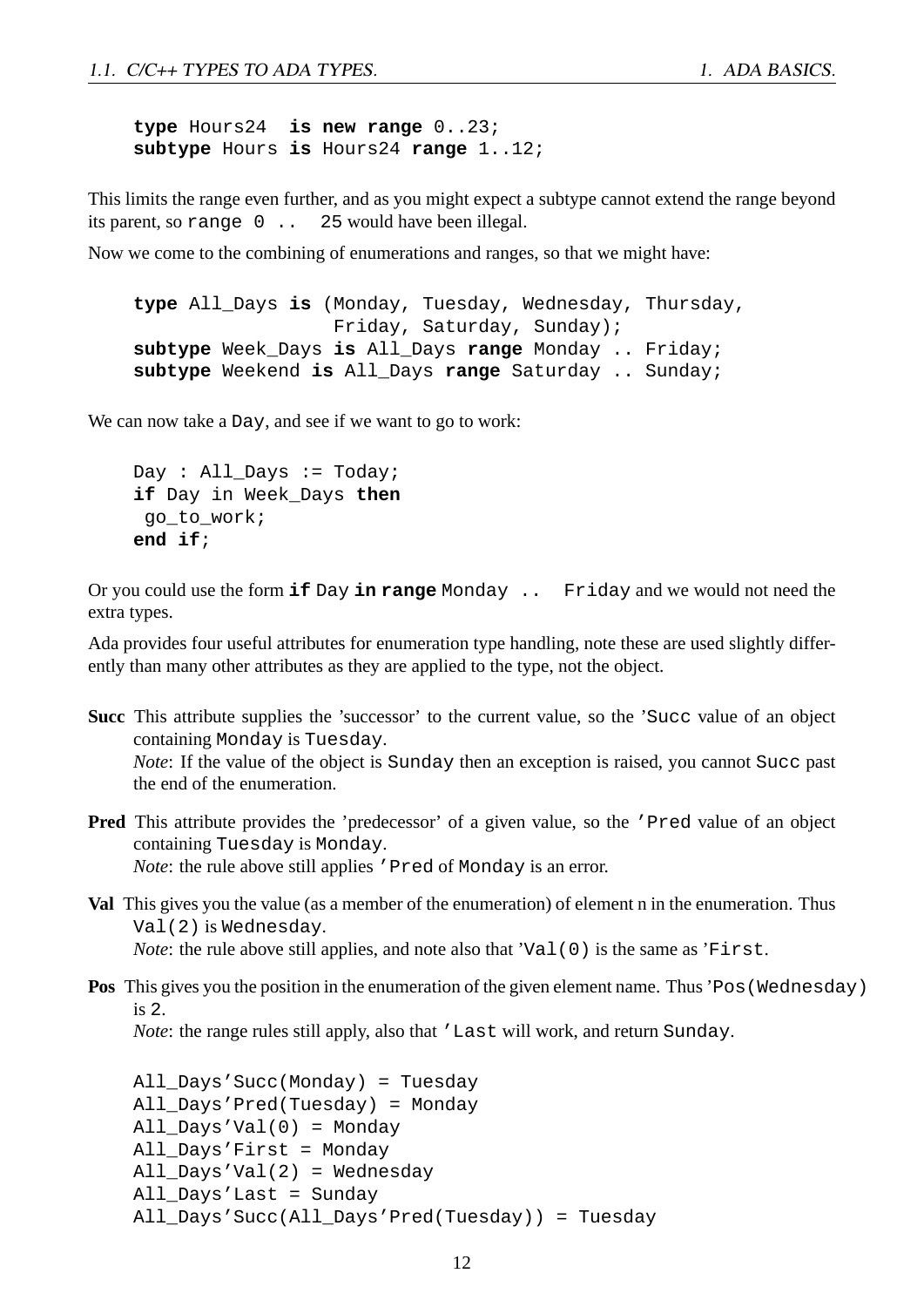Ada also provides a set of 4 attributes for range types, these are intimatly associated with those above and are:

- **First** This provides the value of the first item in a range. Considering the range 0 . 100 then 'First is 0.
- Last This provides the value of the last item in a range, and so considering above, 'Last is 100.
- **Length** This provides the number of items in a range, so 'Length is actually 101.
- **Range** This funnily enough returns in this case the value we gave it, but you will see when we come onto arrays how useful this feature is.

As you can see these have no direct C/C++ equivalent and are part of the reason for Ada's reputation for safety, you can define for a parameter exactly the range of values it might take, it all amounts to better practice for large developments where your interface is read by many people who may not be able to tell that the integer parameter day starts at 0, which indicates Wednesday etc.

#### **1.1.6 Arrays** *{3.6}***.**

Arrays in Ada make use of the range syntax to define their bounds and can be arrays of any type, and can even be declared as unknown size.

Some example:

```
char name[31];
int track[3];
int dbla[3][10];
int init[3] = \{ 0, 1, 2 \};
typedef char[31] name type;
track[2] = 1;dbla[0][3] = 2iName : array (0 .. 30) of Character; -- OR
Name : String (1 .. 30);
Track : array (0 .. 2) of Integer;
DblA : array (0 .. 2) of array (0 .. 9) of Integer; -- OR
DblA : array (0 .. 2,0 .. 9) of Integer;
Init : array (0 .. 2) of Integer := (0, 1, 2);
type Name_Type is array (0 .. 30) of Character;
track(2) := 1;dbla(0,3) := 2i-- Note try this in C.
a, b : Name_Type;
a := b; -- will copy all elements of b into a.
```
Simple isn't it, you can convert C arrays into Ada arrays very easily. What you don't get is all the things you can do with Ada arrays that you can't do in  $C/C++$ .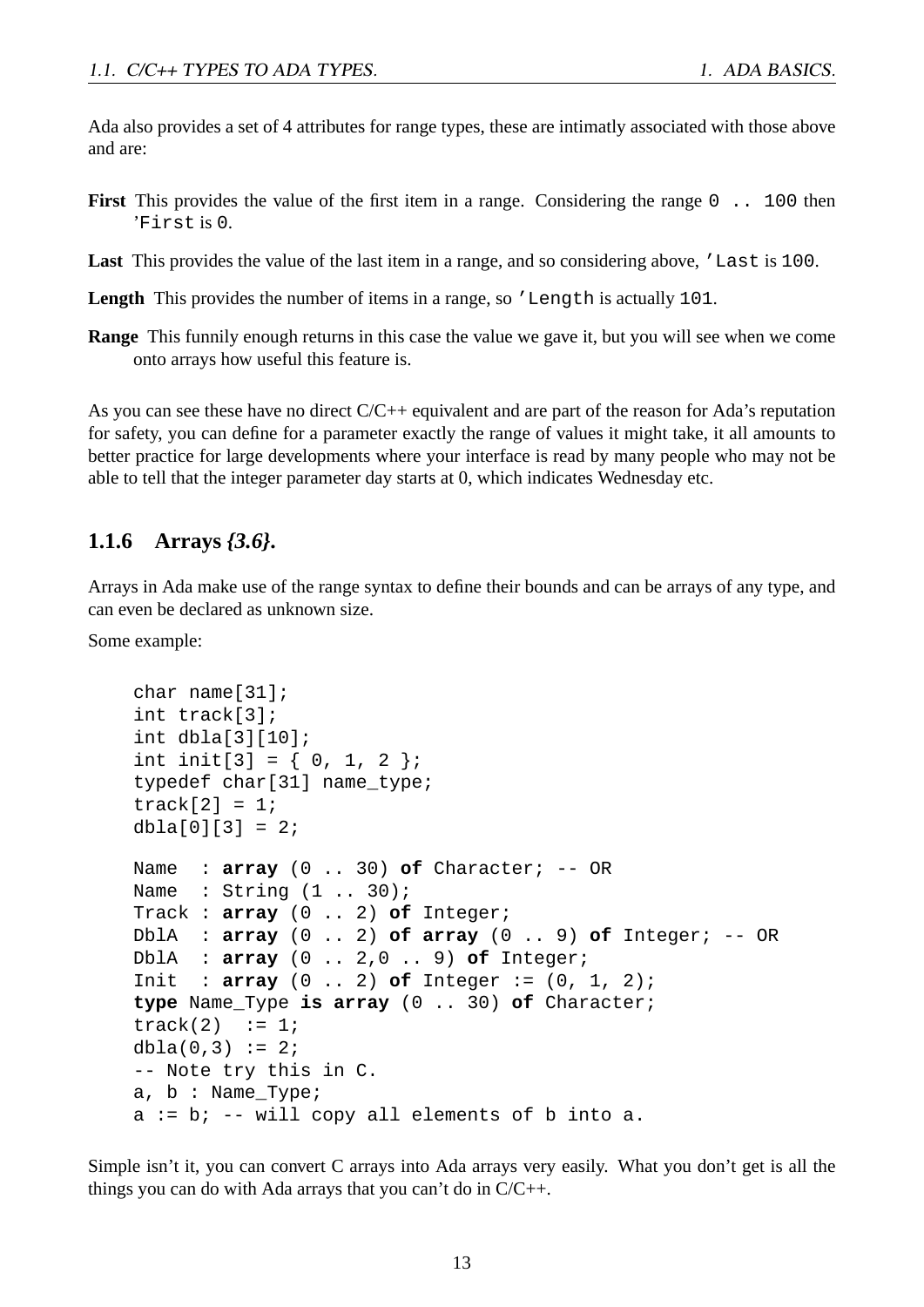**non-zero based ranges.** Because Ada uses ranges to specify the bounds of an array then you can easily set the lower bound to anything you want, for example:

Example : **array** (-10 .. 10) **of** Integer;

**non-integer ranges.** In the examples above we have used the common abbreviation for range specifiers. The ranges above are all integer ranges, and so we did not need to use the correct form which is:

**array**(type **range** low .. high)

which would make Example above array(Integer **range** -10 .. 10). Now you can see where we're going, take an enumerated type, All\_Days and you can define an array:

Hours\_Worked : **array** (All\_Days **range** Monday .. Friday);

**unbounded array types.** The examples above did demonstrate how to declare an array type. One of Ada's goals is reuse, and to have to define a function to deal with a 1..10 array, and another for a 0..1000 array is silly. Therefore Ada allows you to define unbounded array types. An unbounded type can be used as a parameter type, but you cannot simply define a variable of such a type. Consider:

```
type Vector is array (Integer range <>) of Float;
procedure sort_vector(sort_this : in out Vector);
Illegal Variable : Vector;
Legal Variable : Vector(1..5);
subtype SmallVector is Vector(0..1);
Another Legal : SmallVector;
```
This does allow us great flexibility to define functions and procedures to work on arrays regardless of their size, so a call to sort\_vector could take the Legal\_Variable object or an object of type SmallVector, etc. *Note* that a variable of type Smallvector is constrained and so can be legally created.

**array range attributes.** If you are passed a type which is an unbounded array then if you want to loop through it then you need to know where it starts. So we can use the range attributes introduced in 1.1.5 to iterate over a given array thus: attributes for array types. Consider:

Example : **array** (1 .. 10) **of** Integer; **for** i **in** Example'First .. Example'Last **loop for** i **in** Example'Range **loop**

Note that if you have a multiple dimension array then the above notation implies that the returned values are for the first dimension, use the notation Array\_Name'attribute(dimension) for multi-dimensional arrays.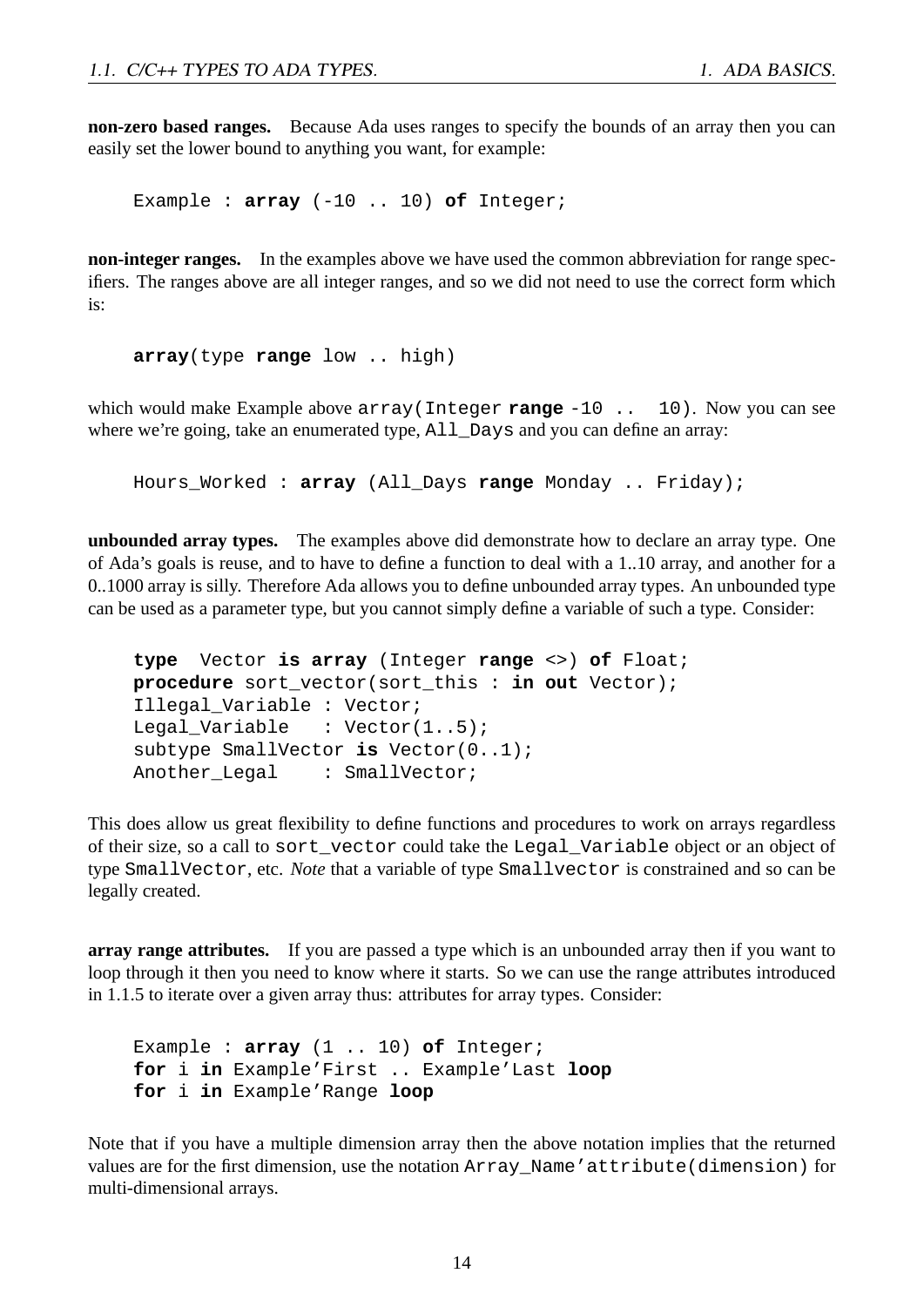**Initialisation by range (Aggregates** *{}***???)** When initialising an array one can initialise a range of elements in one go:

Init : **array**  $(0 \ldots 3)$  of Integer :=  $(0 \ldots 3 \implies 1)$ ; Init :  $array (0 .. 3)$  of Integer :=  $(0 => 1, others => 0);$ 

The keyword **others** sets any elements not explicitly handled.

**Slicing** Array slicing is something usually done with memcpy in C/C++. Take a section out of one array and assign it into another.

Large : **array** (0 .. 100) **of** Integer; Small : **array** (0 .. 3) **of** Integer; -- extract section from one array into another.  $Small(0 .. 3) := Large(10 .. 13);$ -- swap top and bottom halfs of an array. Large := Large( $51$  .. 100) & Large( $1..50$ );

*Note*: Both sides of the assignment must be of the same type, that is the same dimensions with each element the same. The following is illegal.

```
-- extract section from one array into another.
Small(0 .. 3) := Large(10 .. 33);-- \sim ^^^^^^^^^^ range too big.
```
#### **1.1.7 Records** *{3.8}***.**

You shouldn't have too much problem here, you can see an almost direct mapping from  $C/C++$  to Ada for simple structures. Note the example below does not try to convert type to type, thus the C char\*, to hold a string is converted to the Ada String type.

```
struct _device {
int major number;
int minor number;
char name[20];
};
typedef struct _device Device;
type struct_device is
record
 major_number : Integer;
 minor_number : Integer;
 name : String(1 .. 19);
 end record;
type Device is new struct device;
```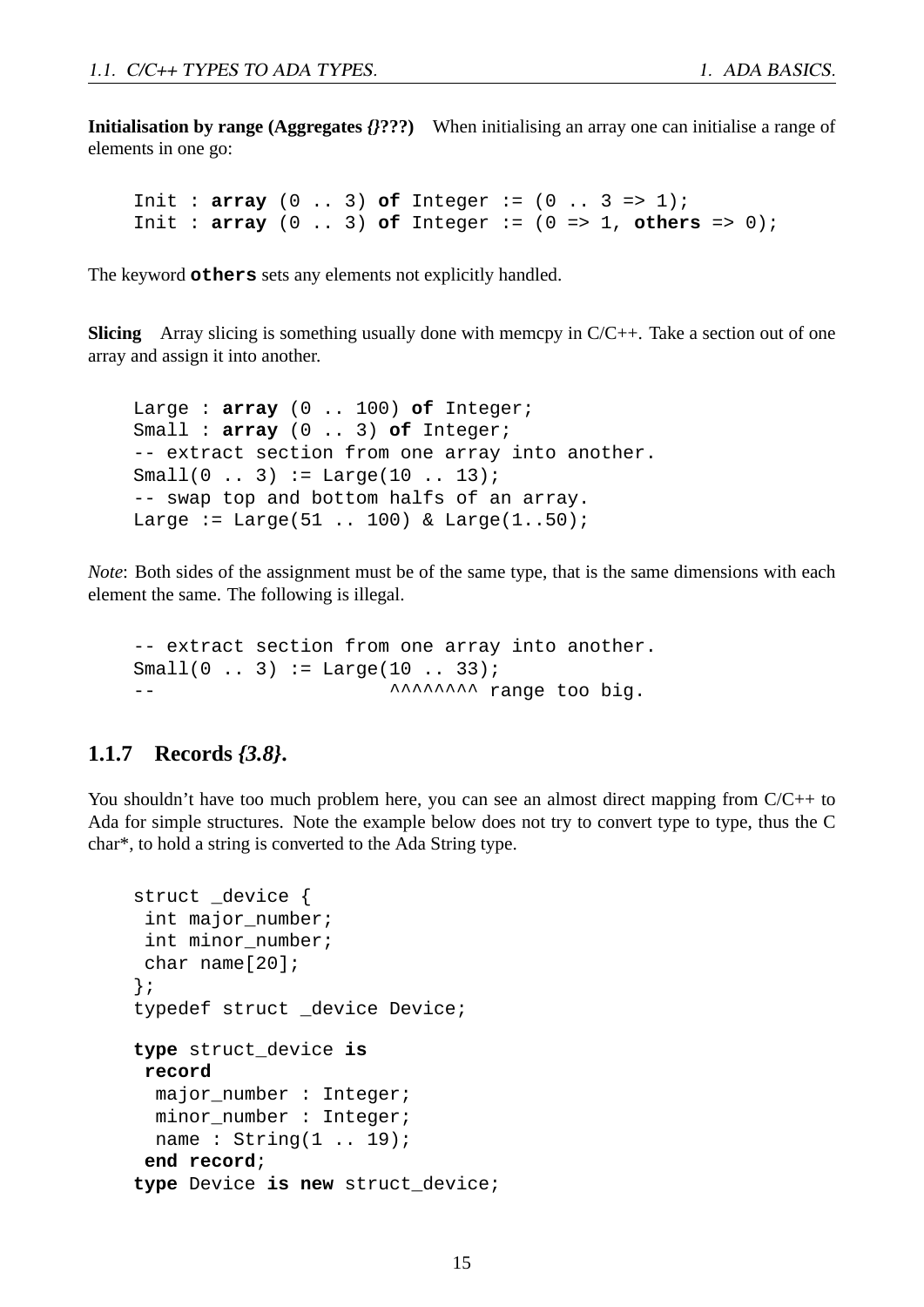As you can see, the main difference is that the name we declare for the initial record is a type, and can be used from that point on. In C all we have declared is a structure name, we then require the additional step of typedef-ing to add a new type name.

Ada uses the same element reference syntax as C, so to access the minor\_number element of an object lp1 of type Device we write lp1.minor\_number. Ada does allow, like C, the initialisation of record members at declaration. In the code below we introduce a feature of Ada, the ability to name the elements we are going to initialise. This is useful for clarity of code, but more importantly it allows us to only initialise the bits we want.

```
Device 1p1 = \{1, 2, "1p1" \}lp1 : Device := (1, 2, "lp1");1p2 : Device := (major\_number = > 1,minor number = 3,
                   name \Rightarrow "\ln 2");
tmp : Device := (major_number => 255,
                   name \Rightarrow "\text{tmp"'};
```
When initialising a record we use an aggregate, a construct which groups together the members. This facility (unlike aggregates in C) can also be used to assign members at other times as well.

```
tmp : Device;
-- some processing
tmp := (major_number = > 255, name = > "tmp");
```
This syntax can be used anywhere where parameters are passed, initialisation (as above) function/procedure calls, variants and discriminants and generics. The code above is most useful if we have a default value for minor number, so the fact that we left it out won't matter. This is possible in Ada.

This facility improves readability and as far as most Ada programmers believe maintainability.

```
type struct_device is
record
 major_number : Integer := 0;
 minor_number : Integer := 0;
 name : String(1.. 19) := "unknown";
 end record;
```
Structures/records like this are simple, and there isn't much more to say. The more interesting problem for Ada is modelling C unions (see section 1.1.10 on page 22).

#### **1.1.8 Access types (pointers)** *{3.10}***.**

The topic of pointers/references/access types is the most difficult, each language has its own set of rules and tricks. In C/C++ the thing you must always remember is that the value of a pointer is the real memory address, in Ada it is not. It is a type used to access the data.

Ada access types are safer, and in some ways easier to use and understand, but they do mean that a lot of C code which uses pointers heavily will have to be reworked to use some other means.

The most common use of access types is in dynamic programming, for example in linked lists.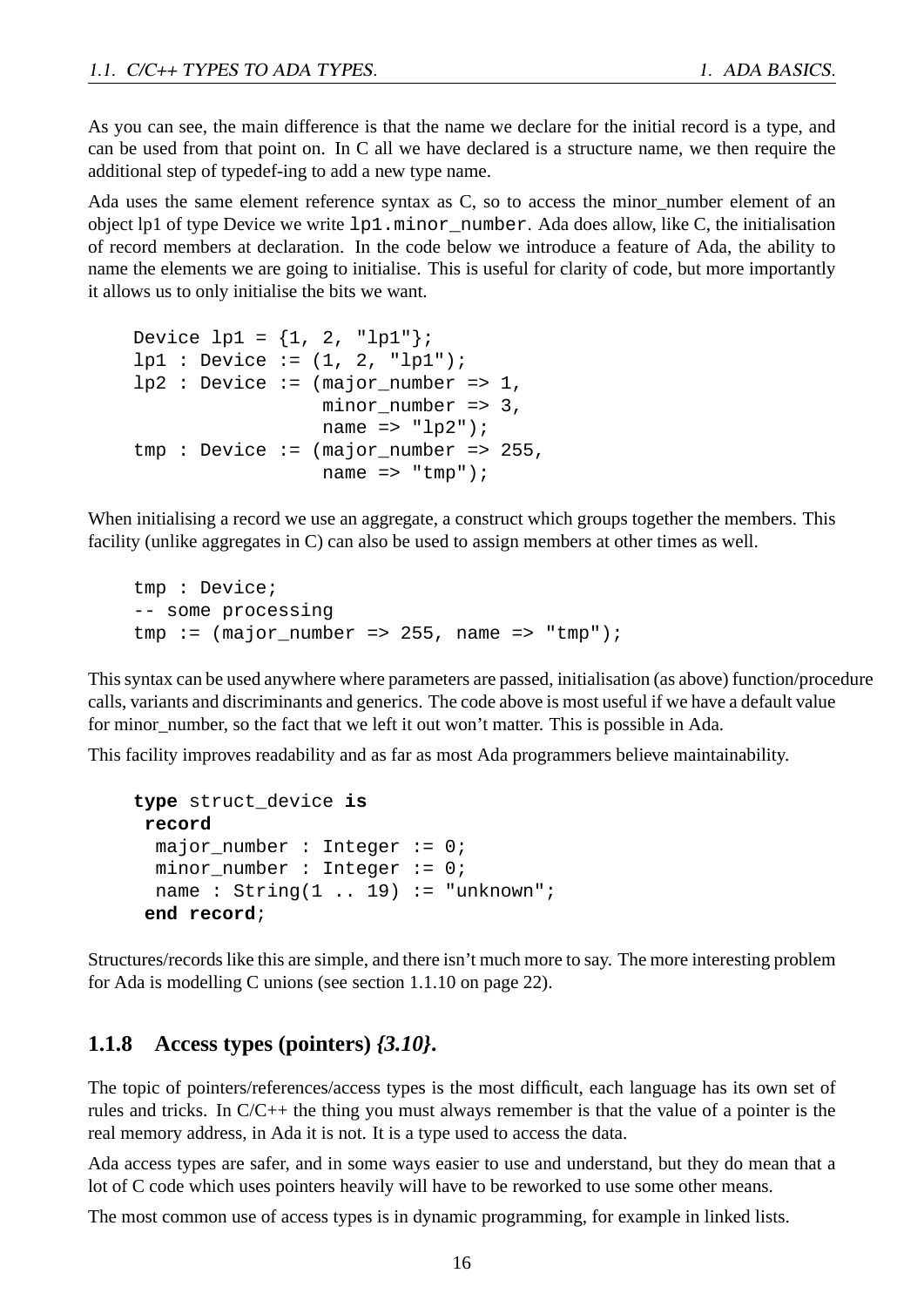```
struct _device_event {
 int major_number;
 int minor number;
 int event_ident;
 struct _device_event* next;
};
type Device_Event;
type Device_Event_Access is access Device_Event;
type Device_Event is
record
 major number : Integer := 0;
 minor_number : Integer := 0;
  event_ident : Integer := 0;
 next : Device_Event_Access := null;
  -- Note: the assignement to null is not required,
  -- Ada automatically initialises access types to
  -- null if no other value is specified.
 end record;
```
The Ada code may look long-winded but it is also more expressive, the access type is declared before the record so a real type can be used for the declaration of the element next. *Note*: we have to forward declare the record before we can declare the access type, is this extra line worth all the moans we hear from the C/C++ community that Ada is overly verbose?

When it comes to dynamically allocating a new structure the Ada allocator syntax is much closer to  $C_{++}$  than to  $C_{-}$ .

```
Event_1 := new Device_Event;
Event_1.next := new Device_Event'(1, 2, EV_Paper_Low, null);
```
There are three things of note in the example above. Firstly the syntax, we can say directly that we want a new *thing*, none of this malloc rubbish. Secondly that there is no difference in syntax between access of elements of a statically allocated record and a dynamically allocated one. We use the record.element syntax for both. Lastly that we can initialise the values as we create the object, the tick is used again, not as an attribute, but with parenthases in order to form a qualified expresssion.

Ada allows you to assign between access types, and as you would expect it only changes what the access type points to, not the contents of what it points to. One thing to note again, Ada allows you to assign one structure to another if they are of the same type, and so a syntax is required to assign the contents of an access type, its easier to read than write, so:

```
dev1, dev2 : Device Event;
pdv1, pdv2 : Device_Event_Access;
dev1 := dev2; --- all elements copied.pdv1 := pdv2; -- pdv1 now points to contents of pdv2.
pdv1.all := pdv2.all; -- !!
```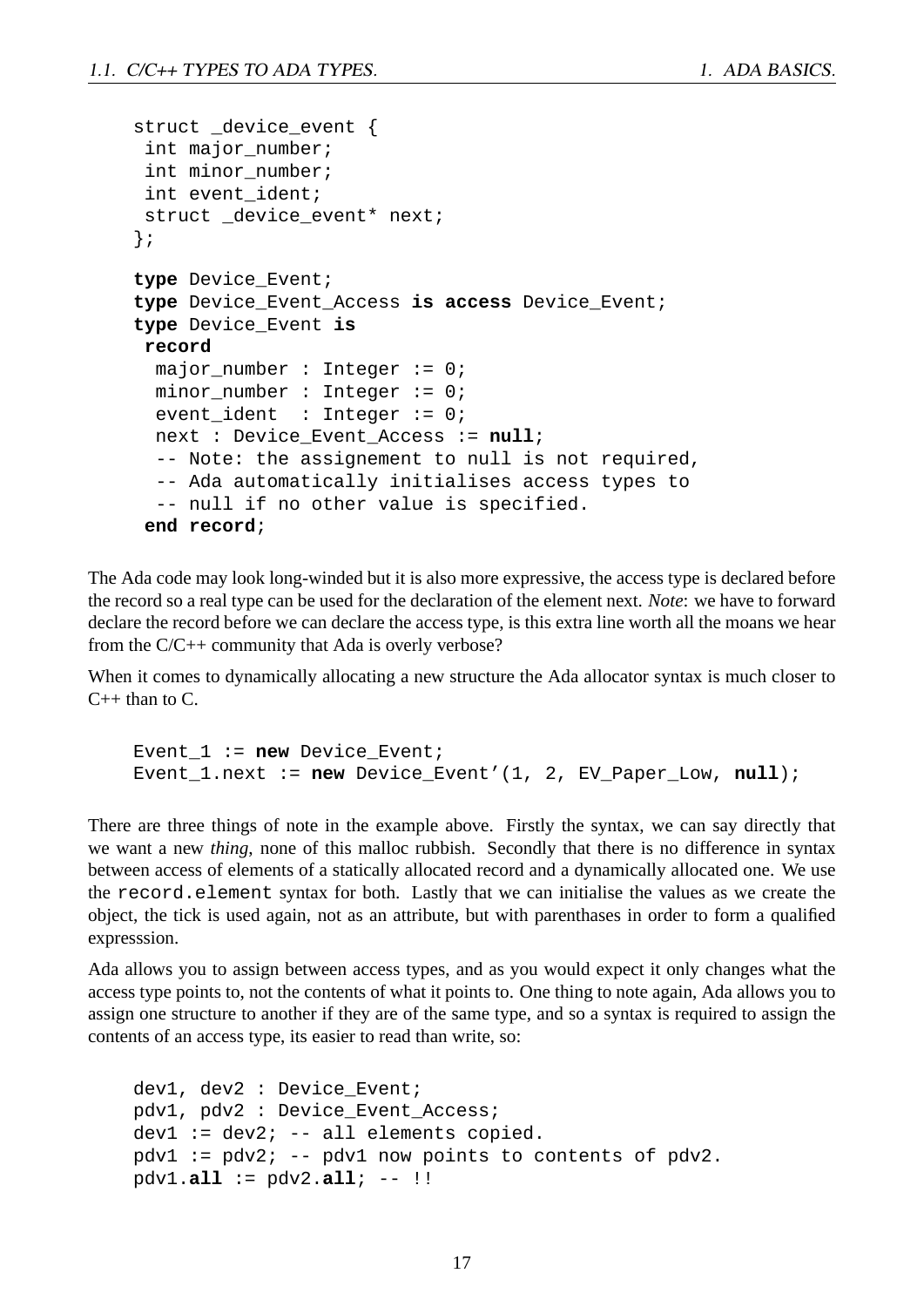What you may have noticed is that we have not discussed the operator to free the memory we have allocated, the equivalent of C's free() or  $C^{++}$ 's delete.

There is a good reason for this, *Ada does not have one*.

To digress for a while, Ada was designed as a language to support garbage collection, that is the runtime would manage deallocation of no longer required dynamic memory. However at that time garbage collection was slow, required a large overhead in tracking dynamic memory and tended to make programs irratic in performance, slowing as the garbage collector kicks in. The language specification therefore states *{13.11}* "*An implementation need not support garbage collection ...*". This means that you must, as in C++ manage your own memory deallocation.

Ada requires you to use the generic procedure Unchecked\_Deallocation (see 1.3.3 on page 36) to deallocate a dynamic object. This procedure must be instantiated for each dynamic type and should not (ideally) be declared on a public package spec, ie provide the client with a deallocation procedure which uses Unchecked\_Deallocation internally.

#### **1.1.9 Ada advanced types and tricks.**

**Casting (wow)** As you might expect from what we have seen so far Ada must allow us some way to relax the strong typing it enforces. In C the cast allows us to make anything look like something else, in Ada type *coersion* can allow you to convert between two similar types, ie:

```
type Thing is new Integer;
an_Integer : Integer;
a Thing : Thing;
an_Integer := a_Thing; -- illegal
an_Integer := Integer(a_Thing);
```
This can only be done between similar types, the compiler will not allow such coersion between very different types, for this you need the generic procedure Unchecked\_Conversion (see 1.3.3 on page 35) which takes as an argument one type, and returns another. The only constraint on this is that they must be the same size.

**Procedure types.**  $\iint$  Ada-83 did not allow the passing of procedures as subprogram parameters at execution time, or storing procedures in records etc. The rationale for this was that it broke the ability to statically prove the code. Ada-95 has introduced the ability to define types which are in effect similar to C's ability to define pointers to functions.

In C/C++ there is the most formidable syntax for defining pointers to functions and so the Ada syntax should come as a nice surprise:

```
typedef int (*callback_func)(int param1, int param2);
type Callback_Func is access function(param_1 : in Integer;
                                      param_2 : in Integer)
                                     return Integer;
```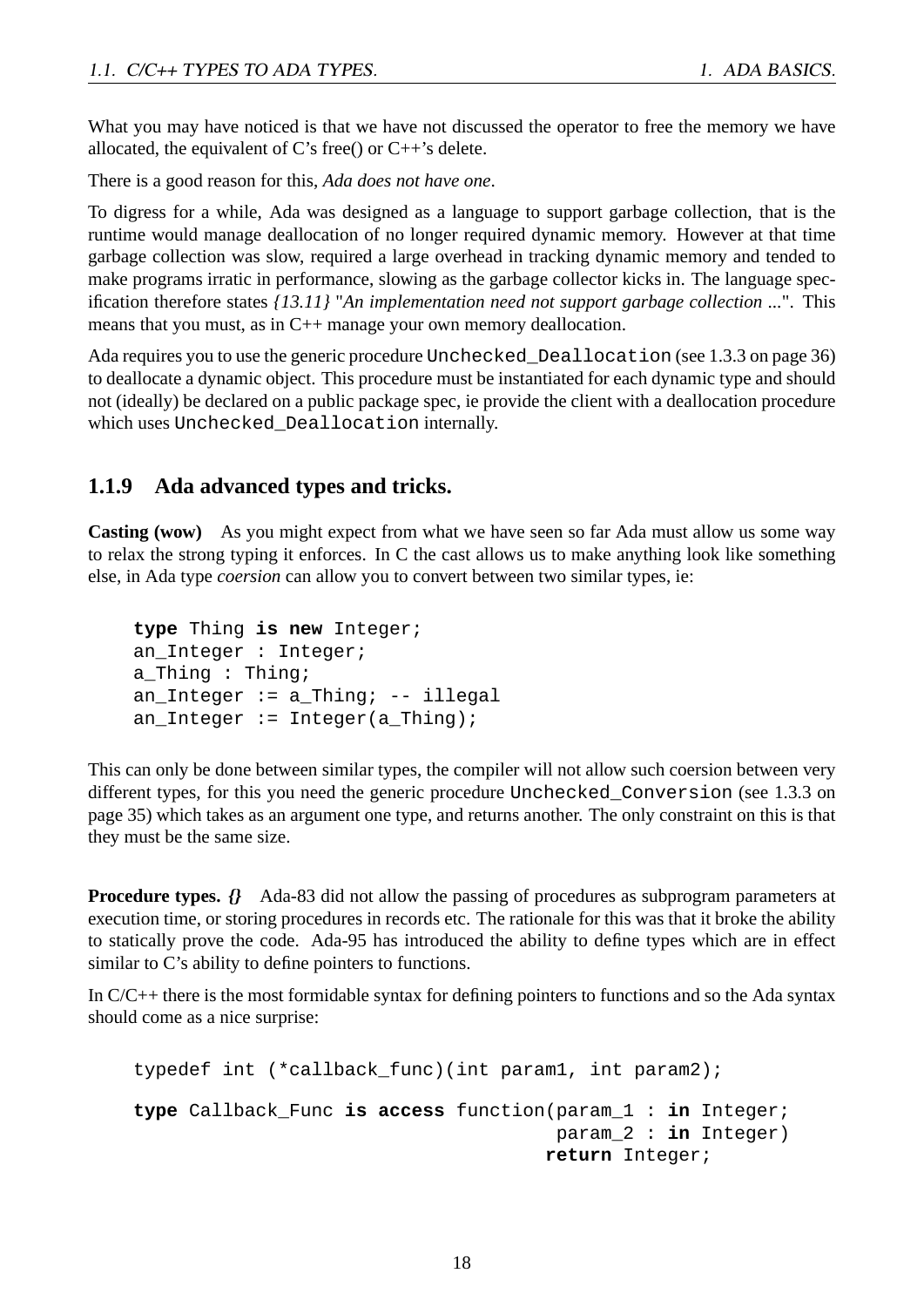**Discriminant types**  $\{3.7\}$ . Discriminant types are a way of parameterising a compound type (such as a record, tagged, task or protected type). For example:

```
type Event_Item is
record
 Event_ID : Integer;
 Event_Info: String(1 .. 80);
 end record;
type Event_Log(Max_Size : Integer) is
record
 Log_Opened : Date_Type;
 Events : array (1 .. Max_Size) of Event_Item;
 end record;
```
First we declare a type to hold our event information in. We then declare a type which is a log of such events, this log has a maximum size, and rather than the C answer, define an array large enough for the maximum ever, or resort to dynamic programming the Ada approach is to instantiate the record with a max value and at time of instantiation define the size of the array.

My\_Event\_Log : Event\_Log(1000);

If it is known that nearly all event logs are going to be a thousand items in size, then you could make that a default value, so that the following code is identical to that above.

```
type Event_Log(Max_Size : Integer := 1000) is
record
 Log_Opened : Date_Type
 Events : array (Integer range 1 .. Max_Size) of Event_Item;
end record;
My Event Log : Event Log;
```
Again this is another way in which Ada helps, when defining an interface, to state precisely what we want to provide.

**Variant records**  $\{3.8.1\}$ **.** Anyone who has worked in a Pascal language will recognise variant records, they are a bit like  $C/C++$  unions except that the are very different :-)

Ada variant records allow you to define a record which has 2 or more blocks of data of which only one is visible at any time. The visibility of the block is determined by a discriminant which is then 'cased'.

```
type Transport_Type is (Sports, Family, Van);
type Car(Type : Transport_Type) is
record
 Registration_Date : Date_Type;
```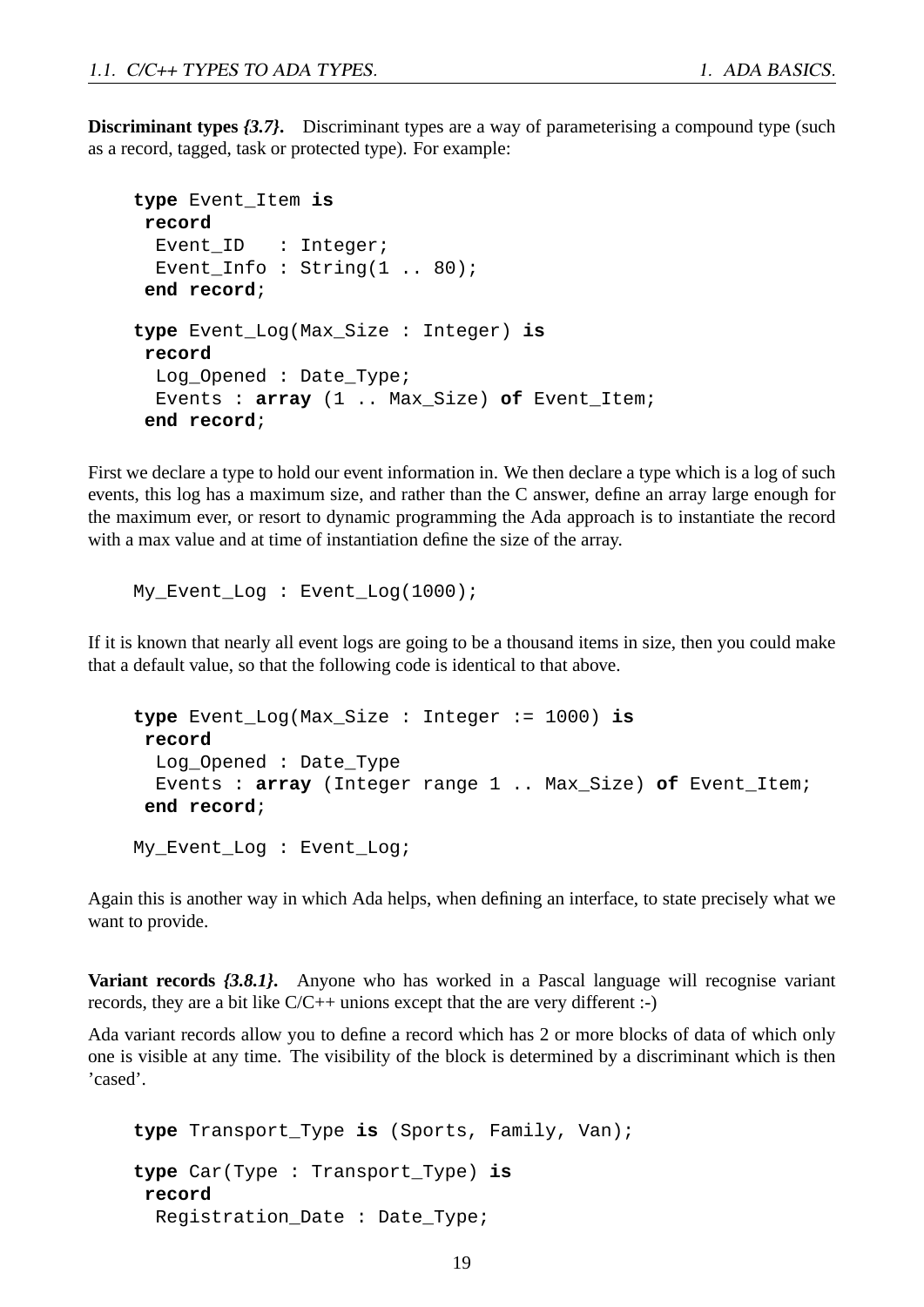```
Colour : Colour_Type;
case Type is
 when Sports =>
   Soft_Top : Boolean;
 when Family =>
  Number_Seats : Integer;
  Rear Belts : Boolean;
 when Van =>
  Cargo_Capacity: Integer;
end case;
end record;
```
So if you code My\_Car : Car(Family); then you can ask for the number of seats in the car, and whether the car has seat belts in the rear, but you cannot ask if it is a soft top, or what its cargo capacity is.

I guess you've seen the difference between this and C unions. In a C union representation of the above any block is visible regardless of what type of car it is, you can easily ask for the cargo capacity of a sports car and C will use the bit pattern of the boolean to provide you with the cargo capacity. Not good.

To simplify things you can subtype the variant record with types which define the variant (note in the example the use of the designator for clarity).

**subtype** Sports\_Car **is** Car(Sports); **subtype** Family\_Car **is** Car(Type => Family); **subtype** Small\_Van **is** Car(Type => Van);

**Exceptions** *{11.1}* Exceptions are a feature which C++ is only now getting to grips with, although Ada was designed with exceptions included from the beginning. This does mean that Ada code will use exceptions more often than not, and certainly the standard library packages will raise a number of possible exceptions.

Unlike C++ where an exception is identified by its type in Ada they are uniquely identified by name. To define an exception for use, simply

parameter\_out\_of\_range : Exception;

These look and feel like constants, you cannot assign to them etc, you can only raise an exception and handle an exception.

Exceptions can be argued to be a vital part of the safety of Ada code, they cannot easily be ignored, and can halt a system quickly if something goes wrong, far faster than a returned error code which in most cases is completely ignored.

**System Representation of types** *{13}***.** As you might expect with Ada's background in embedded and systems programming there are ways in which you can force a type into specific system representations.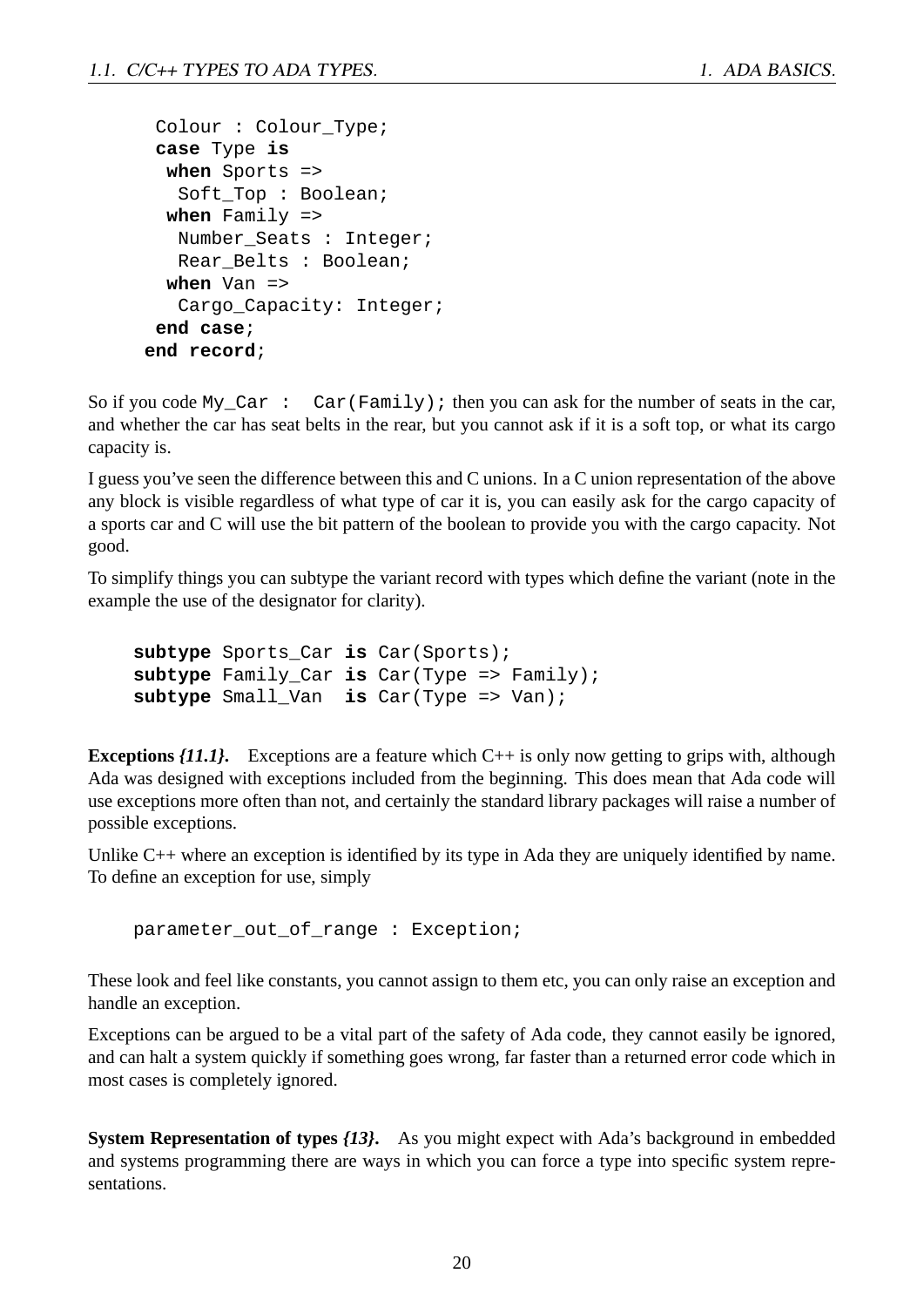**type** BYTE **is range** 0 .. 255; **for** BYTE **use** 8;

This first example shows the most common form of system representation clause, the size attribute. We have asked the compiler to give us a range, from 0 to 255 and the compiler is at liberty to provide the best type available to hold the representation. We are forcing this type to be 8 bits in size.

**type** DEV\_Activity **is** (READING, WRITING, IDLE); **for** DEV\_Activity **use** (READING => 1, WRITING => 2, IDLE => 3);

Again this is useful for system programming it gives us the safety of enumeration range checking, so we can only put the correct value into a variable, but does allow us to define what the values are if they are being used in a call which expects specific values.

**type** DEV\_Available **is** BYTE; **for** DEV\_Available **use at** 16#00000340#;

This example means that all objects of type DEV\_Available are placed at memory address 340 (Hex). This placing of data items can be done on a per object basis by using:

**type** DEV\_Available **is** BYTE; Avail\_Flag : DEV\_Available; **for** Avail\_Flag'Address **use** 16#00000340#;

*Note* the address used Ada's version of the C 0x340 notation, however the general form is base#number# where the base can be anything, including 2, so bit masks are real easy to define, for example:

```
Is_Available : constant BYTE := 2#1000_0000#;
Not_Available: constant BYTE := 2#0000_0000#;
```
Another feature of Ada is that any underscores in numeric constants are ignored, so you can break apart large numbers for readability.

```
type DEV_Status is 0 .. 15;
type DeviceDetails is
record
  status : DEV Activity;
 rd_stat: DEV_Status;
 wr_stat: DEV_Status;
 end record;
for DeviceDetails use
record at mod 2;
  status at 0 range 0 .. 7;
 rd_stat at 1 range 0 .. 3;
 wr_stat at 1 range 4 .. 7;
 end record;
```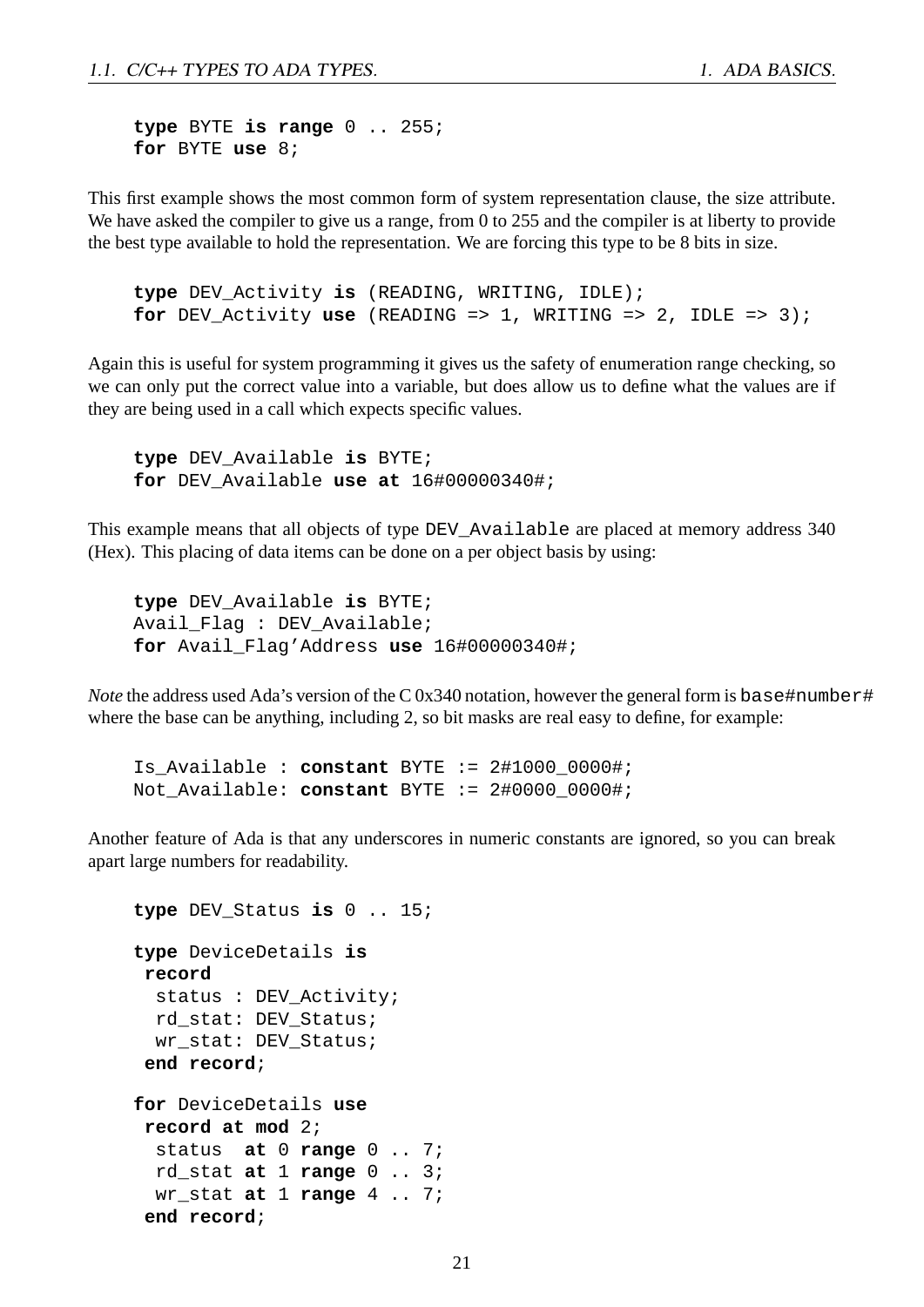This last example is the most complex, it defines a simple range type, and a structure. It then defines two things to the compiler, first the mod clause sets the byte packing for the structure, in this case back on two-byte boundaries. The second part of this structure defines exactly the memory image of the record and where each element occurs. The number after the 'at' is the byte offset and the range, or size, is specified in number of bits.

From this you can see that the whole structure is stored in two bytes where the first byte is stored as expected, but the second and third elements of the record share the second byte, low nibble and high nibble.

This form becomes very important a little later on.

#### **1.1.10 C Unions in Ada, (food for thought).**

Ada has more than one way in which it can represent a union as defined in a C program, the method you choose depends on the meaning and usage of the C union.

Firstly we must look at the two ways unions are identified. Unions are used to represent the data in memory in more than one way, the programmer must know which way is relevant at any point in time. This variant identifier can be inside the union or outside, for example:

```
struct device input {
 int device_id;
union {
 type_1_data from_type_1;
 type 2 data from type 2;
 } device_data;
};
void get_data_func(_device_input* from_device);
union device data {
 type_1_data from_type_1;
 type 2 data from type 2;
};
void get_data_func(int *device_id, device data* from device);
```
In the first example all the data required is in the structure, we call the function and get back a structure which holds the union and the identifier which denotes which element of the union is active. In the second example only the union is returned and the identifier is seperate.

The next step is to decide whether, when converting such code to Ada, you wish to maintain simply the concept of the union, or whether you are required to maintain the memory layout also. *Note*: the second choice is usually only if your Ada code is to pass such a structure to a C program or get one from it.

If you are simply retaining the concept of the union then you would **not** use the second form, use the first form and use a variant record.

```
type Device_ID is new Integer;
type Device_Input(From_Device : Device_ID) is
record
```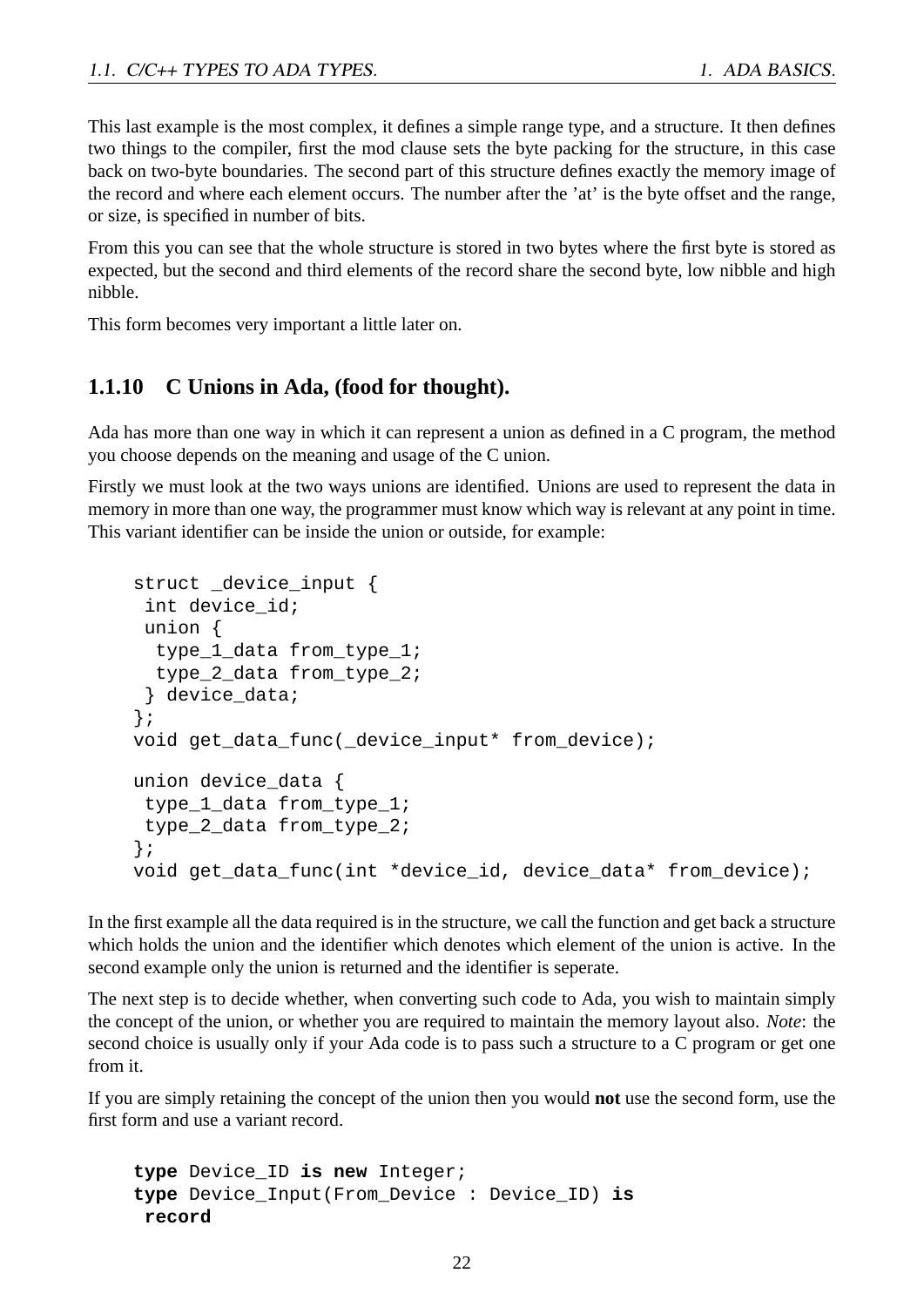```
case From_Device is
 when 1 =>
  From_Type_1 : Type_1_Data;
 when 2 =>
  From_Type_2 : Type_2_Data;
end case;
end record;
```
The above code is conceptually the same as the first piece of C code, however it will probably look very different, you could use the following representation clause to make it look like the C code (type sizes are not important).

```
for Device_Input use
record
 From_Device at 0 range 0 .. 15;
 From_Type_1 at 2 range 0 .. 15;
 From_Type_2 at 2 range 0 .. 31;
 end record;
```
You should be able to pass this to and from C code now. You could use a representation clause for the second C case above, but unless you really must pass it to some C code then re-code it as a variant record.

We can also use the abilities of Unchecked\_Conversion to convert between different types (see 1.3.3 on page 35). This allows us to write the following:

```
type Type_1_Data is
record
 Data_1 : Integer;
 end record;
type Type_2_Data is
record
 Data 1 : Integer;
 end record;
function Type_1_to_2 is new Unchecked_Conversion
  (Source => Type_1_data, Target => Type_2_Data);
```
This means that we can read/write items of type Type 1 Data and when we need to represent the data as Type\_2\_Data we can simply write

```
Type_1_Object : Type_1_Data := ReadData;
:
Type_2_Object : Type_2_Data := Type_1_to_2(Type_1_Object);
```
#### **1.2 C/C++ statements to Ada.**

I present below the set of C/C++ statement types available, with each its Ada equivalent.

*Note*: All Ada statements can be qualified by a name, this be discussed further in the section on Ada looping constructs, however it can be used anywhere to improve readability, for example: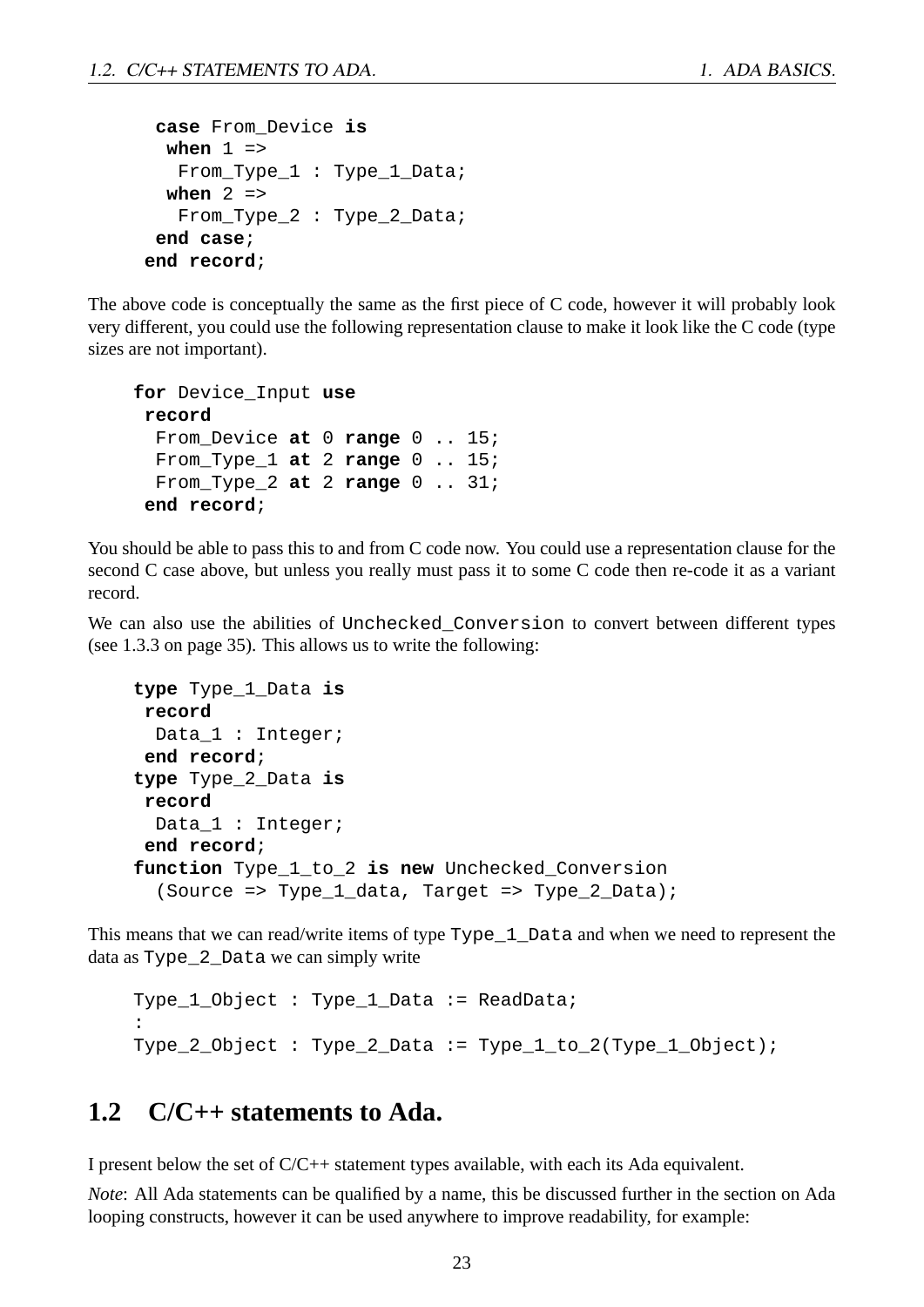```
begin
 Init_Code:
  begin
   Some_Code;
  end Init_Code;
 Main_Loop:
  loop
   if Some_Value then
    exit loop Main_Loop;
   end if;
  end loop Main_Loop;
 Term_Code:
  begin
   Some Code;
  end Term_Code;
end A_Block;
```
#### **1.2.1 Compound Statement** *{5.6}*

A compound statement is also known as a block and in C allows you to define variables local to that block, in C++ variables can be defined anywhere. In Ada they must be declared as part of the block, but must appear in the declare part just before the block starts.

```
{
 declarations
 statements
}
declare
 declarations
begin
 statement
end;
```
#### **1.2.2 if Statement** *{5.3}*

If statements are the primary selection tool available to programmers. The Ada if statement also has the 'elsif' construct (which can be used more than once in any if statement), very useful for large complex selections where a switch/case statement is not possible.

*Note*: Ada does not require brackets around the expressions used in if, case or loop statements.

```
if (expression)
{
statement
} else {
 statement
}
```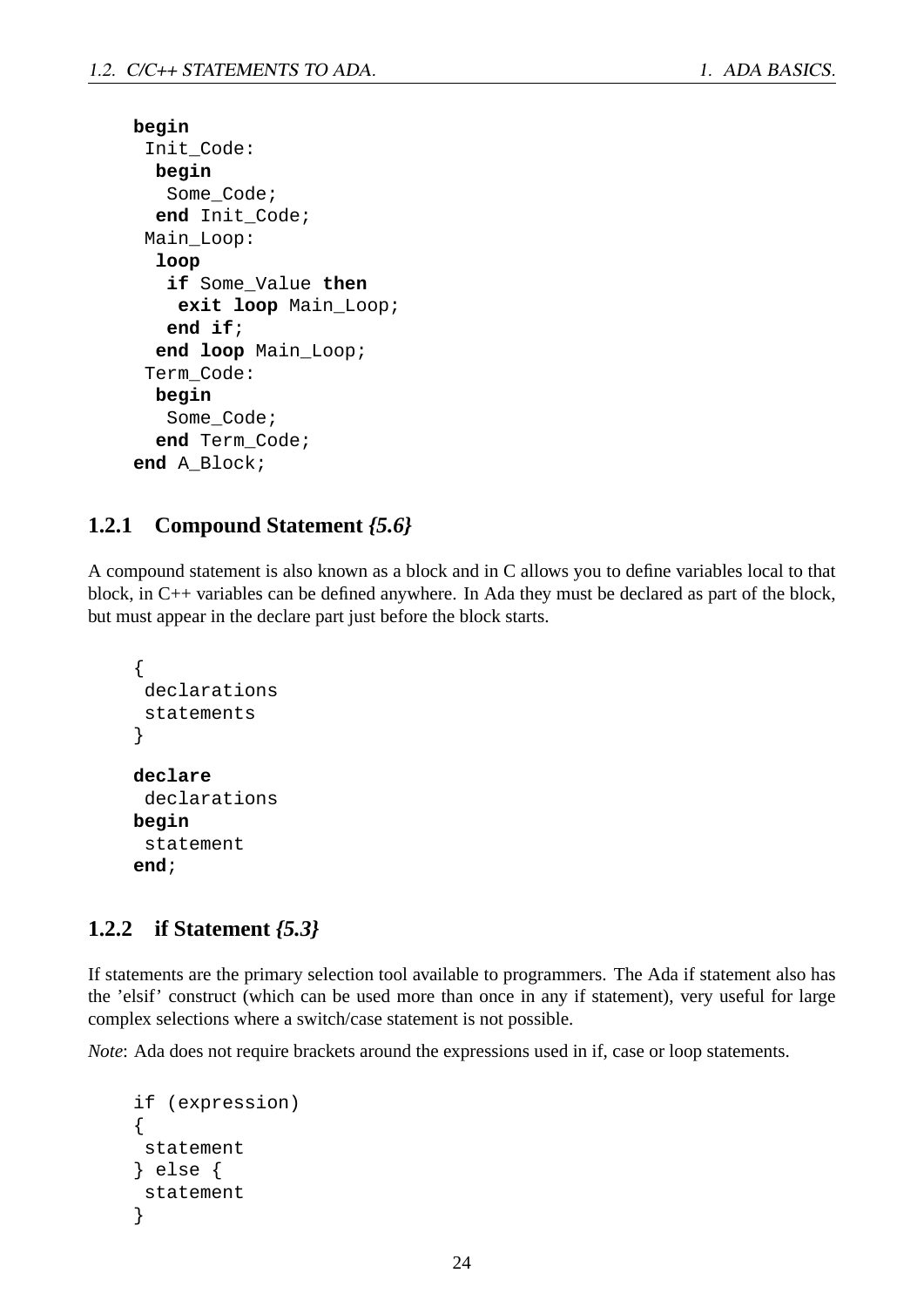```
if expression then
 statement
elsif expression then
 statement
else
 statement
end if;
```
#### **1.2.3 switch Statement** *{5.4}*

The switch or case statement is a very useful tool where the number of possible values is large, and the selection expression is of a constant scalar type.

```
switch (expression)
\{case value: statement
default: statement
}
case expression is
when value => statement
when others => statement
end case;
```
There is a point worth noting here. In C the end of the statement block between case statements is a break statement, otherwise we drop through into the next case. In Ada this does not happen, the end of the statement is the next case.

This leads to a slight problem, it is not uncommon to find a switch statement in C which looks like this:

```
switch (integer_value) {
case 1:
case 2:
case 3:
case 4:
  value_ok = 1;
 break;
case 5:
case 6:
case 7:
  break;
}
```
This uses ranges (see 1.1.5 on page 11) to select a set of values for a single operation, Ada also allows you to or values together, consider the following: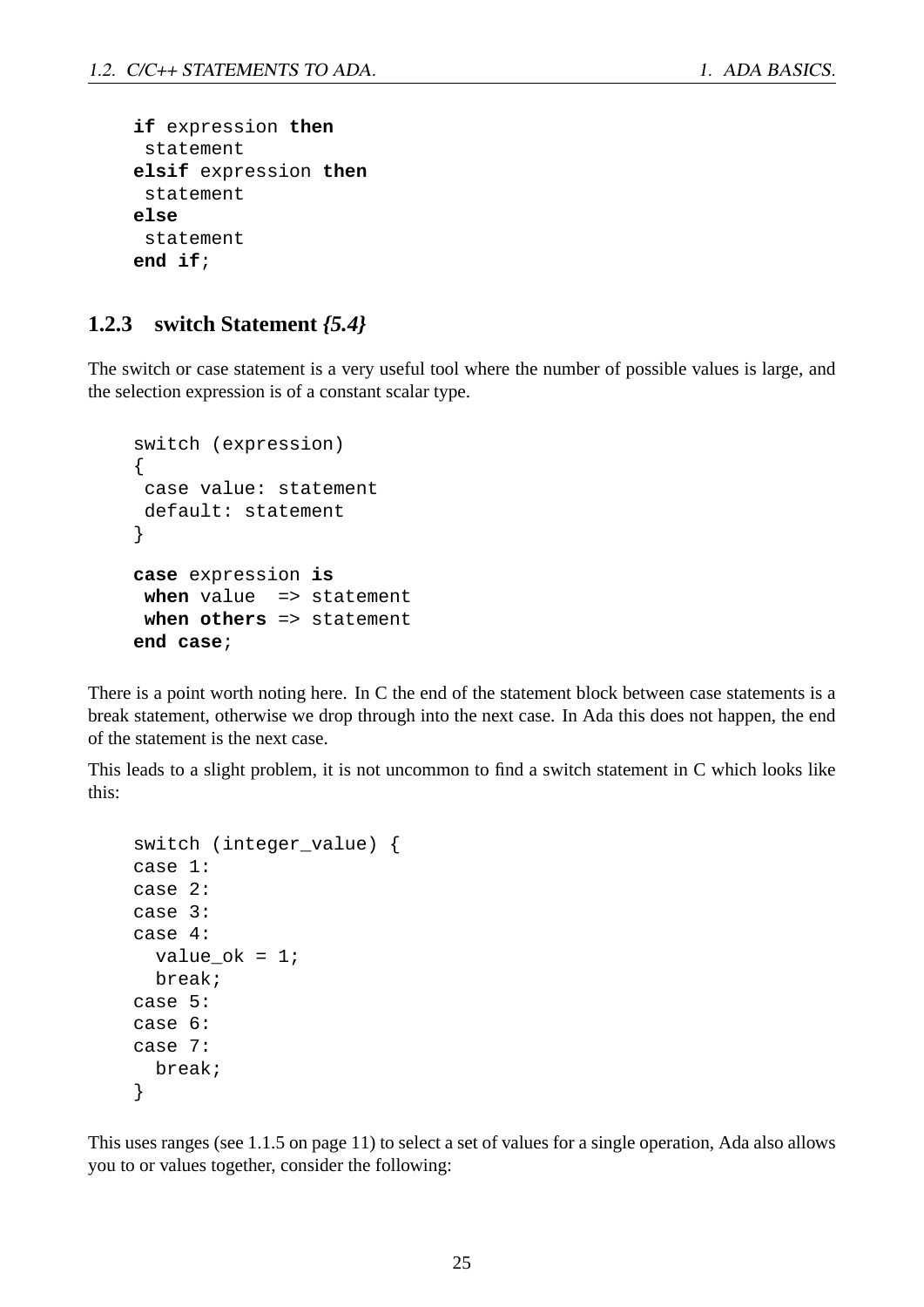```
case integer_value is
 when 1 \tcdot 4 \tRightarrow value ok := 1;
 when 5 | 6 | 7 => null;
end case;
```
You will also note that in Ada there must be a statement for each case, so we have to use the Ada **null** statement as the target of the second selection.

#### **1.2.4 Ada loops** *{5.5}*

All Ada loops are built around the simple **loop** ... **end** construct

**loop** statement **end loop**;

#### **1.2.4.1 while Loop**

The while loop is common in code and has a very direct Ada equivalent.

```
while (expression)
{
 statement
}
while expression loop
 statement
end loop;
```
#### **1.2.4.2 do Loop**

The do loop has no direct Ada equivalent, though section 1.2.4.4 will show you how to synthesize one.

```
do
{
statement
} while (expression)
-- no direct Ada equivalent.
```
#### **1.2.4.3 for Loop**

The for loop is another favourite, Ada has no direct equivalent to the C/C++ for loop (the most frighteningly overloaded statement in almost any language) but does allow you to iterate over a range, allowing you access to the most common usage of the for loop, iterating over an array.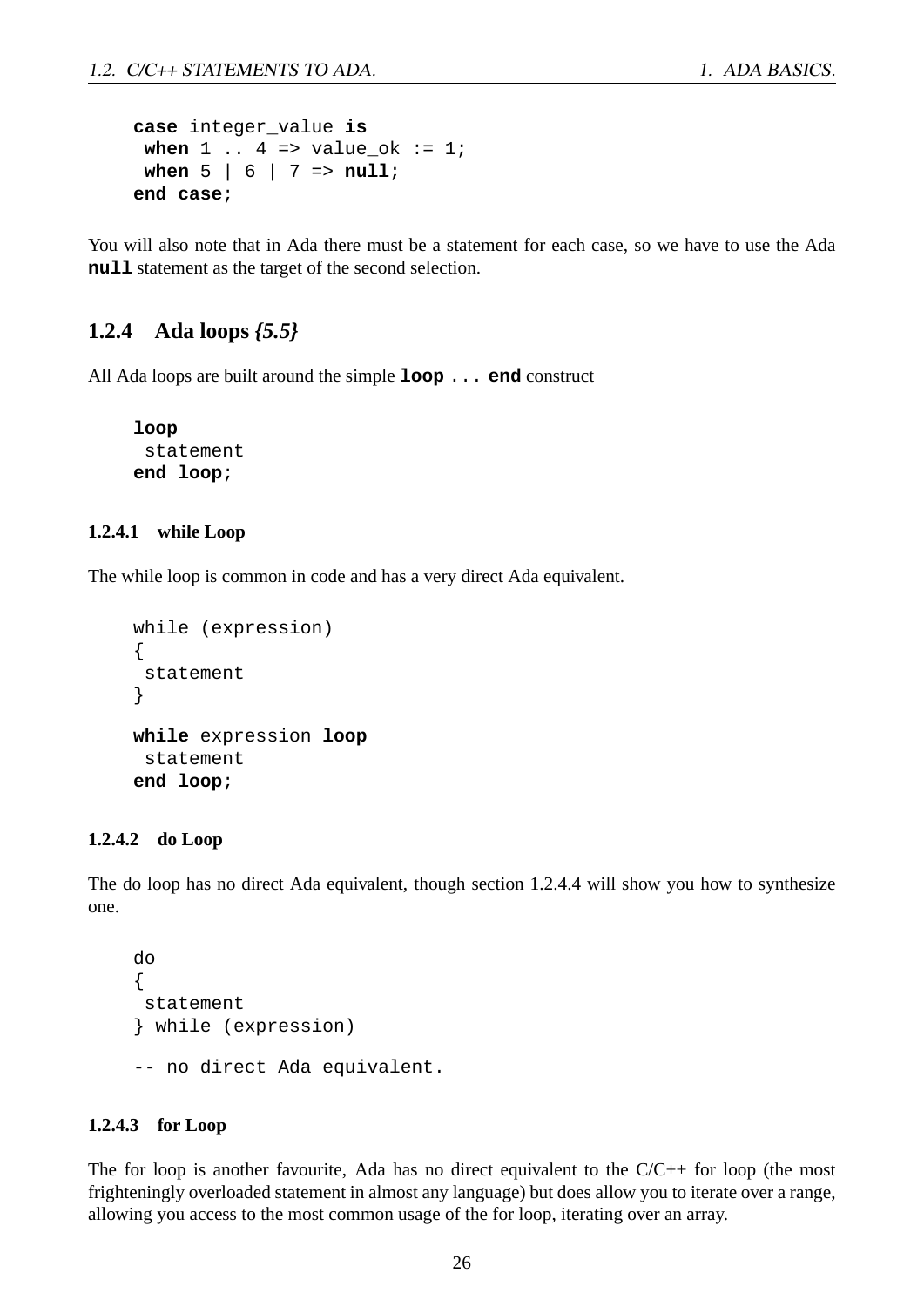```
for (init-statement ; expression-1 ; loop-statement)
{
statement
}
for ident in range loop
 statement
end loop;
```
However Ada adds some nice touches to this simple statement.

Firstly, the variable ident is actually declared by its appearance in the loop, it is a new variable which exists for the scope of the loop only and takes the correct type according to the specified range.

Secondly you will have noticed that to loop for 1 to 10 you can write the following Ada code:

```
for i in 1 .. 10 loop
null;
end loop;
```
What if you want to loop from 10 down to 1? In Ada you cannot specify a range of  $10$ .  $\ldots$  1 as this is defined as a 'null range'. Passing a null range to a for loop causes it to exit immediatly. The code to iterate over a null range such as this is:

**for** i **in reverse** 1 .. 10 **loop null**; **end loop**;

#### **1.2.4.4 break and continue**

In C and C++ we have two useful statements break and continue which may be used to add fine control to loops. Consider the following C code:

```
while (expression) {
 if (expression1) {
  continue;
 }
 if (expression2) {
 break;
 }
}
```
This code shows how break and continue are used, you have a loop which takes an expression to determine general termination procedure. Now let us assume that during execution of the loop you decide that you have completed what you wanted to do and may leave the loop early, the break forces a 'jump' to the next statement after the closing brace of the loop. A continue is similar but it takes you to the first statement after the opening brace of the loop, in effect it allows you to reevaluate the loop.

In Ada there is no continue, and break is now exit.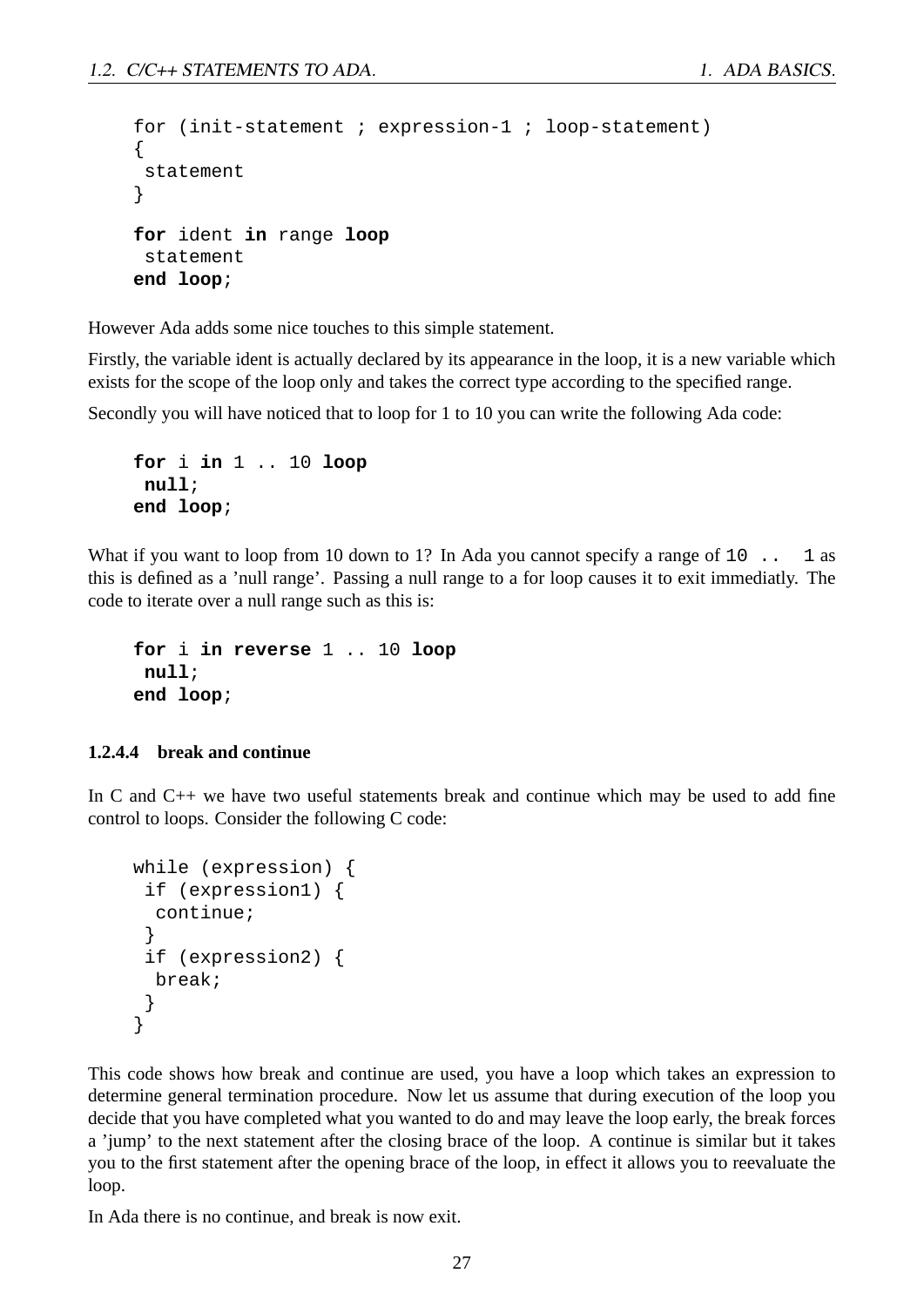```
while expression loop
 if expression2 then
  exit;
 end if;
end loop;
```
The Ada exit statement however can combine the expression used to decide that it is required, and so the code below is often found.

```
while expression loop
 exit when expression2;
end loop;
```
This leads us onto the do loop, which can now be coded as:

```
loop
 statement
 exit when expression;
end loop;
```
Another useful feature which C and C++ lack is the ability to 'break' out of nested loops, consider

```
while ((!feof(file_handle) && (!percent_found)) {
 for (char_index = 0; buffer[char_index] != '\n'; char_index++) {
  if (buffer[char index] == '%') {
   percent found = 1;break;
  }
  // some other code, including get next line.
 }
}
```
This sort of code is quite common, an inner loop spots the termination condition and has to signal this back to the outer loop. Now consider

```
Main_Loop:
while not End_Of_File(File_Handle) loop
 for Char_Index in Buffer'Range loop
  exit when Buffer(Char Index) = NEW LINE;
  exit Main_Loop when Buffer(Char_Index) = PERCENT;
 end loop;
end loop Main_Loop;
```
#### **1.2.5 return** *{6.5}*

Here again a direct Ada equivalent, you want to return a value, then return a value,

return value; // C++ return **return** value; -- Ada return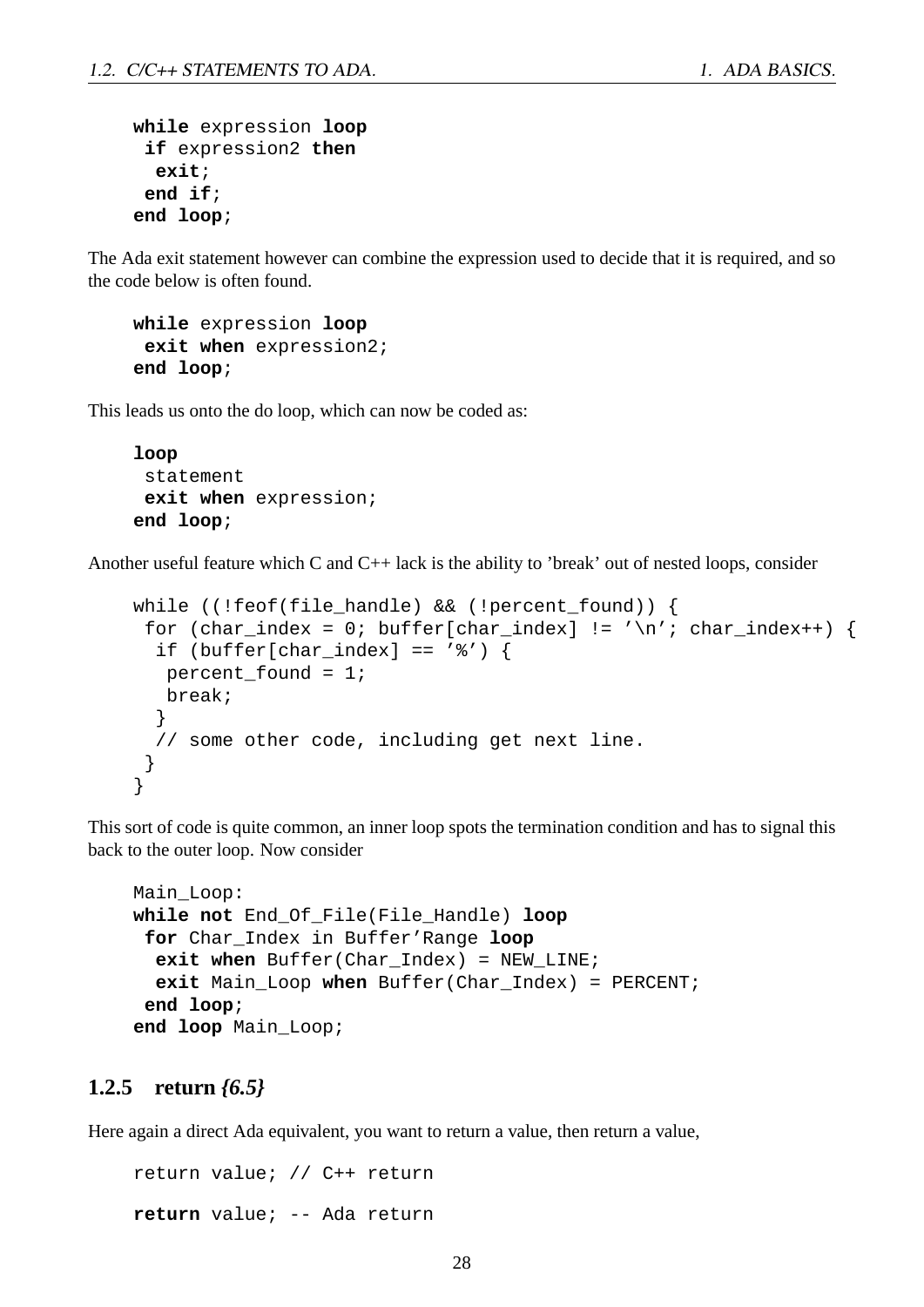#### **1.2.6 labels and goto** *{5.8}*

Don't do it !!, OK one day you might need to, so heres how. Declare a label and jump to it.

```
label:
 goto label;
< <label> >
 goto label;
```
#### **1.2.7 exception handling** *{11.2}*

Ada and the newer verions of C++ support exception handling for critical errors. Exception handling consists of three components, the exception, raising the exception and handling the exception.

In C++ there is no exception type, when you raise an exception you pass out any sort of type, and selection of the exception is done on its type. In Ada as seen above there is a 'psuedo-type' for exceptions and they are then selected by name.

Firstly lets see how you catch an exception, the code below shows the basic structure used to protect statement1, and execute statement2 on detection of the specified exception.

```
try {
 statement1
} catch (declaration) {
 statement<sub>2</sub>
}
begin
 statement1
exception
 when ident => statement2
 when others => statement2
end;
```
Let us now consider an example, we will call a function which we know may raise a particular exception, but it may raise some we don't know about, so we must pass anything else back up to whoever called us.

```
try {
 function_call();
} catch (const char* string_exception) {
 if (!strcmp(string_exception, "the_one_we_want")) {
 handle_it();
 } else {
 throw;
 }
} catch (...) {
throw;
```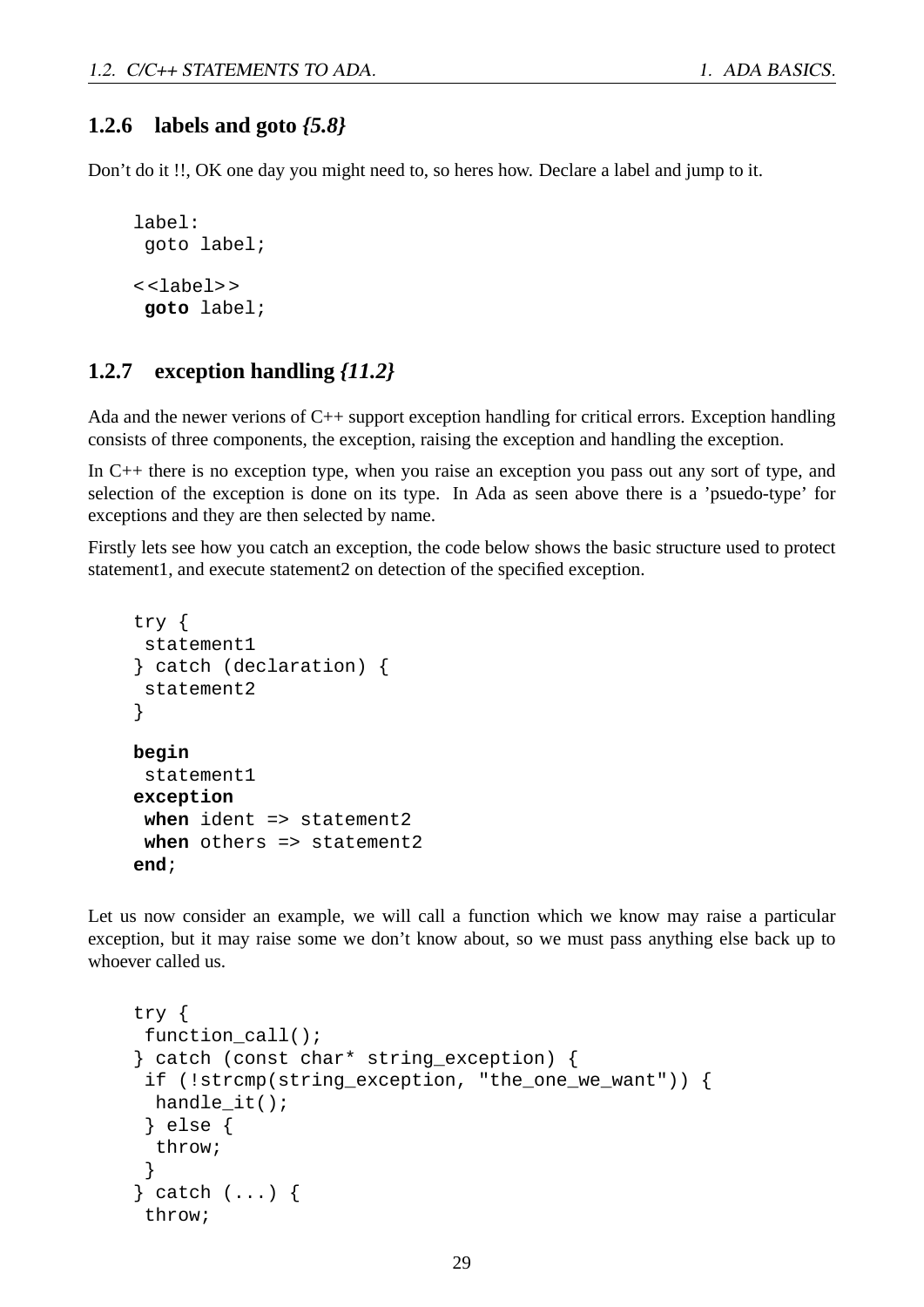```
}
begin
 function call;
exception
 when the_one_we_want => handle_it;
 when others => raise;
end;
```
This shows how much safer the Ada version is, we know exactly what we are waiting for and can immediately process it. In the  $C++$  case all we know is that an exception of type 'const char\*' has been raised, we must then check it still further before we can handle it.

You will also notice the similarity between the Ada exception catching code and the Ada case statement, this also extends to the fact that the when statement can catch multiple exceptions. Ranges of exceptions are not possible, however you can or exceptions, to get:

```
begin
 function call;
exception
when the_one_we_want |
      another_possibility => handle_it;
when others => raise;
end;
```
This also shows the basic form for raising an exception, the throw statement in C++ and the raise statement in Ada. Both normally raise a given exception, but both when invoked with no exception reraise the last one. To raise the exception above consider:

```
throw (const char*)"the_one_we_want";
raise the_one_we_want;
```
#### **1.2.8 sub-programs**

The following piece of code shows how C/C++ and Ada both declare and define a function. Declaration is the process of telling everyone that the function exists and what its type and parameters are. The definitions are where you actually write out the function itself. (In Ada terms the function spec and function body).

```
return_type func_name(parameters);
return_type func_name(parameters)
{
declarations
statement
}
function func_name(parameters) return return_type;
function func_name(parameters) return return_type is
```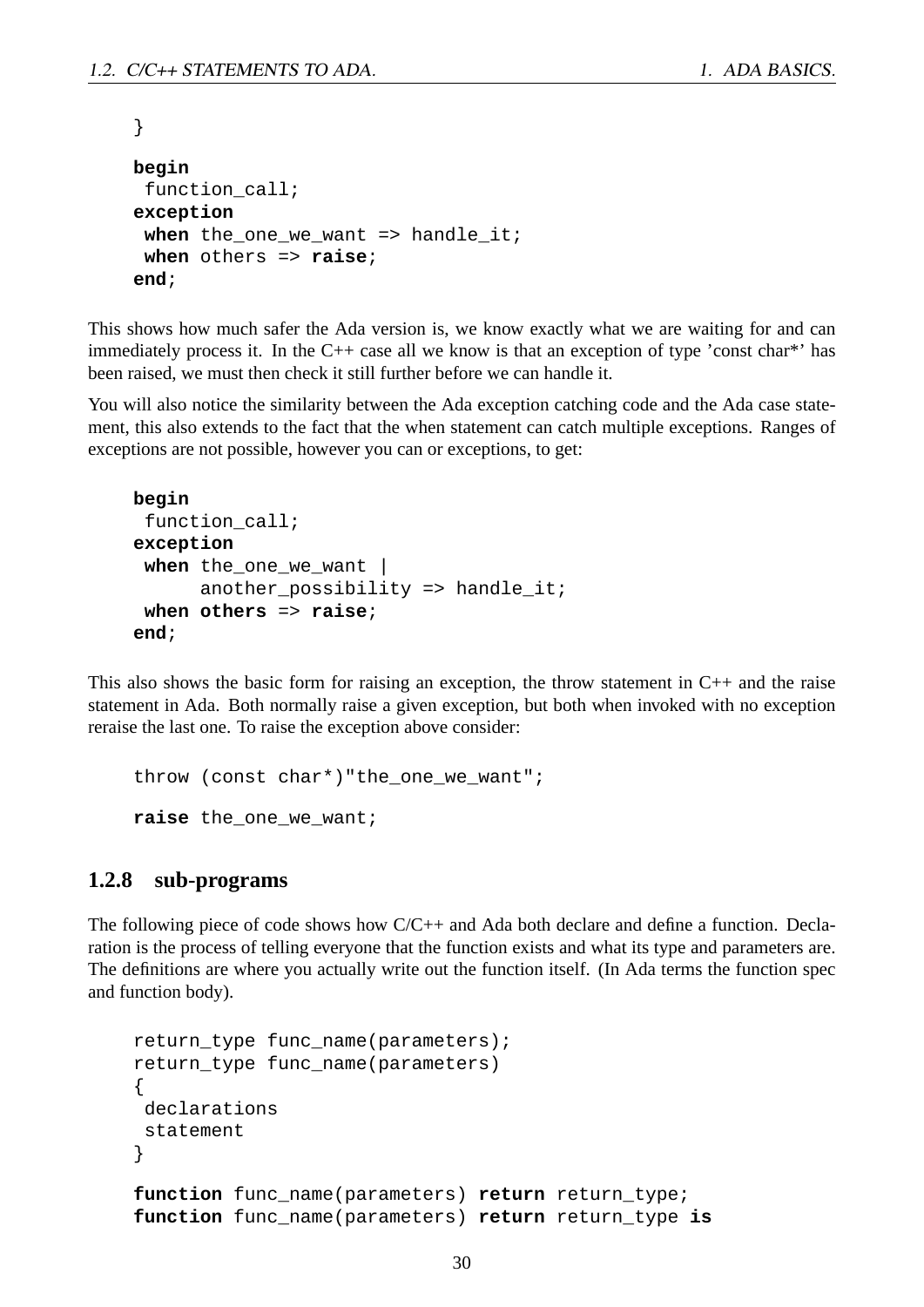```
declarations
begin
 statement
end func_name;
```
Let us now consider a special kind of function, one which does not return a value. In  $C/C++$  this is represented as a return type of void, in Ada this is called a procedure.

```
void func name(parameters);
procedure func_name(parameters);
```
Next we must consider how we pass arguments to functions.

```
void func1(int by_value);
void func2(int* by_address);
void func3(int& by_reference); // C++ only.
```
These type of parameters are I hope well understood by C and  $C_{++}$  programmers, their direct Ada equivalents are:

```
type int is new Integer;
type int_star is access int;
procedure func1(by_value : in int);
procedure func2(by_address : in out int_star);
procedure func3(by_reference : in out int);
```
Finally a procedure or function which takes no parameters can be written in two ways in  $C/C_{++}$ , though only one is Ada.

```
void func_name();
void func_name(void);
int func_name(void);
procedure func_name;
function func_name return Integer;
```
Ada also provides two features which will be understood by  $C_{++}$  programmers, possibly not by C programmers, and a third I don't know how C does without:

**Overloading** Ada allows more than one function/procedure with the same name as long as they can be uniquely identified by their signature (a combination of their parameter and return types).

```
function Day return All_Days;
function Day(a_date : in Date_Type) return All_Days;
```
The first returns you the day of week, of today, the second the day of week from a given date. They are both allowed, and both visible. The compiler decides which one to use by looking at the types given to it when you call it.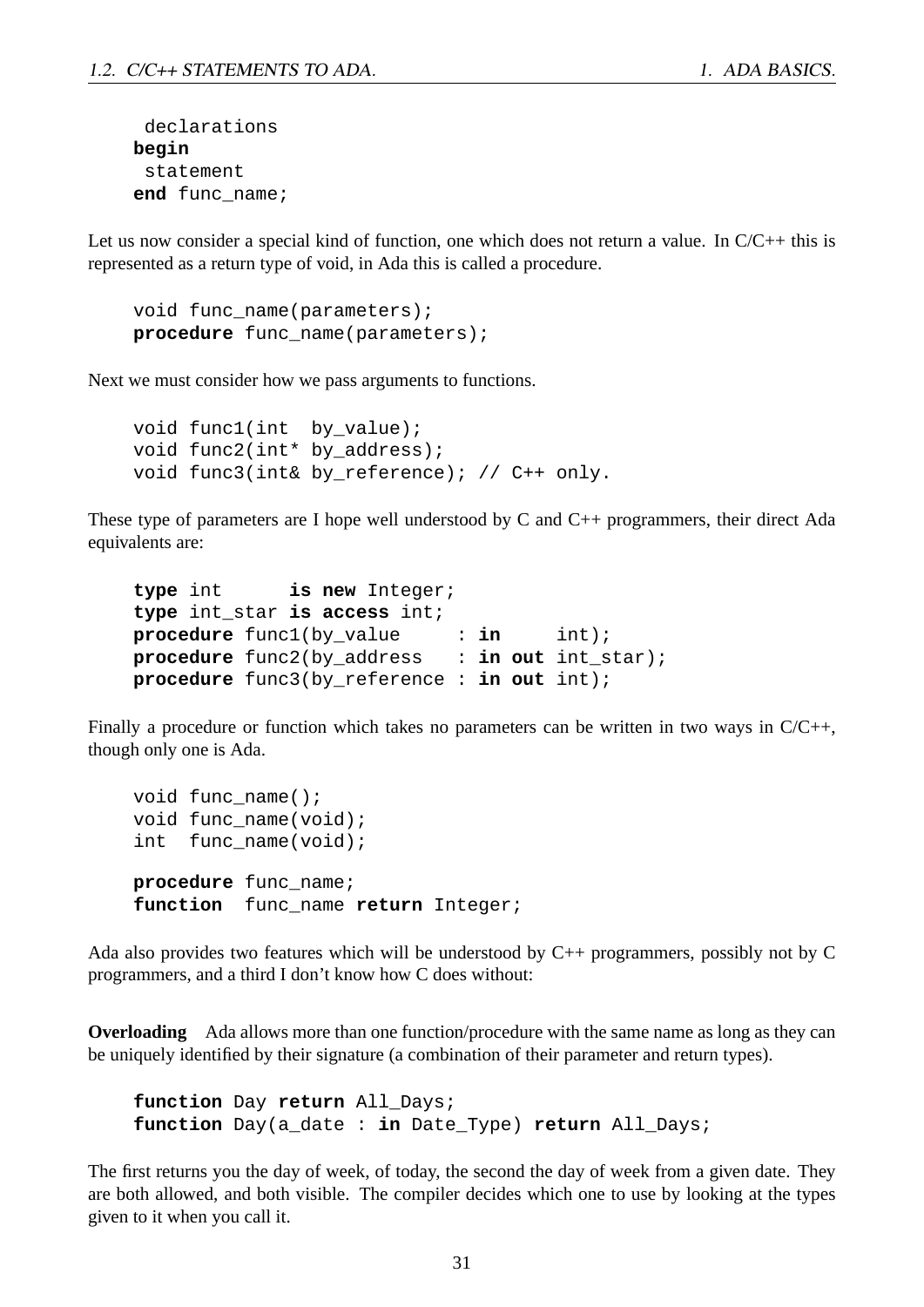**Operator overloading**  ${6.6}$  As in C++ you can redefine the standard operators in Ada, unlike C++ you can do this outside a class, and for any operator, with any types. The syntax for this is to replace the name of the function (operators are always functions) with the operator name in quotes, ie:

function "+"(Left, Right : in Integer) return Integer;

Available operators are:

| $=$ | ╭  | $\leq$ $=$ | $>=$ |              |
|-----|----|------------|------|--------------|
|     |    | &.         | abs  | not          |
| *   |    | mod        | rem  | $\star\star$ |
| and | or | xor        |      |              |

**Parameter passing modes** C++ allows three parameter passing modes, by value, by pointer and by reference (the default mode for Ada).

void func(int by\_value, int\* by\_pointer, int& by\_reference);

Ada provides two optional keywords to specify how parameters are passed, **in** and **out**. These are used like this:

```
procedure proc(Parameter : in Integer);
procedure proc(Parameter : out Integer);
procedure proc(Parameter : in out Integer);
procedure proc(Parameter : Integer);
```
If these keywords are used then the compiler can protect you even more, so if you have an **out** parameter it will warn you if you use it before it has been set, also it will warn you if you assign to an **in** parameter.

*Note* that you cannot mark parameters with **out** in functions as functions are used to return values, such *side affects* are disallowed.

**Default parameters** *{6.4.1}* Ada (and C++) allow you to declare default values for parameters, this means that when you call the function you can leave such a parameter off the call as the compiler knows what value to use.

```
procedure Create
 (File : in out File_Type;
 Mode : in File Mode := Inout File;
 Name : in String := "";
 Form : in String := ";
```
This example is to be found in each of the Ada file based IO packages, it opens a file, given the file 'handle' the mode, name of the file and a system independant 'form' for the file. You can see that the simplest invokation of Create is Create(File\_Handle); which simply provides the handle and all other parameters are defaulted (In the Ada library a file name of "" implies opening a temporary file). Now suppose that we wish to provide the name of the file also, we would have to write Create(File\_Handle, Inout\_File, "text.file"); wouldn't we? The Ada answer is no. By using designators as has been demonstrated above we could use the form: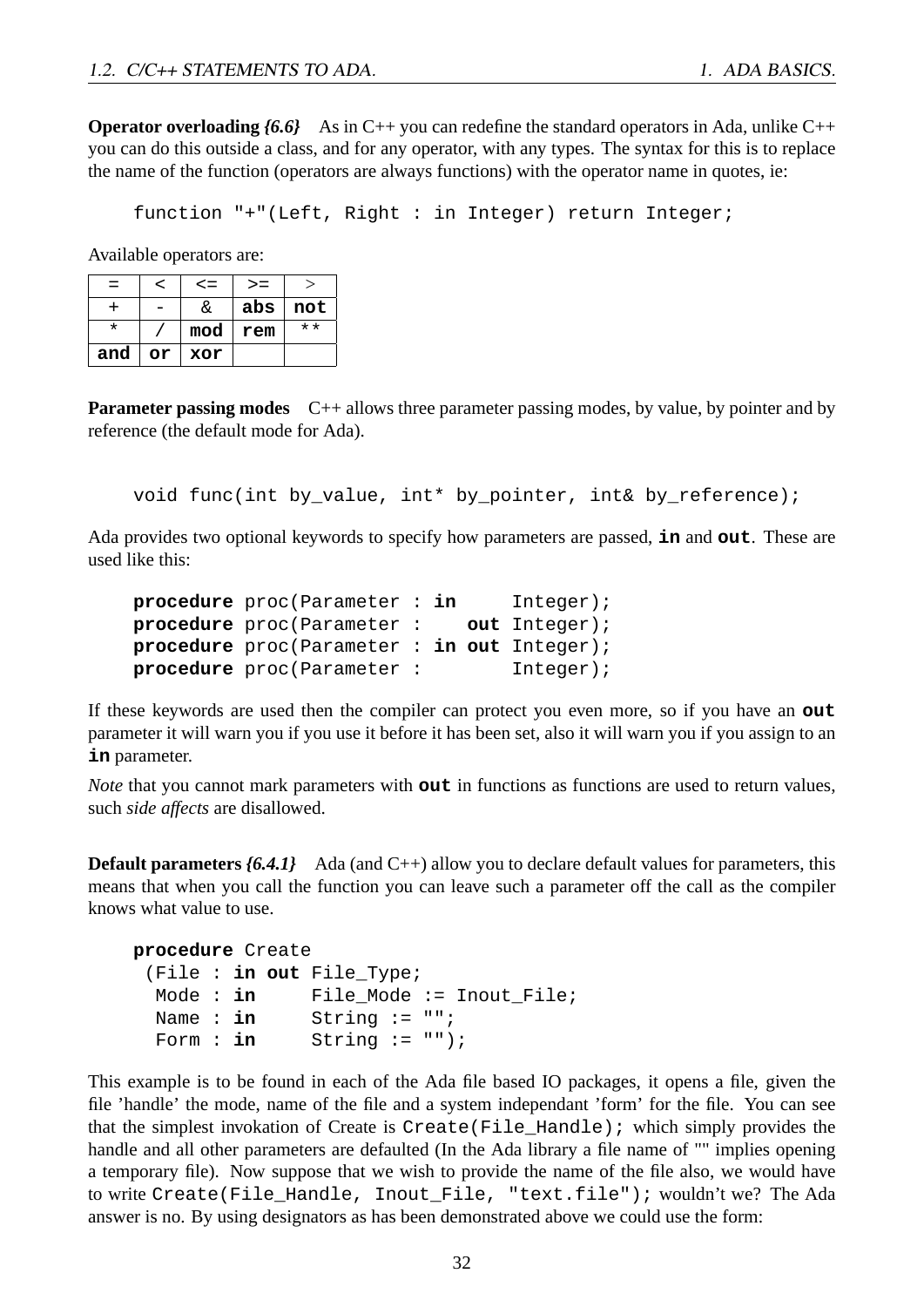```
Create(File => File Handle,
       Name => "text.file");
```
and we can leave the mode to pick up its default. This skipping of parameters is a uniquely Ada feature.

**Nested procedures** Simple, you can define any number of procedures within the definition of another as long as they appear before the begin.

```
procedure Sort(Sort_This : in out An_Array) is
 procedure Swap(Item_1, Item_2 : in out Array_Type) is
begin
 end Swap;
begin
end Sort;
```
*Notes*: you can get in a mess with both C++ and Ada when mixing overloading and defaults. For example:

```
procedure increment(A_Value : A_Type);
procedure increment
  (A_Value : in out A_Type;
  By : in Integer := 1);
```
If we call increment with one parameter which of the two above is called? Now the compiler will show such things up, but it does mean you have to think carefully and make sure you use defaults carefully.

#### **1.3 Ada Safety.**

Ada is probably best known for its role in safetly critical systems. Ada is probably best known for its role in safety critical systems. Boeing standardized on Ada as the language for the new 777, and I can assure you such a decision is not taken lightly.

Ada is also commonly assumed to be a military language, with the US Department of Defense its prime advocate, this is not the case, a number of commercial and government developments have now been implemented in Ada. Ada is an excellent choice if you wish to spend your development time solving your customers problems, not hunting bugs in C/C++ which an Ada compiler would not have allowed.

#### **1.3.1 Static provability.**

Ada-83 did not provide Object Oriented features, and did not even provide procedural types as such constructs meant that you could only follow the path of the code at runtime. Ada-83 was statically provable, you could follow the route the code would take given certain inputs from the source code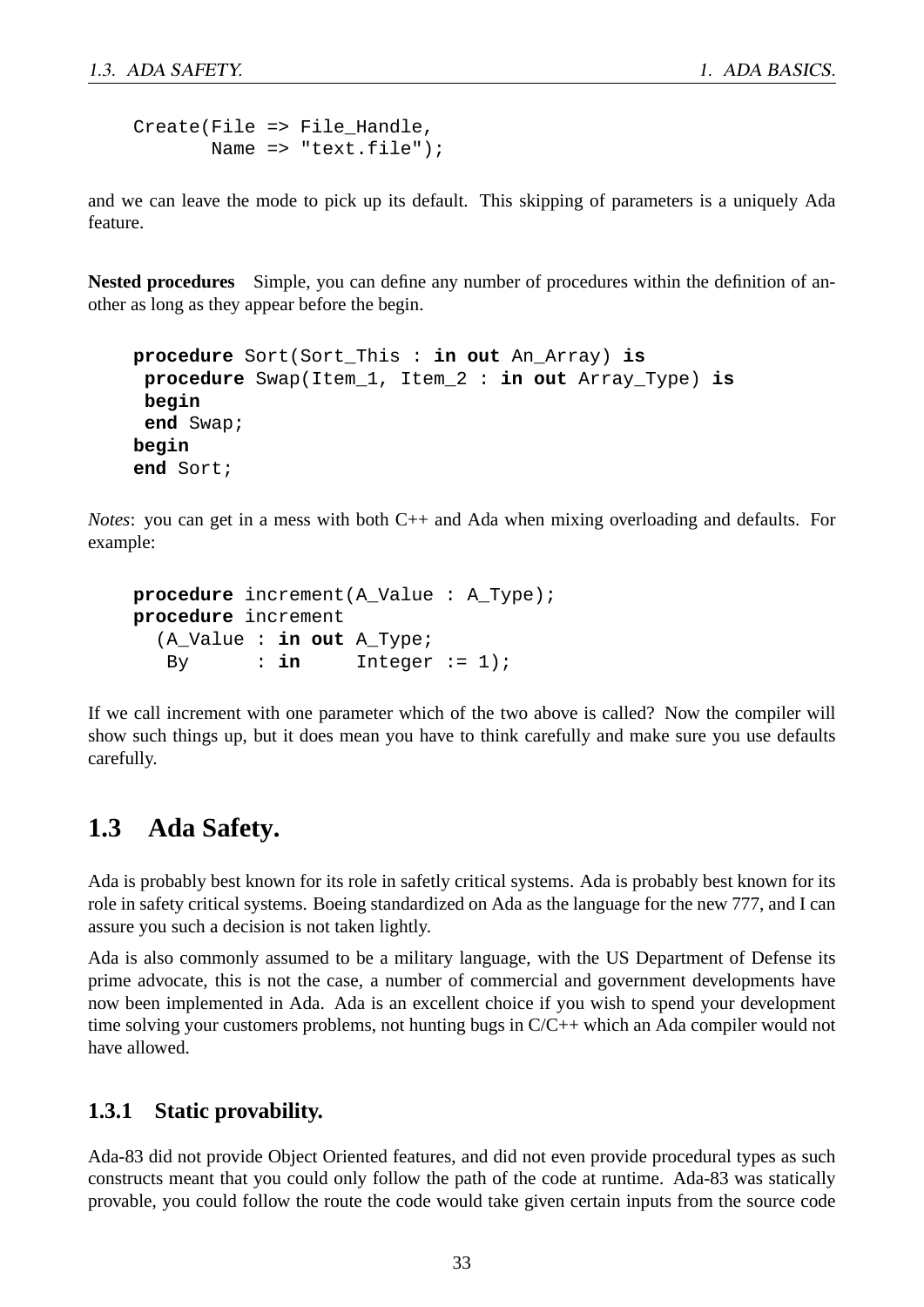alone. This has been a great benefit and has provided Ada programmers with a great deal of confidence in the code they wrote.

Ada-95 has introduced these new features, Object Oriented programming through tagged types and procedural types which make it more difficult to statically prove an Ada-95 program, but the language designers decided that such features merited their inclusion in the language to further another goal, that of high reuse.

#### **1.3.2 Predefined exceptions and pragmas.**

A number of exceptions can be raised by the standard library and/or the runtime environment. You may expect to come accross at least one while you are learning Ada (and more once you know it ;-).

Constraint\_Error

This exception is raised when a constraint is exceeded, such constraints include

- Numeric under/overflow.
- Range bounds exceeded.
- Reference to invalid record component.
- Dereference of **null** access type.

#### Program\_Error

This is raised by the run-time to mark an erroneous program event, such as calling a procedure before package initialisation, or bad instantiation of a generic package.

#### Storage\_Error

This exception is raised when a call to **new** could not be satisfied due to lack of memory.

```
Tasking_Error
```
This is raised when problems occur during tasking rendezvous (see section 7.2 on page 58).

This is not a list of the predefined pragmas *{L}* what I have provided is the set of options to the pragma Supress which can be used to stop certain run-time checks taking place. The pragma works from that point to the end of the innermost enclosing scope, or the end of the scope of the named object (see below).

Access\_Check

Raises Constraint\_Error on dereference of a **null** access value.

#### Accessibility\_Check

Raises Program\_Error on access to inaccessible object or subprogram.

Discriminant\_Check

Raises Constraint Error on access to incorrect component in a discriminant record.

#### Division\_Check

Raises Constraint\_Error on divide by zero.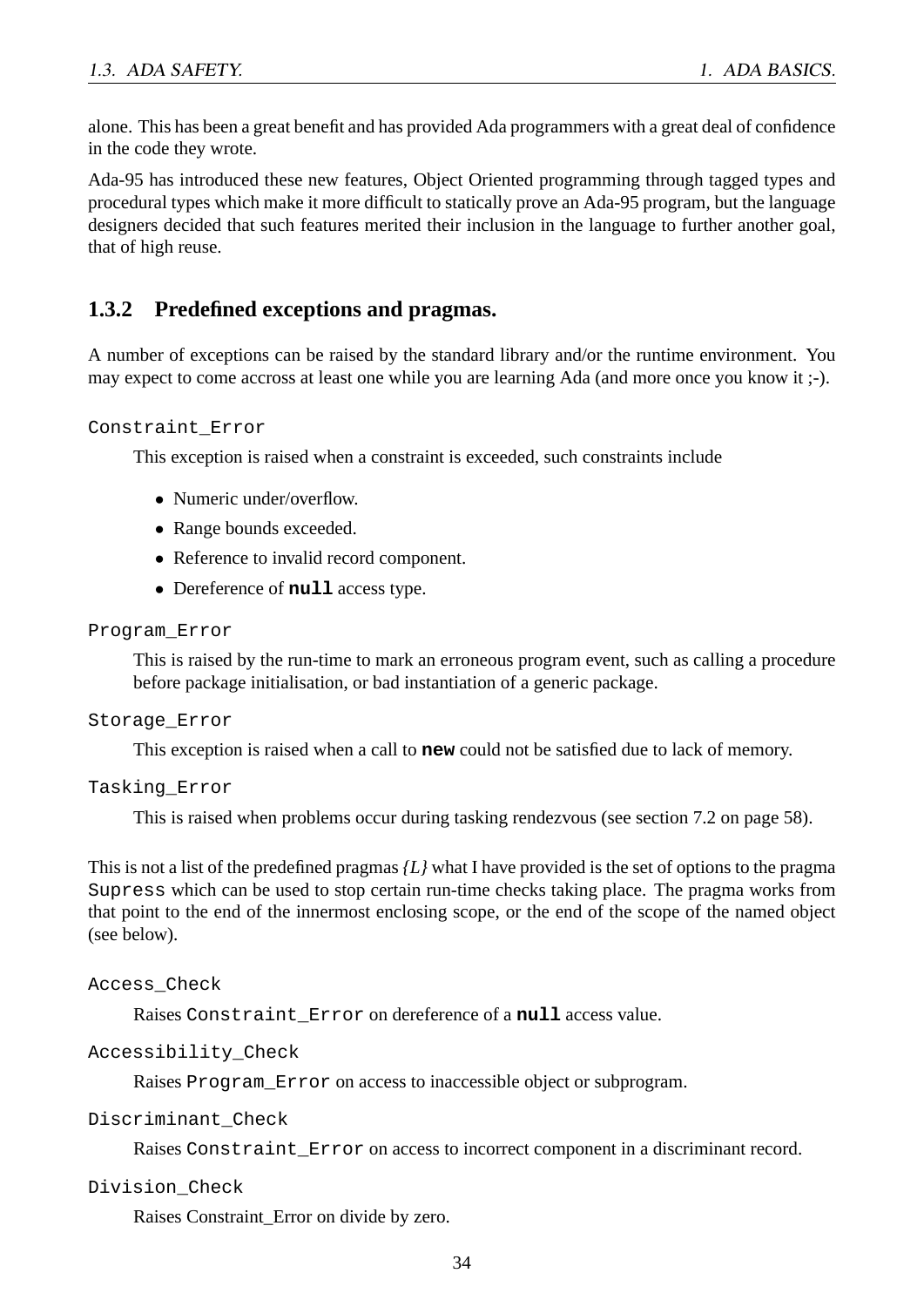Elaboration\_Check

Raises Program\_Error on unelaborated package or subprogram body.

Index\_Check

Raises Constraint\_Error on out of range array index.

Length\_Check

Raises Constraint\_Error on array length violation.

Overflow\_Check

Raises Constraint\_Error on overflow from numeric operation.

Range\_Check

Raises Constraint\_Error on out of range scalar value.

Storage Check

Raises Storage\_Error if not enough storage to satisfy a **new** call.

Tag\_Check

Raises Constraint\_Error if object has an invalid tag for operation.

**pragma** Suppress(Access\_Check); **pragma** Suppress(Access\_Check, On => My\_Type\_Ptr);

The first use of the pragma above turns off checking for **null** access values throughout the code (for the lifetime of the suppress), whereas the second only suppresses the check for the named data item.

The point of this section is that by default *all* of these checks are enabled, and so any such errors will be trapped.

#### **1.3.3 Unchecked programming.**

You can subvert some of Adas type consistency by the use of unchecked programming. This is basically a set of procedures which do unsafe operations. These are:

Unchecked\_Conversion

This generic function is defined as:

```
generic
type Source (<>) is limited private;
type Target (<>) is limited private;
function Ada.Unchecked Conversion (Source Object : Source)
                                               return Target;
```
and should be instantiated like the example below (taken from one of the Ada-95 standard library packages Ada.Interfaces.C).

```
function Character_To_char is new
  Unchecked_Conversion (Character, char);
```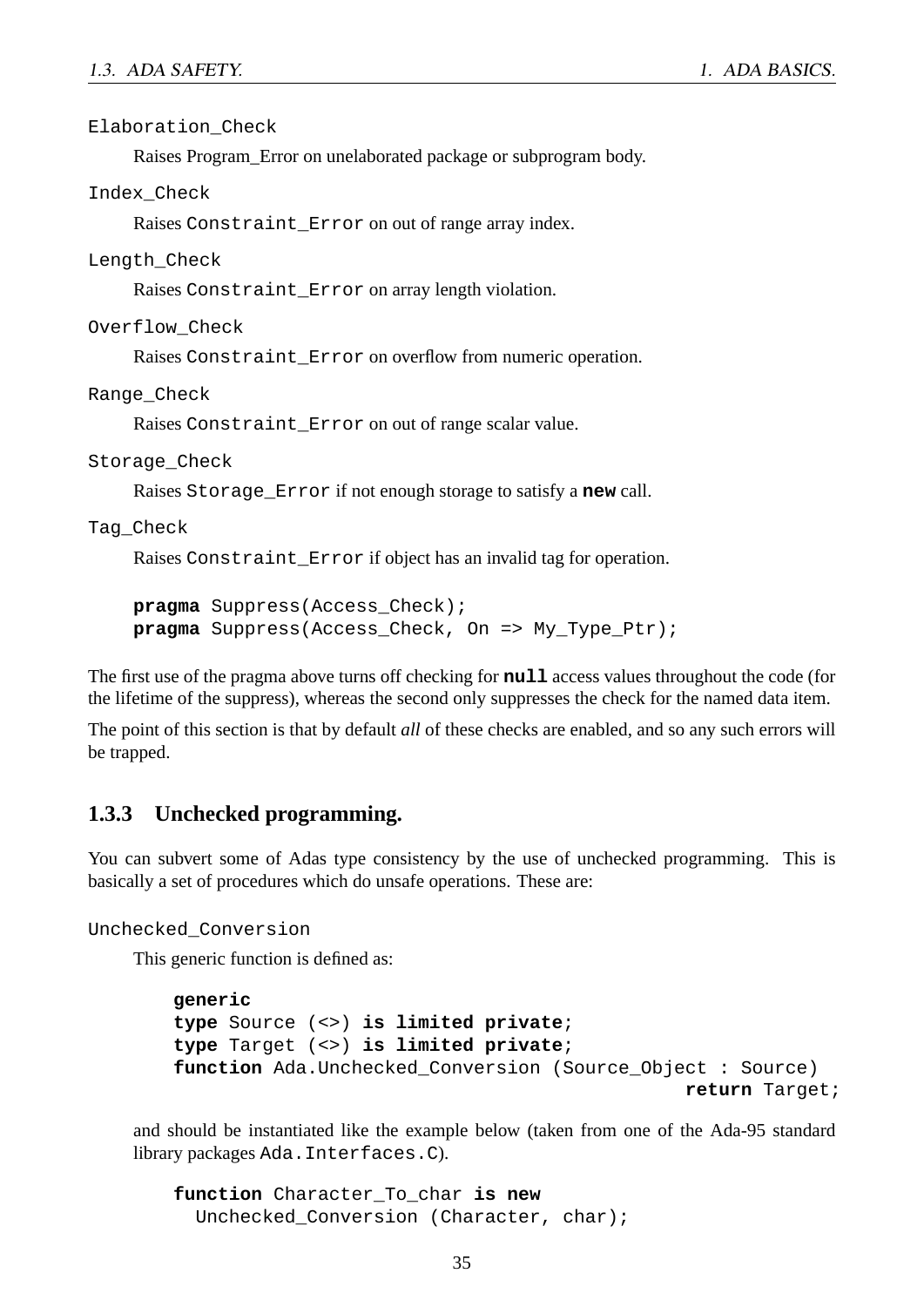and can then be used to convert and Ada character to a C char, thus

```
A Char : Interfaces.C.char := Character To char('a');
```
Unchecked\_Deallocation

This generic function is defined as:

```
generic
type Object (<>) is limited private;
type Name is access Object;
procedure Ada.Unchecked_Deallocation (X : in out Name);
```
this function, instantiated with two parameters, only requires one for operation,

```
type My_Type is new Integer;
type My_Ptr is access My_Type;
procedure Free is new Unchecked_Deallocation (My_Type, My_Ptr);
Thing : My_Ptr := new My_Type;
Free(Thing);
```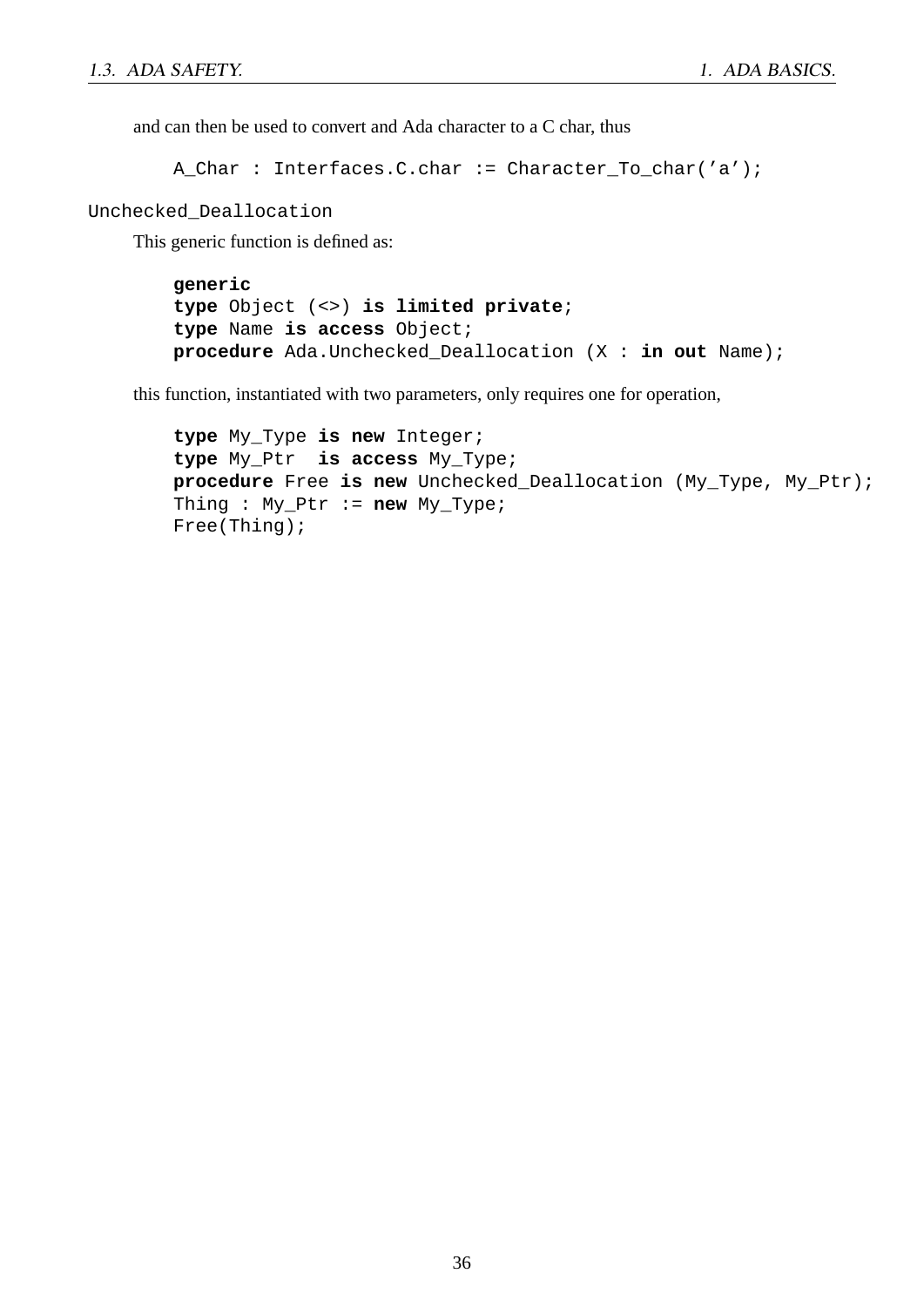## $\frac{1}{2}$

## Ada Packages. *{7}*

Ada has one feature which many C/C++ programmers like to think they have an equivalent too - the package - they do not.

It is worth first looking at the role of header files in C/C++. Header files are simply program text which by virtue of the preprocessor are inserted into the compilers input stream. The #include directive knows nothing about what it is including and can lead to all sorts of problems, such as people who #include "thing.c". This sharing of code by the preprocessor lead to the #ifdef construct as you would have different interfaces for different people. The other problem is that C/C++ compilations can sometime take forever because a included b included c ... or the near fatal a included a included a . . .

Stroustrup has tried ref [9] (in vain, as far as I can see) to convince  $C_{++}$  programmers to remove dependance on the preprocessor but all the drawbacks are still there.

Any Ada package on the other hand consists of two parts, the specification (header) and body (code). The specification however is a completely stand alone entity which can be compiled on its own and so must include specifications from other packages to do so. An Ada package body at compile time must refer to its package specification to ensure legal declarations, but in many Ada environments it would look up a compiled version of the specification.

The specification contains an explicit list of the visible components of a package and so there can be no *internal knowledge* exploited as is often the case in C code, ie module a contains a functions aa() but does not export it through a header file, module b knows how a is coded and so uses the extern keyword to declare knowledge of it, and use it. C/C++ programmers therefore have to mark private functions and data as static.

#### **2.1 What a package looks like**

Below is the skeleton of a package, spec and body.

```
--file example.ads, the package specification.
package example is
:
:
end example;
```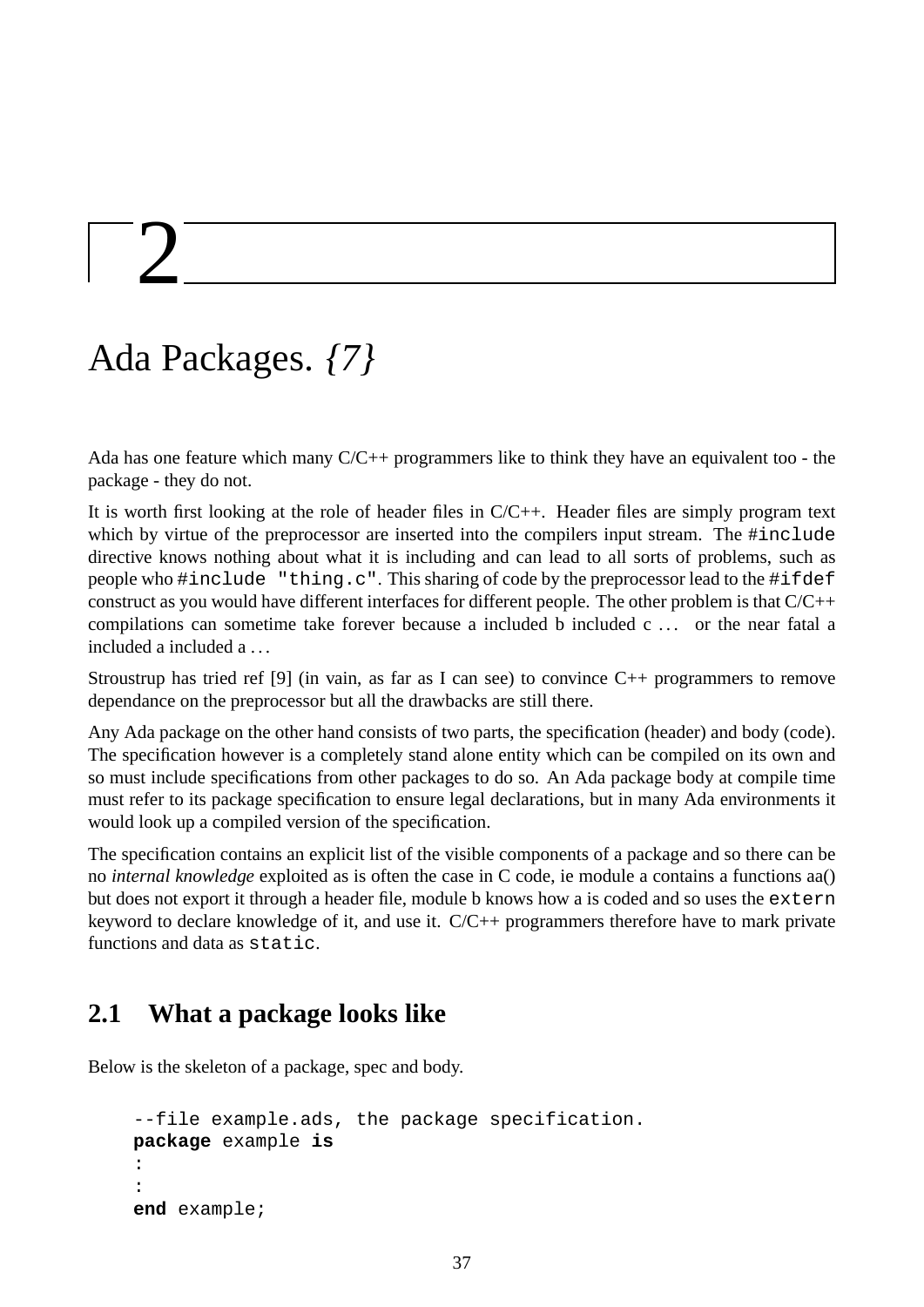```
--file example.adb, the package body.
package body example is
:
:
end example;
```
#### **2.2 Include a package in another**

Whereas a C file includes a header by simply inserting the text of the header into the current compilation stream with #include "example.h", the Ada package specification has a two stage process.

Working with the example package above let us assume that we need to include another package, say My  $S$ pecs into this package so that it may be used. Firstly where do you insert it? Like C, package specifications can be inserted into either a specification or body depending on who is the client. Like a C header/code relationship any package included in the specification of package A is visible to the body of A, but not to clients of A. Each package is a seperate entity.

```
-- Specification for package example
with Project_Specs;
package example is
 type My_Type is new Project_Spec.Their_Type;
end example;
-- Body for package example
with My_Specs;
package body example is
 type New_Type_1 is new My_Specs.Type_1;
 type New_Type_2 is new Project_Specs.Type_1;
end example;
```
You can see here the basic visibility rules, the specification has to include Project Specs so that it can declare My\_Type. The body automatically inherits any packages included in its spec, so that you can see that although the body does not include Project\_Specs that package is used in the declaration of New\_Type\_1. The body also includes another package My\_Specs to declare the new type New Type 2, the specification is unaware of this include and so cannot use My Specs to declare new types. In a similar way an ordinary client of the package example cannot use the inclusion of Project\_Specs, they would have to include it themselves.

To use an item, say a the type Type 1 you must name it My Specs.Type 1, in effect you have included the package name, not its contents. To get the same effect as the C #include you must also add another statement to make:

```
with My_Specs; use My_Specs
package body example is
:
:
end example;
```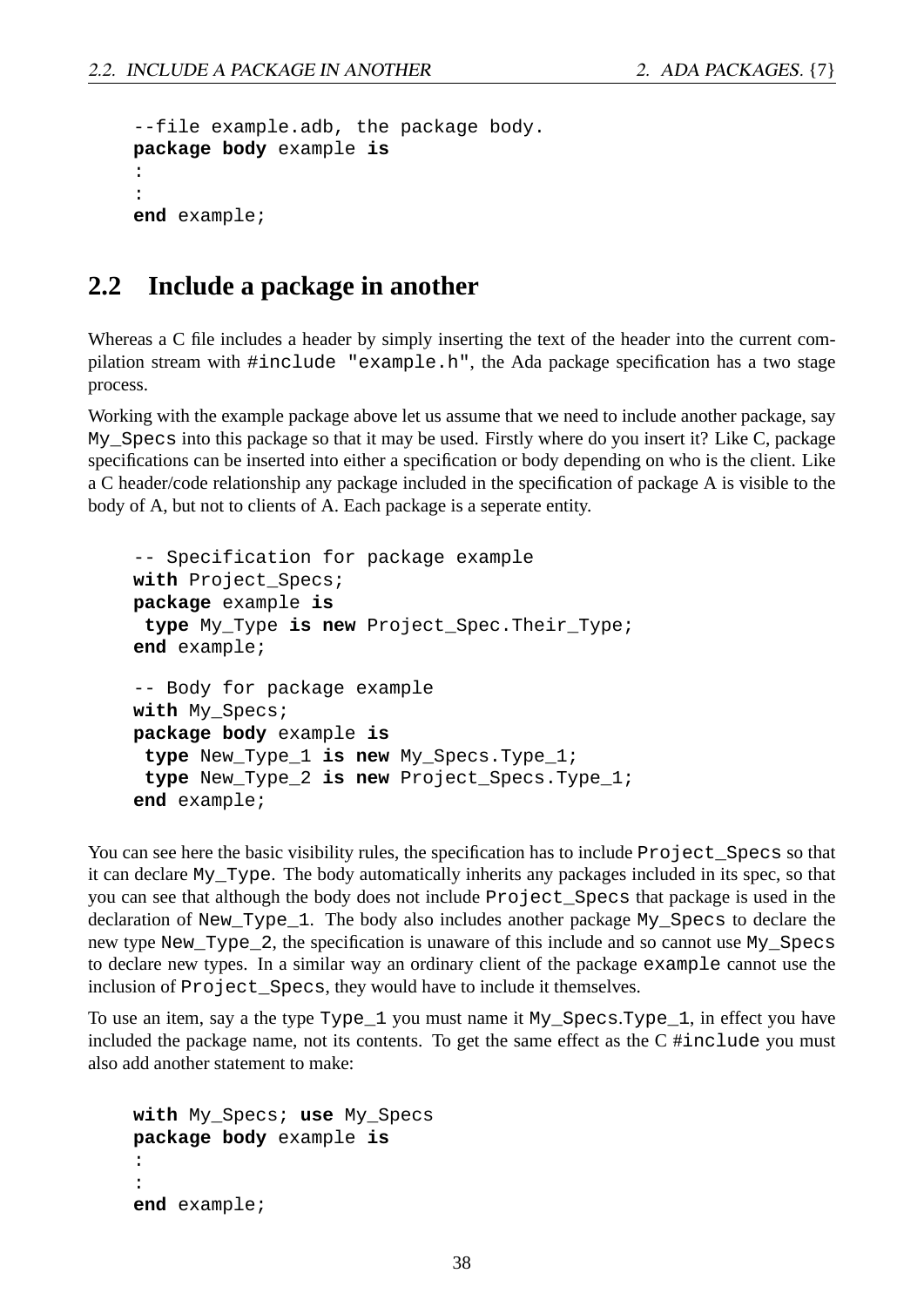It is usual in Ada to put the with and the use on the same line, for clarity. There is much more to be said about Ada packages, but that should be enough to start with. There is a special form of the **use** statement which can simply include an element (types only) from a package, consider:

```
use type Ada.Calendar.Time;
```
#### **2.3 Package data hiding** *{7.3}*

Data encapulation requires, for any level of safe reuse, a level of hiding. That is to say we need to defer the declaration of some data to a future point so that any client cannot depend on the structure of the data and allows the provider the ability to change that structure if the need arises.

In C this is done by presenting the 'private type' as a  $\text{void}^*$  which means that you cannot know anything about it, but implies that no one can do any form of type checking on it. In  $C_{++}$  we can forward declare classes and so provide an anonymous class type.

```
/* C code */typedef void* list;
list create(void);
// C++
class Our_List {
public:
Our_List(void);
private:
 class List_Rep;
List_Rep* Representation;
};
```
You can see that as a C++ programmer you have the advantage that when writing the implementation of Our\_List and its internal representation List\_Rep you have all the advantages of type checking, but the client still knows absolutely nothing about how the list is structured.

In Ada this concept is formalised into the 'private part' of a package. This private part is used to define items which are forward declared as private.

```
package Our_List is
type List_Rep is private;
function Create return List_Rep;
private
 type List_Rep is
  record
   -- some data
  end record;
end Our_List;
```
As you can see the way the Ada private part is usually used the representation of List\_Rep is exposed, but because it is a private type the only operations that the client may use are  $=$  and  $/=$ , all other operations must be provided by functions and procedures in the package.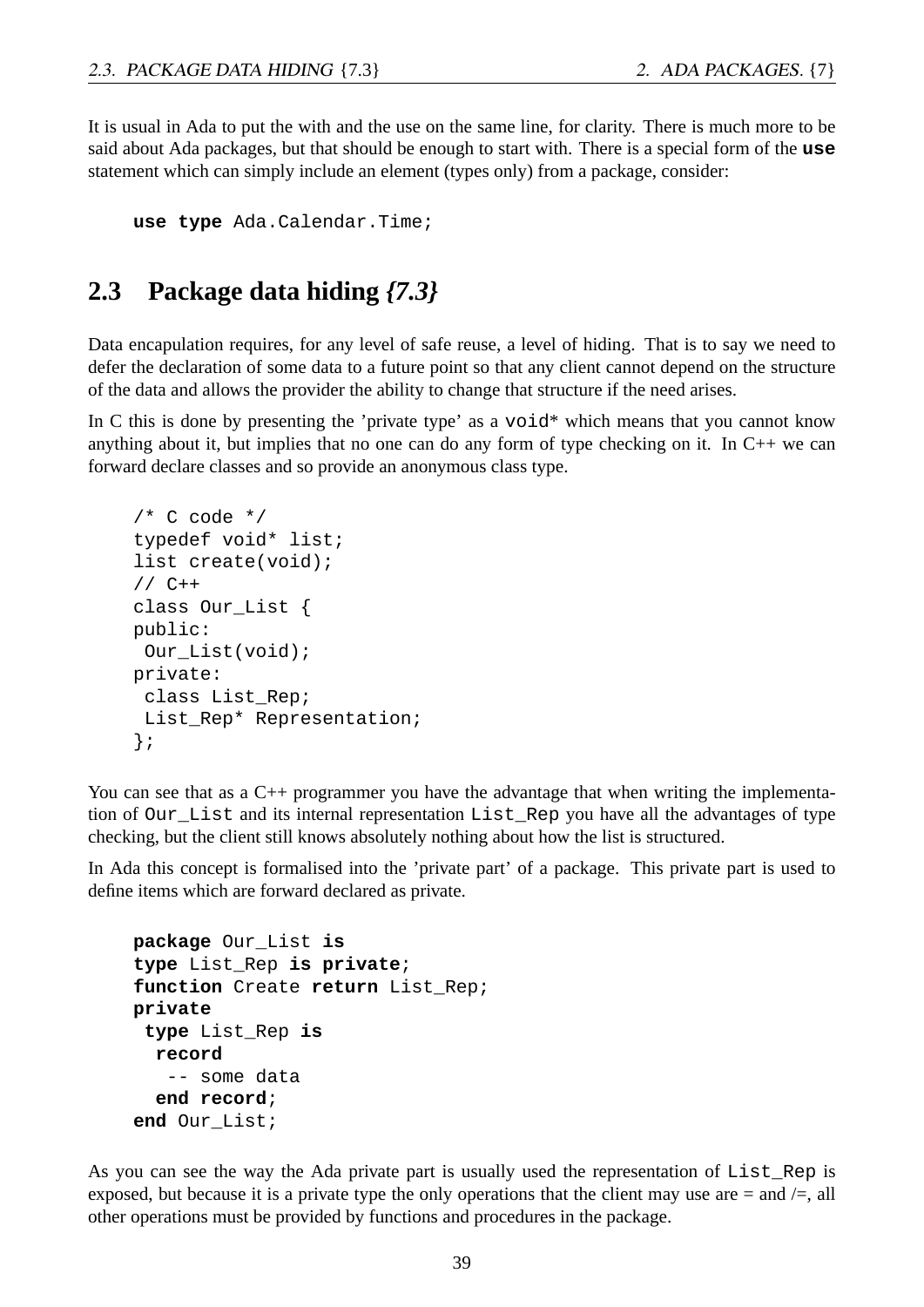*Note*: we can even restrict use of  $=$  and  $/=$  by declaring the type as **limited private** when you wish to have no predefined operators available.

You may not in the public part of the package specification declare variables of the private type as the representation is not yet known, we can declare constants of the type, but you must declare them in both places, forward reference them in the public part with no value, and then again in the private part to provide a value:

```
package Example is
 type A is private;
B : constant A;
private
 type A is new Integer;
B : constant A := 0;
end Example;
```
To get exactly the same result as the C++ code above then you must go one step further, you must not expose the representation of List\_Rep, and so you might use:

```
package Our_List is
 type List_Access is limited private;
 function Create return List_Access;
private
 type List_Rep; -- opaque type
 type List_Access is access List_Rep;
end Our_List;
```
We now pass back to the client an access type, which points to a 'deferred incomplete type' whose representation is only required to be exposed in the package body.

#### **2.4 Hierarchical packages.**

Ada allows the nesting of packages within each other, this can be useful for a number of reasons. With Ada-83 this was possible by nesting package specs and bodies physically, thus:

```
package Outer is
package Inner_1 is
end Inner_1;
package Inner_2 is
end Inner_2;
private
end Outer;
```
Ada-95 has added to this the possibility to define child packages outside the physical scope of a package, thus: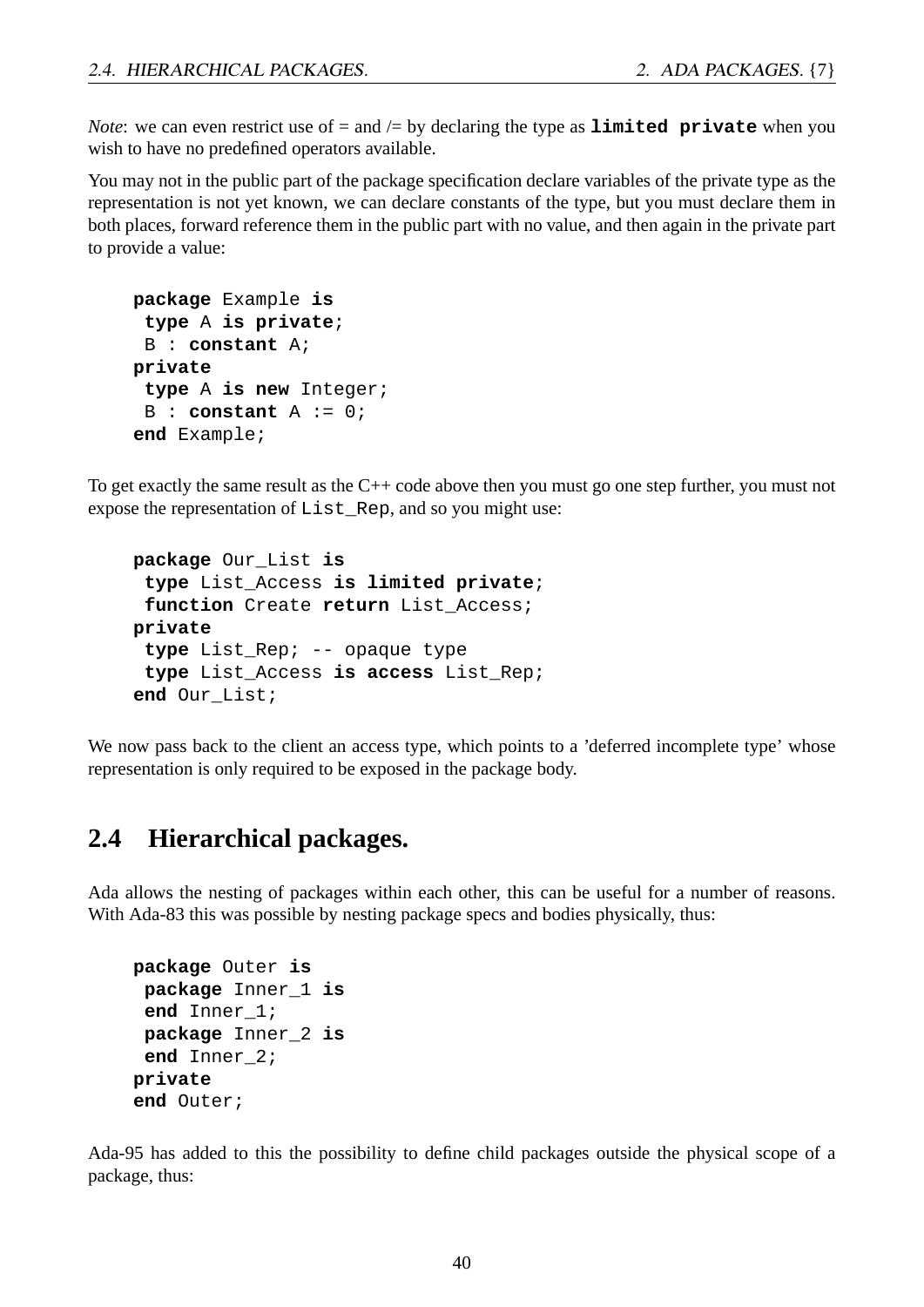```
package Outer is
package Inner_1 is
end Inner_1;
end Outer;
package Outer.Inner_2 is
end Outer.Inner_2;
```
As you can see Inner\_2 is still a child of outer but can be created at some later date, by a different team.

#### **2.5 Renaming identifiers.**

This is not a package specific topic, and it is only introduced here as the using of packages is the most common place to find a renames clause.

Consider:

```
with Outer;
with Outer.Inner_1;
package New_Package is
 OI_1 renames Outer.Inner_1;
 type New_type is new OI_1.A_Type;
end New_Package;
```
The use of  $OI_1$  not only saves us a lot of typing, but if outer were the package Sorting Algorithms, and Inner\_1 was Insertion\_Sort, then we could have

Sort renames Sorting\_Algorithms.Insertion\_Sort

and then at some later date if you decide that a quick sort is more approriate then you simply change the renames clause, and the rest of the package spec stays exactly the same.

Similarly if you want to include 2 functions from two different package with the same name then, rather than relying on overloading, or to clarify your code text you could:

```
with Package1;
function Function1 return Integer renames Package1.Function;
with Package2;
function Function2 return Integer renames Package2.Function;
```
Another example of a renames clause is where you are using some complex structure and you want to in effect use a synonym for it during some processing. In the example below we have a device handler structure which contains some procedure types which we need to execute in turn. The first example contains a lot of text which we don't really care about, so the second removes most of it, thus leaving bare the real work we are attempting to do.

```
for device in Device_Map loop
 Device_Map(device).Device_Handler.Request_Device;
Device_Map(device).Device_Handler.
                      Process_Function(Process_This_Request);
```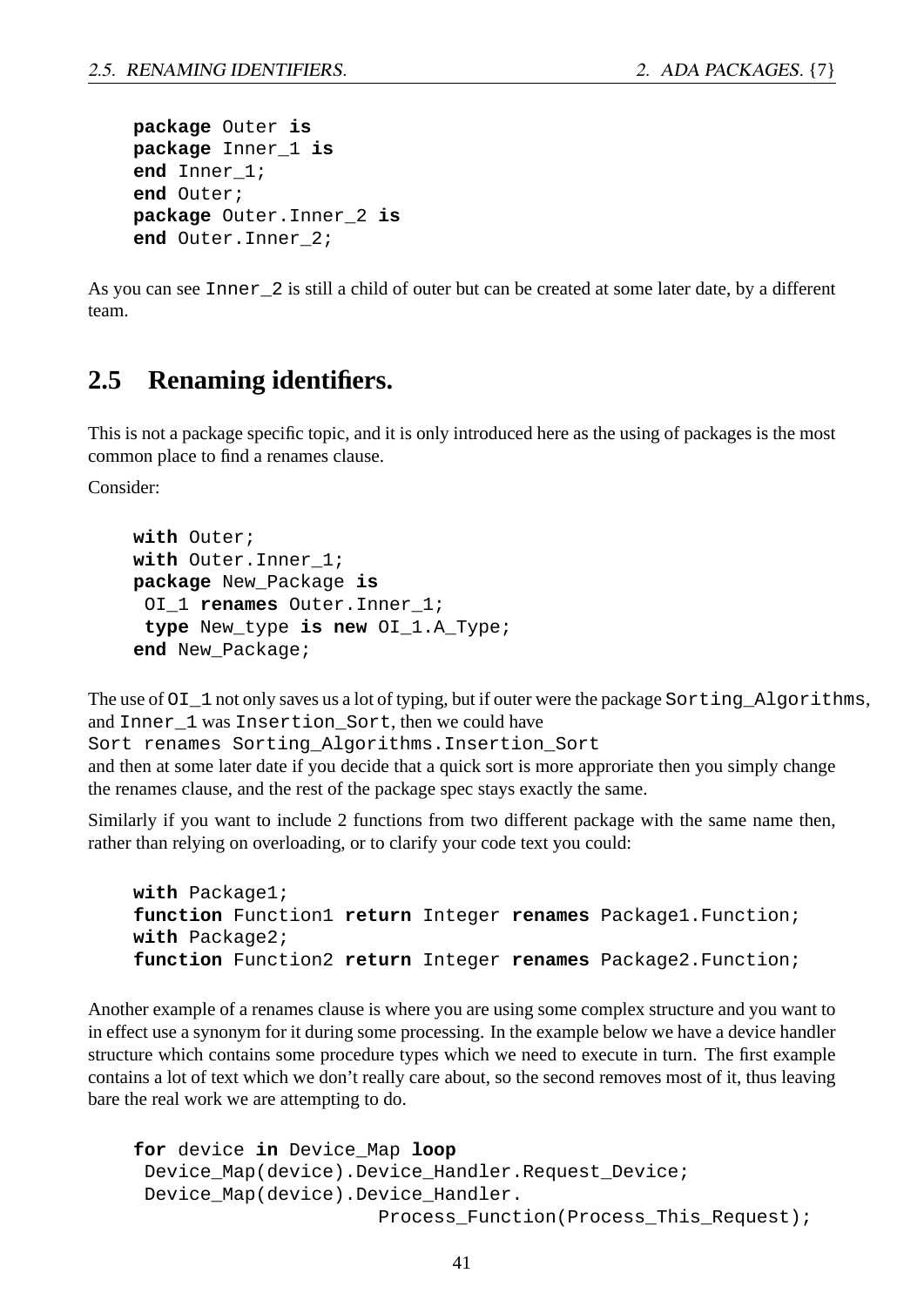```
Device_Map(device).Device_Handler.Relinquish_Device;
end loop;
for device in Device_Map loop
declare
  Device_Handler : Device_Type renames
 Device_Map(device).Device_Handler;
begin
  Device_Handler.Request_Device;
 Device_Handler.Process_Function(Process_This_Request);
 Device_Handler.Relinquish_Device;
end;
end loop;
```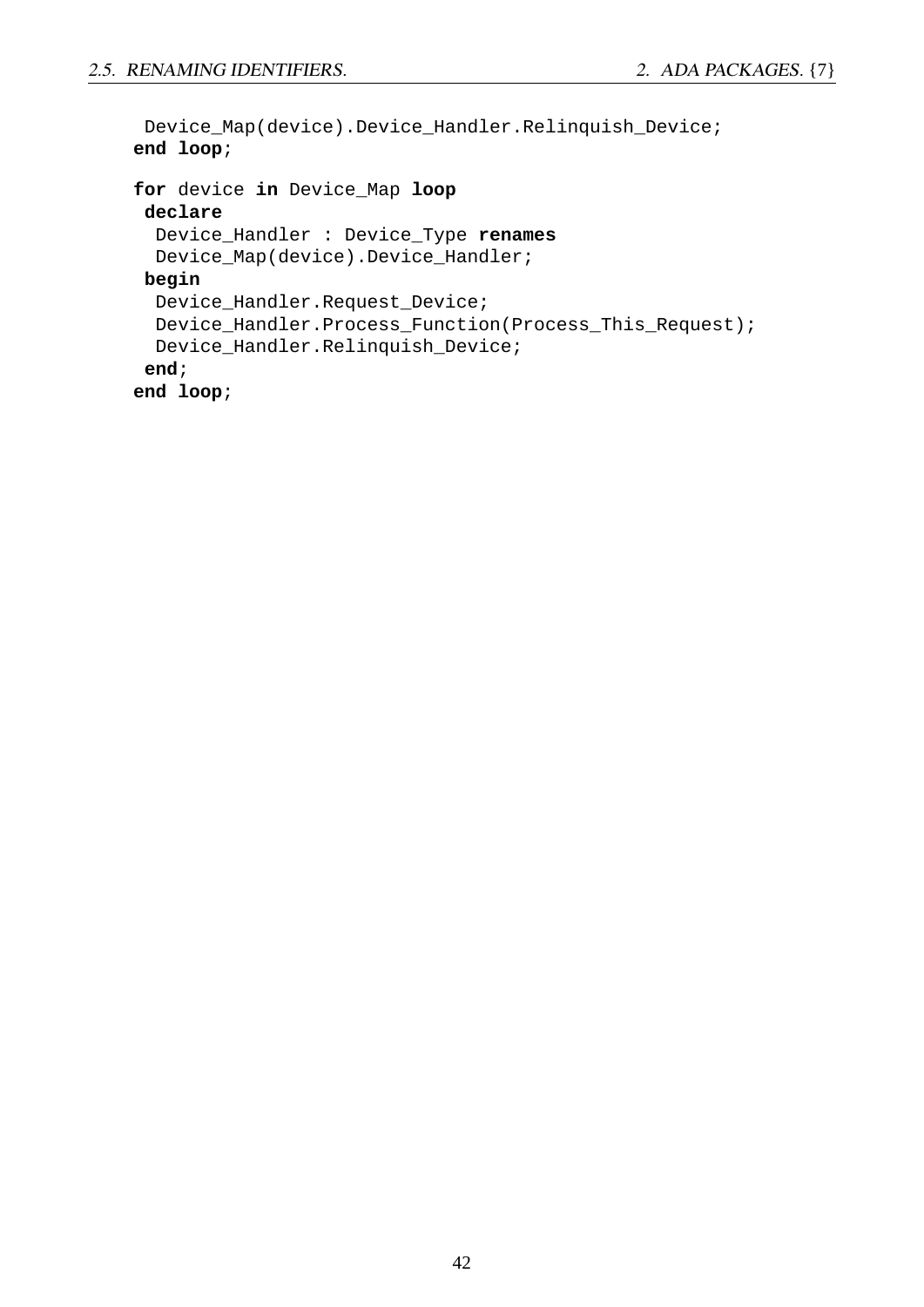## $\mathcal{L}$

## Ada-95 Object Oriented Programming.

 $C++$  extends C with the concept of a class. A class is an extension of the existing struct construct which we have reviewed in section 1.1.7 on page 15. The difference with a class is that a class not only contains data (member attributes) but code as well (member functions). A class might look like:

```
class A_Device {
public:
 A_Device(char*, int, int);
 char* Name(void);
 int Major(void);
 int Minor(void);
protected:
 char* name;
 int major;
 int minor;
};
```
This defines a class called A\_Device, which encapsulates a Unix-like /dev entry. Such an entry has a name and a major and minor number, the actual data items are protected so a client cannot alter them, but the client can see them by calling the public interface functions.

The code above also introduces a constructor, a function with the same name as the class which is called whenever the class is created. In C++ these may be overloaded and are called either by the new operator, or in local variable declarations as below.

```
A_Device lp1("lp1", 10, 1);
A_Device* lp1;
  1p1 = new A\_Device("lp1", 10, 1);
```
Creates a new device object called lp1 and sets up the name and major/minor numbers.

Ada has also extended its equivalent of a struct, the record but does not directly attach the member functions to it. First the Ada equivalent of the above class is

```
package Devices is
 type Device is tagged private;
```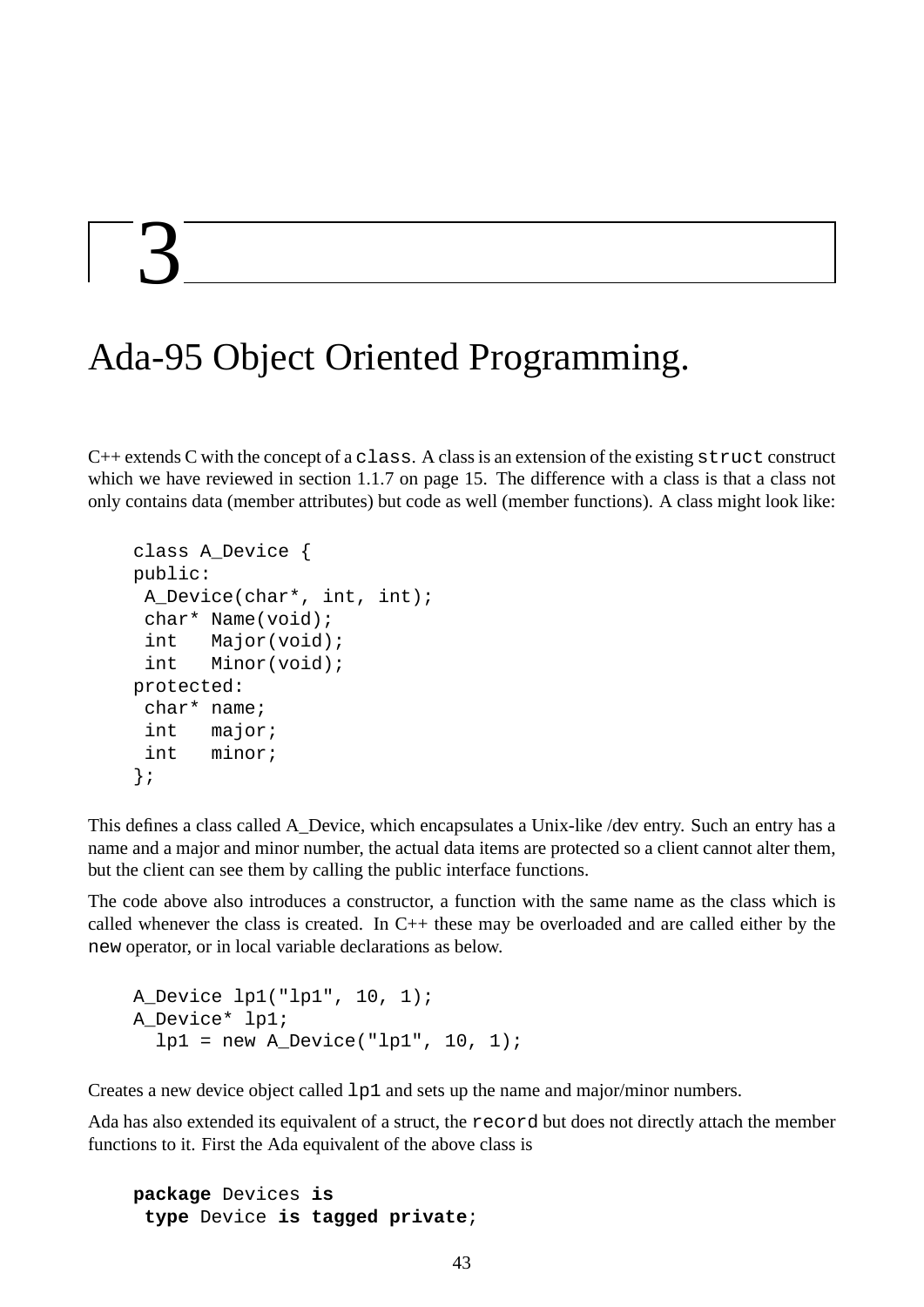```
type Device_Type is access Device;
 function Create(Name : String;
                 Major : Integer;
                 Minor : Integer) return Device_Type;
 function Name(this : Device_Type) return String;
 function Major(this : Device_Type) return Integer;
 function Minor(this : Device_Type) return Integer;
private
 type Device is tagged
  record
  Name : String(1 .. 20);
  Major : Integer;
  Minor : Integer;
  end record;
end Devices;
```
and the equivalent declaration of an object would be:

lp1 : Devices.Device\_Type := Devices.Create("lp1", 10, 1);

#### **3.1 The tagged type.**

The addition of the keyword **tagged** to the definition of the type Device makes it a class in C++ terms. The tagged type is simply an extension of the Ada-83 record type but (in the same way C++'s class is an extension of C's struct) which includes a 'tag' which can identify not only its own type but its place in the type hierarchy.

The tag can be accessed by the attribute 'Tag but should only be used for comparison, ie

dev1, dev2 : Device; **if** dev1'Tag = dev2'Tag **then**

this can identify the isa relationship between two objects.

Another important attribute 'Class exists which is used in type declarations to denote the *class-wide type*, the inheritence tree rooted at that type, ie

```
type Device_Class is Device'Class;
-- or more normally
type Device_Class is access Device'Class;
```
The second type denotes a pointer to objects of type Device and any objects whos type has been inherited from Device.

#### **3.2 Class member attributes.**

Member attributes in C++ directly map onto data members of the tagged type. So the char\* name directly maps into Name : String.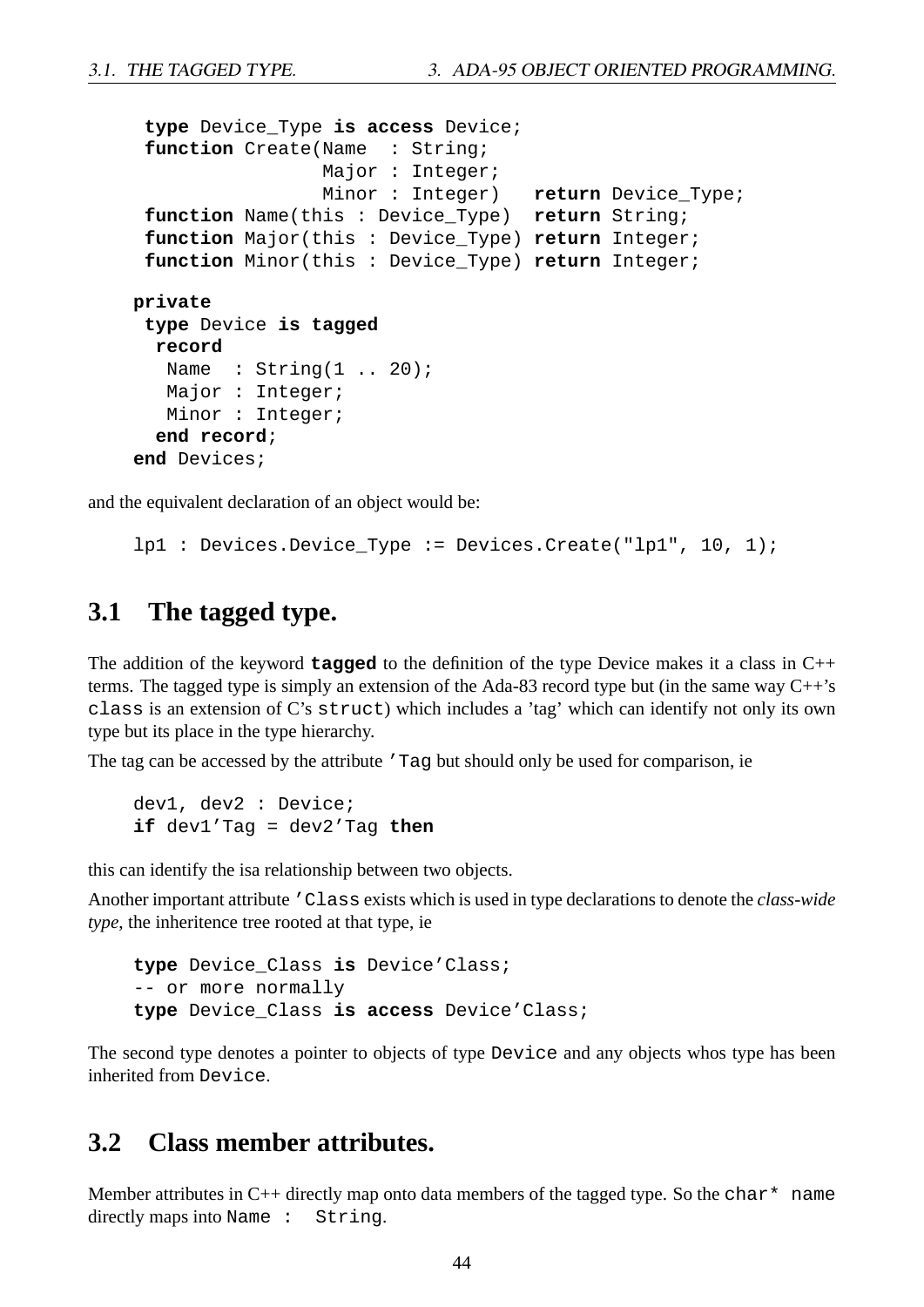#### **3.3 Class member functions.**

Non-virtual, non-const, non-static member functions map onto subprograms, within the same package as the tagged type, whos first parameter is of that tagged type or an access to the tagged type, or who returns such a type.

#### **3.4 Virtual member functions.**

Virtual member functions map onto subprograms, within the same package as the tagged type, whos first parameter is of the class-wide type, or an access to the class-wide type, or who returns such a type.

A pure virtual function maps onto a virtual member function with the keywords **is abstract** before the semicolon. When any pure virtual member functions exist the tagged type they refer to must also be identified as abstract. Also, if an abstract tagged type has been introduced which has no data, then the following shorthand can be used:

**type** Root\_Type **is abstract tagged null record**;

#### **3.5 Static members.**

Static members map onto subprograms within the same package as the tagged type. These are no different from normal Ada-83 subprograms, it is up to the programmer when applying coding rules to identify only member functions or static functions in a package which includes a tagged type.

#### **3.6 Constructors/Destructors for Ada.**

As you can see from the example above there is no constructors and destructors in Ada. In the example above we have synthesised this with the Create function which creates a new object and returns it. If you intend to use this method then the most important thing to remember is to use the same name throughout, Create Copy Destroy etc are all useful conventions.

Ada does provide a library package Ada.Finalization which can provide constructor/destructor like facilities for tagged types.

*Note*: See [4].

#### **3.7 Inheritance, single and multiple.**

The most common attribute sited as the mark of a true object oriented language is support for inheritance. Ada-95 adds this as *tagged type extension*.

For example, let us now inherit the device type above to make a tape device, firstly in C++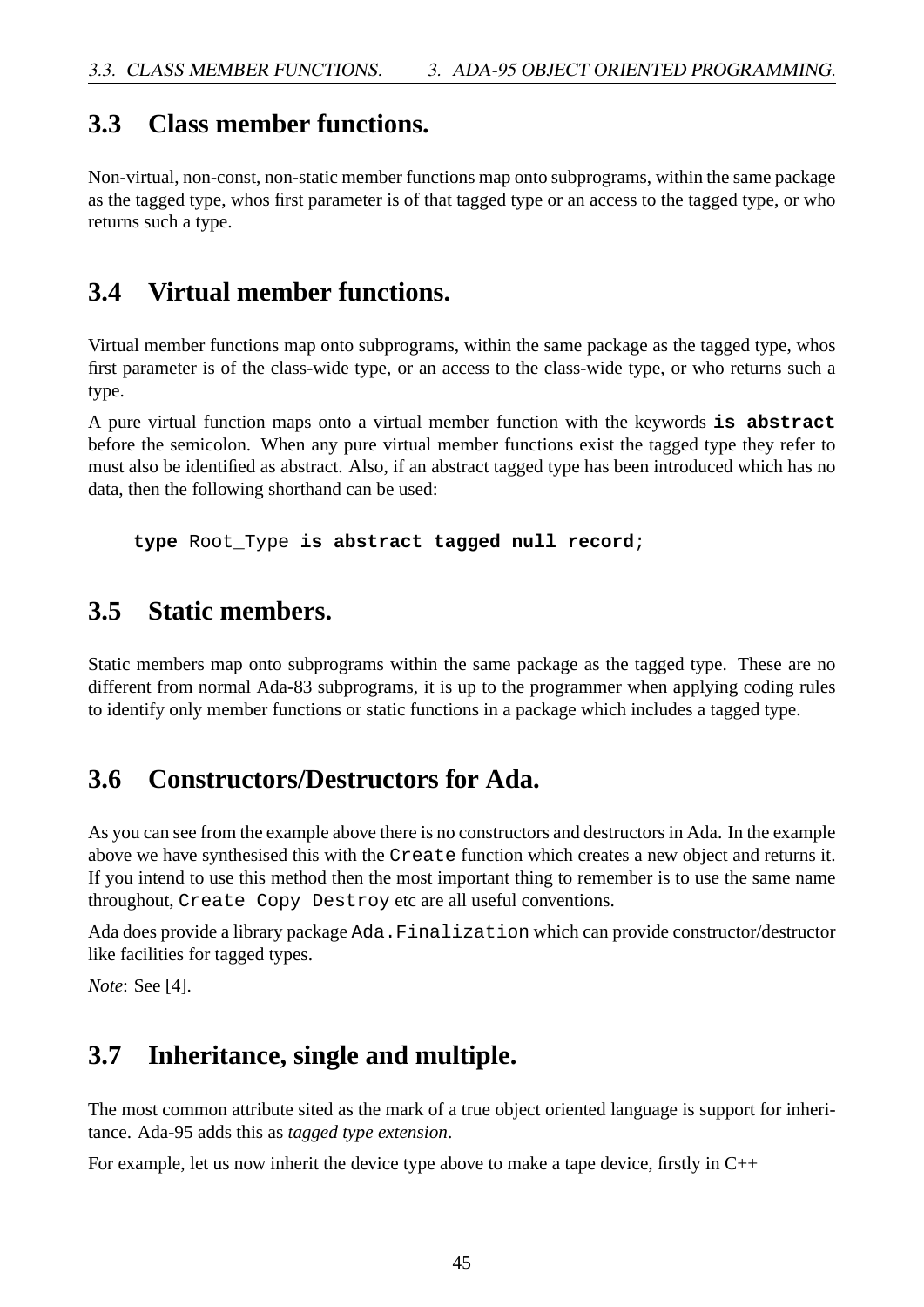```
class A_Tape : public A_Device {
public:
A Tape(char*, int, int);
 int Block_Size(void);
protected:
 int block_size;
};
```
Now let us look at the example in Ada.

```
package Device.Tapes is
 type Tape is new device with private;
 type Tape_Type is access Tape;
 function Create(Name : String;
                 Major : Integer;
                 Minor : Integer) return Tape_Type;
 function Block_Size(this : Tape_Type) return Integer;
private
 type Tape is new Device with
  record
   Block_Size : Integer;
  end record;
end Device.Tapes;
```
Ada does not directly support multiple inheritance, ref [5] has an example of how to synthesise mulitple inheritance.

#### **3.8 public/protected/private.**

In the example at the top of this section we provided the Device comparison. In this example the C++ class provided a public interface and a protected one, the Ada equivalent then provided an interface in the public part and the tagged type declaration in the private part. Because of the rules for child packages (see 2.4 on page 40) a child of the Devices package can see the private part and so can use the definition of the Device tagged type.

Top mimic C++ private interfaces you can choose to use the method above, which in effect makes them protected, or you can make them really private by using opaque types (see 2.3 on page 39).

#### **3.9 A more complete example.**

```
class base_device {
public:
 char* name(void) const;
 int major(void) const;
 int minor(void) const;
 enum { block, character, special } io_type;
 io_type type(void) const;
```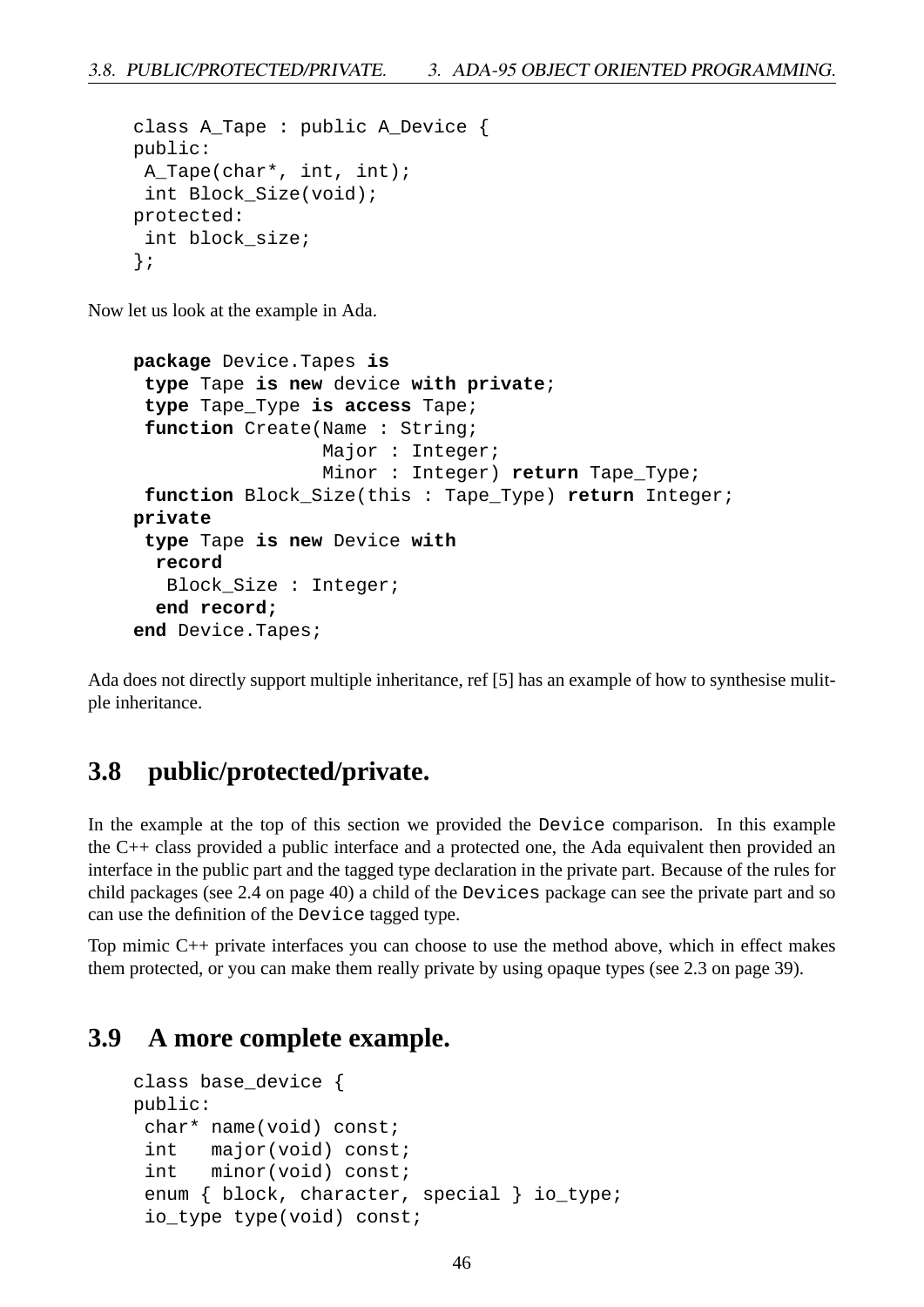```
char read(void) = 0;
 void write(char) = 0;
 static char* type name(void);
protected:
 char* _name;
 int major;
 int minor;
 static const io_type _type;
 base_device(void);
private:
 int device count;
};
```
The class above shows off a number of  $C_{++}$  features,

- Some const member functions.
- Some pure virtual member functions.
- A Static member function.
- Some protected member attributes.
- A Static const member attribute.
- A protected constructor.
- A private member attribute.

All of these, including the reasons why they might be used should be familiar to you, below is an equivalent specification in Ada.

```
package Devices is
 type Device is abstract tagged limited private;
 type Device_Type is access Device;
 type Device_Class is access Device'Class;
 type IO_Type is (Block, Char, Special);
 function Name(this : in Device_Type) return String;
 function Major(this : in Device_Type) return Integer;
 function Minor(this : in Device_Type) return Integer;
 function IOType(this : in Device_Type) return IO_Type;
 function Read(this : Device_Class) return Character is abstract;
procedure Write(this : Device_Class; Output : Character) is abstract;
 function Type_Name return String;
private
 type Device_Count;
 type Device_Private is access Device_Count;
 type Device is abstract tagged limited
 record
  Name : String(1 .. 20);
```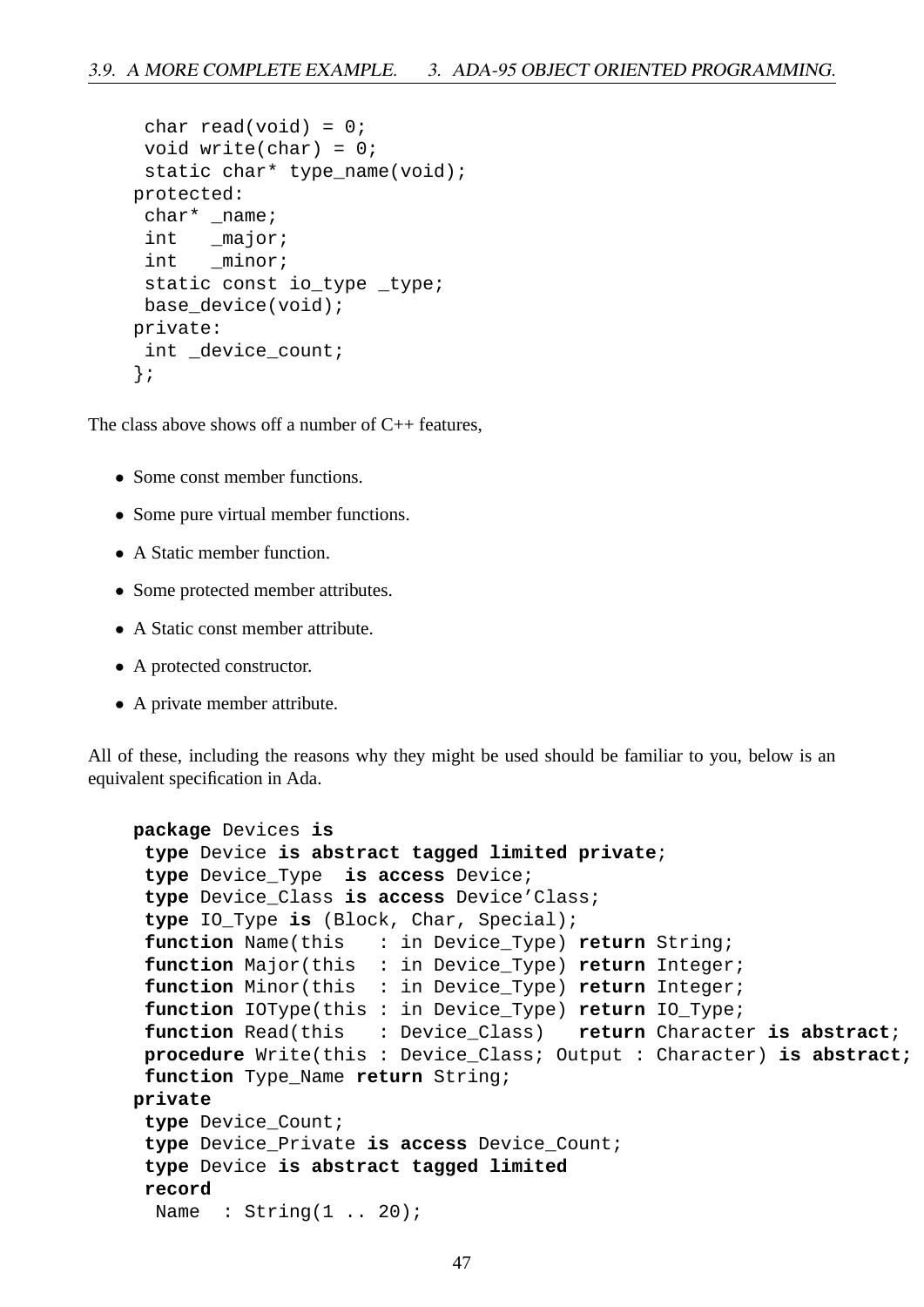```
Major : Integer;
 Minor : Integer;
 Count : Device_Private;
end record;
Const_IO_Type : constant IO_Type := special;
Const_Type_Name : constant String := "Device";
end Devices;
```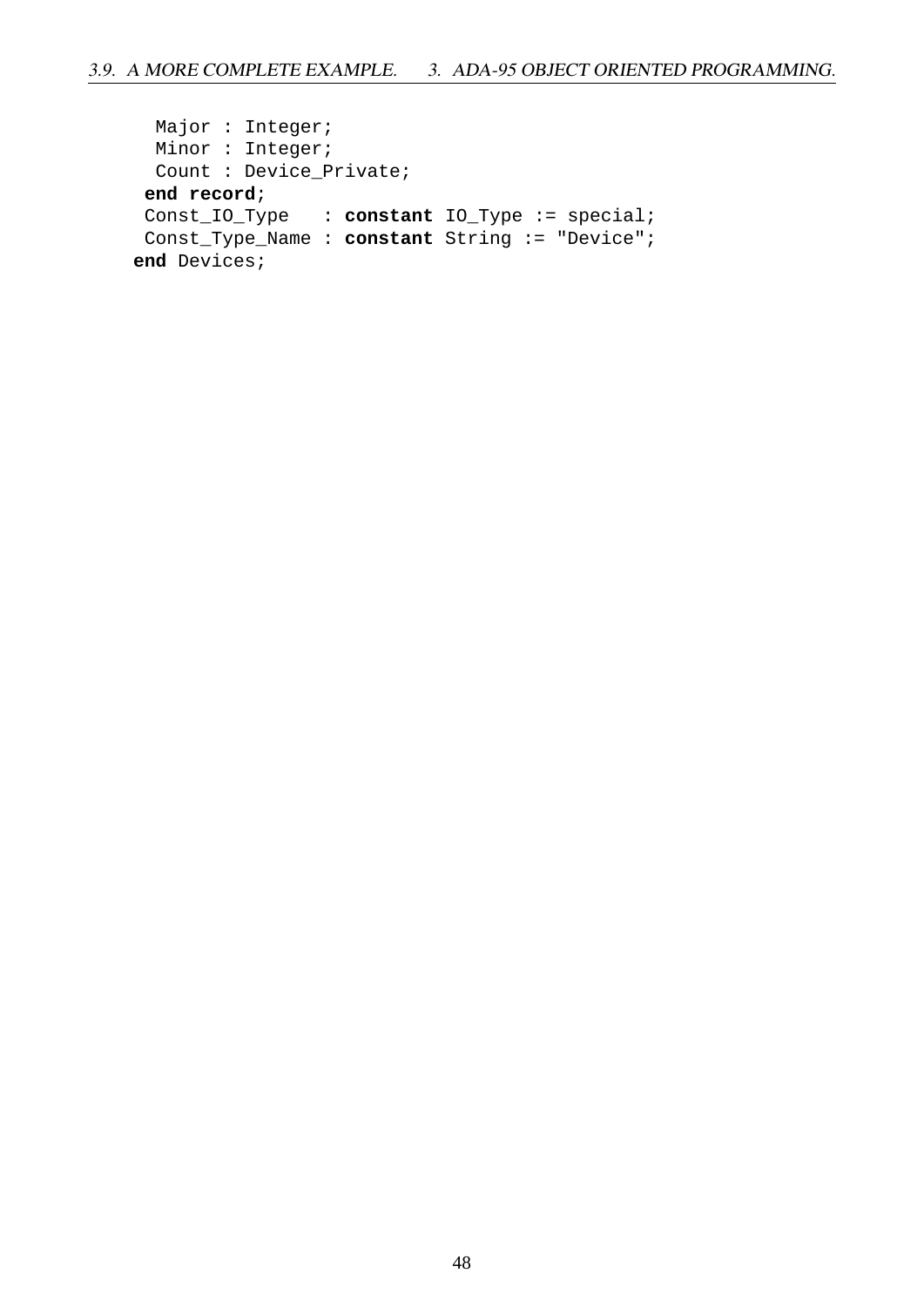# 4

## **Generics**

One of Ada's strongest claims is the ability to code for reuse.  $C_{++}$  also claims reuse as one of its goals through Object Oriented Programming. Ada-83 allowed you to manage the data encapsulation and layering through the package mechanism and Ada-95 does include proper facilities for OO Programming. Where Ada led however, and C++ is following is the area of generic, or template programming.

#### **4.1 A generic procedure** *{12.6}*

For example. A sort algorithm is well understood, and we may like to code a sort for an array of int's in C, we would have a function like:

void sort(int \*array, int num\_elements);

however when you come to sort an array of structures you either have to rewrite the function, or you end up with a generic sort function which looks like this:

void sort(void \*array, int element\_size, int element\_count, int (\*compare)(void\* el1, void \*el2));

This takes a bland address for the start of the array user supplied parameters for the size of each element and the number of elements and a function which compares two elements. C does not have strong typing, but you have just stripped away any help the compiler might be able to give you by using void\*.

Now let us consider an Ada generic version of the sort function:

```
generic
 type index_type is (<>);
 type element_type is private;
 type element_array is array (index_type range <>) of element_type;
 with function "<" (el1, el2 : element_type) return Boolean;
procedure Sort(the_array : in out element_array);
```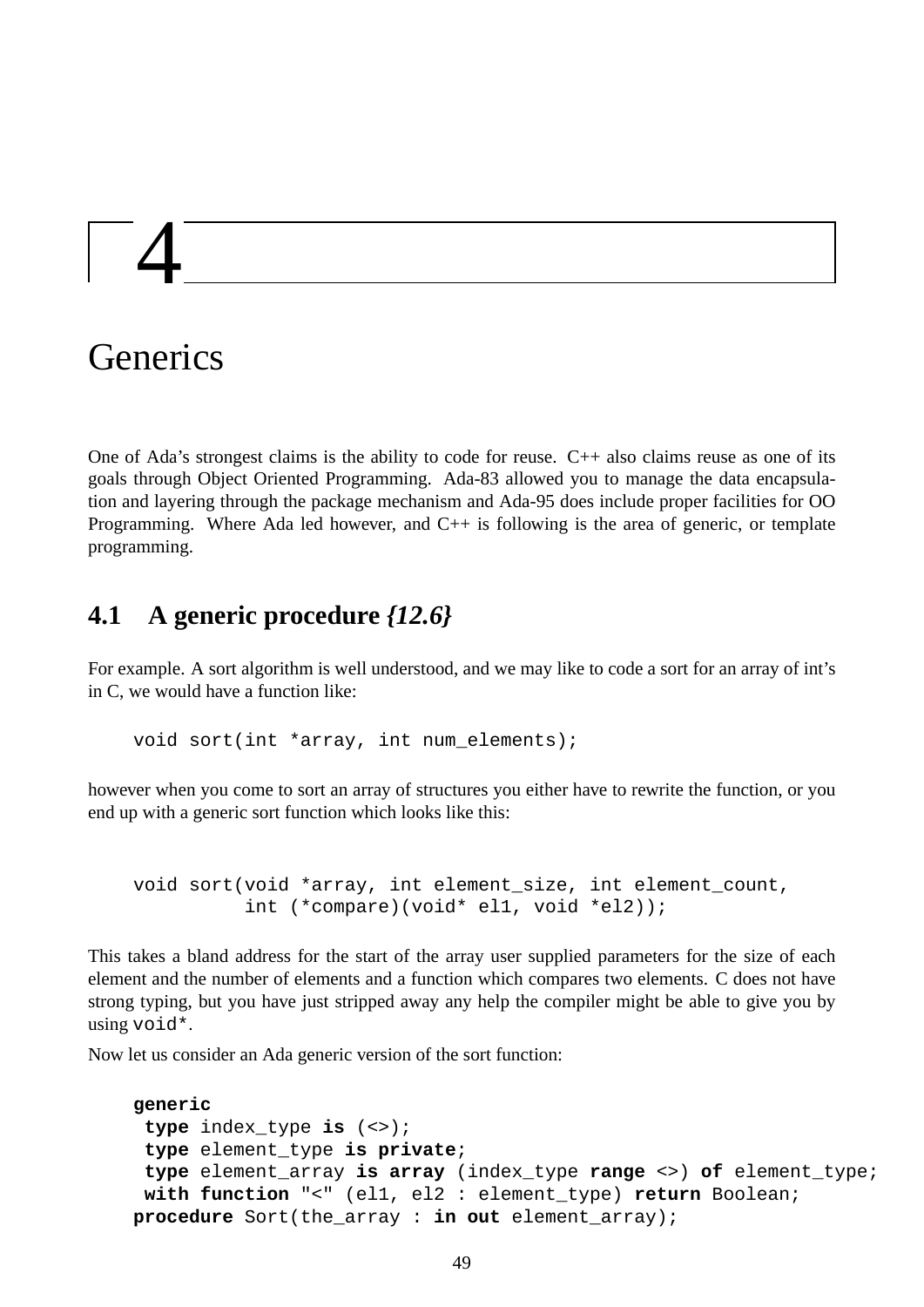This shows us quite a few features of Ada generics and is a nice place to start, for example note that we have specified a lot of detail about the thing we are going to sort, it is an array, for which we don't know the bounds so it is specified as range  $\Diamond$ . We also can't expect that the range is an integer range and so we must also make the range type a parameter, index\_type. Then we come onto the element type, this is simply specified as private, so all we know is that we can test equality and assign one to another. Now that we have specified exactly what it is we are going to sort we must ask for a function to compare two elements, similar to C we must ask the user to supply a function, however in this case we can ask for an operator function and notice that we use the keyword **with** before the function.

I think that you should be able to see the difference between the Ada code and C code as far as readability (and therefore maintainability) are concerned and why, therefore, Ada promotes the reuse philosophy.

Now let's use our generic to sort some of MyTypes.

```
MyArray : array (Integer 0 .. 100) of MyType;
function LessThan(el1, el2 : MyType) return Boolean;
procedure SortMyType is new Sort(Integer, MyType, MyArray, LessThan);
SortMyType(MyArray);
```
The first two lines simply declare the array we are going to sort and a little function which we use to compare two elements (*note*: no self respecting Ada programmer would define a function LessThan when they can use "<", this is simply for this example). We then go on to instantiate the generic procedure and declare that we have an array called MyArray of type MyType using an Integer range and we have a function to compare two elements. Now that the compiler has instantiated the generic we can simply call it using the new name.

*Note*: The Ada compiler instantiates the generic and will ensure type safety throughout.

#### **4.2 Generic packages** *{12.7}*

Ada packages and generics where designed to go together, you will even find generic packages in the Ada standard library. For example:

```
generic
type Element_Type is private;
package Ada.Direct_IO is
```
Is the standard method for writing out binary data structures, and so one could write out to a file:

```
type My_Struct is
record
...
end record;
package My_Struct_IO is new Ada.Direct_IO(My_Struct);
use My_Struct_IO;
Item : My_Struct;
File : My_Struct_IO;
...
My_Struct_IO.Write(File, Item);
```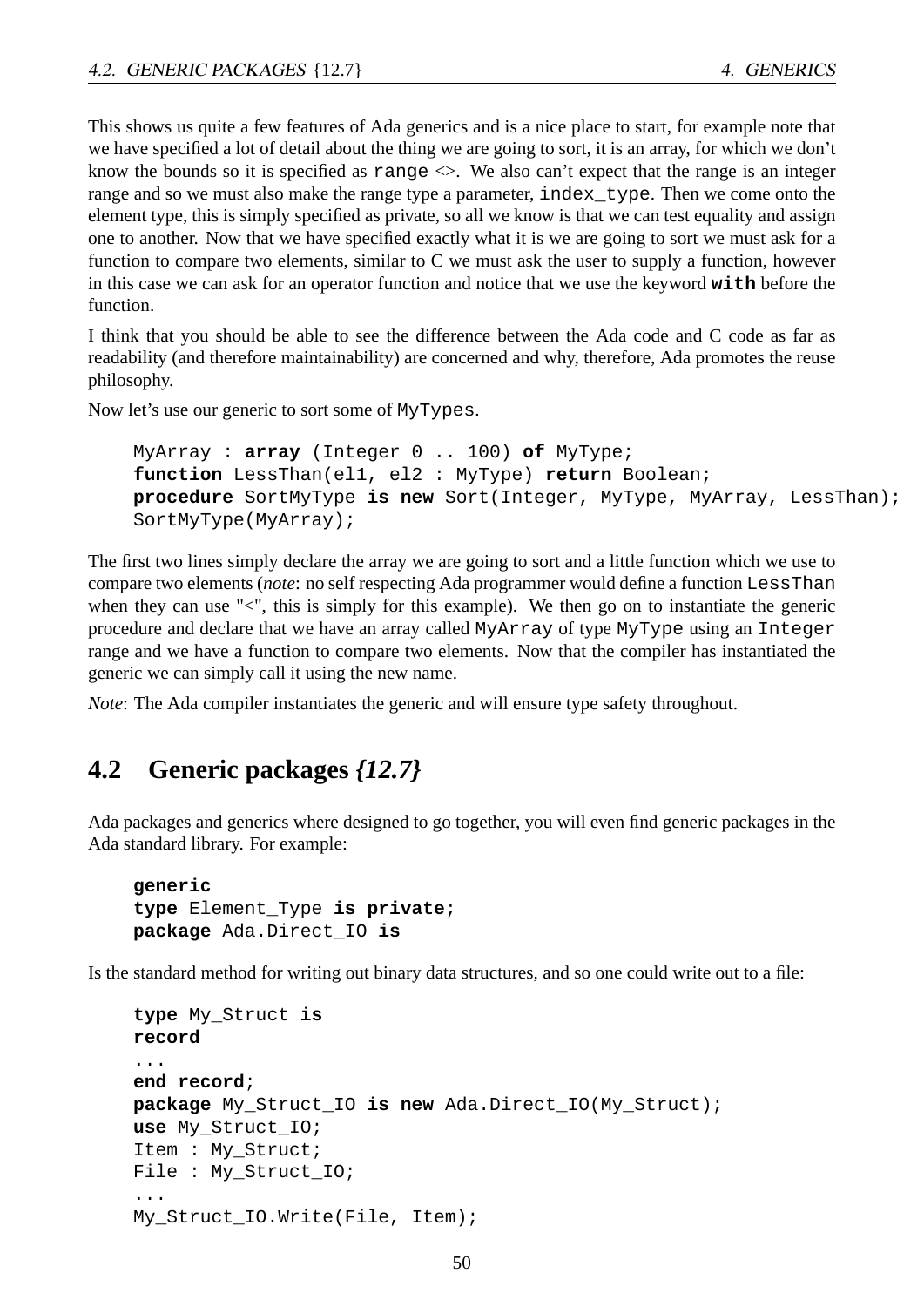*Note*: see section 5.2 on page 53 for a more detailed study of these packages and how they are used.

#### **4.3 Generic types and other parameters** *{12.4}*

The types you may specify for a generic subprogram or package are as follows:

#### **type** X **is private**

We can know nothing about the type, except that we may test for equality and we may assign one to another. If we add in the keyword **limited** then even these abilities are unavailable.

#### **type** X(<>) **is private**

Added for Ada-95, this is similar to the parameter above except that we can define data items in the body of our package of type X, this may be illegal if the type passed is unconstrained, ie String. Ada-95 does not allow the instantiation of generics with unconstrained types, unless you use this syntax in which case you cannot declare data items of this type.

#### **type** X **is**  $(\le)$

The type is a discrete type, Integer, Character, Enumeration etc.

**type** X **is range** <>

The type indicates a range, ie 0 . . 100.

#### **type** X **is mod** <>

The type is a modulus type of unknown size (Added for Ada-95).

**type** X **is digits** <>

The type is a floating point type.

**type** X is delta  $\ll$ 

The type is a fixed point type.

#### **type** X **is tagged private**

The type is a tagged type, ie an Ada-95 extensible record.

There is one final parameter which may be passed to a generic package, another generic package (Added for Ada-95).

```
with Generic_Tree;
generic
with package A_Tree is new Generic_Tree(<>);
package Tree_Walker is
 -- some code.
end Tree_Walker;
```
This says that we have some package called Generic Tree which is a generic package implementing a tree of generic items. We want to be able to walk any such tree and so we say that we have a new generic package which takes a parameter which must be an instantiated package. ie

**package** AST **is new** Generic\_Tree(Syntax\_Element); **package** AST\_Print **is new** Tree\_Walker(AST);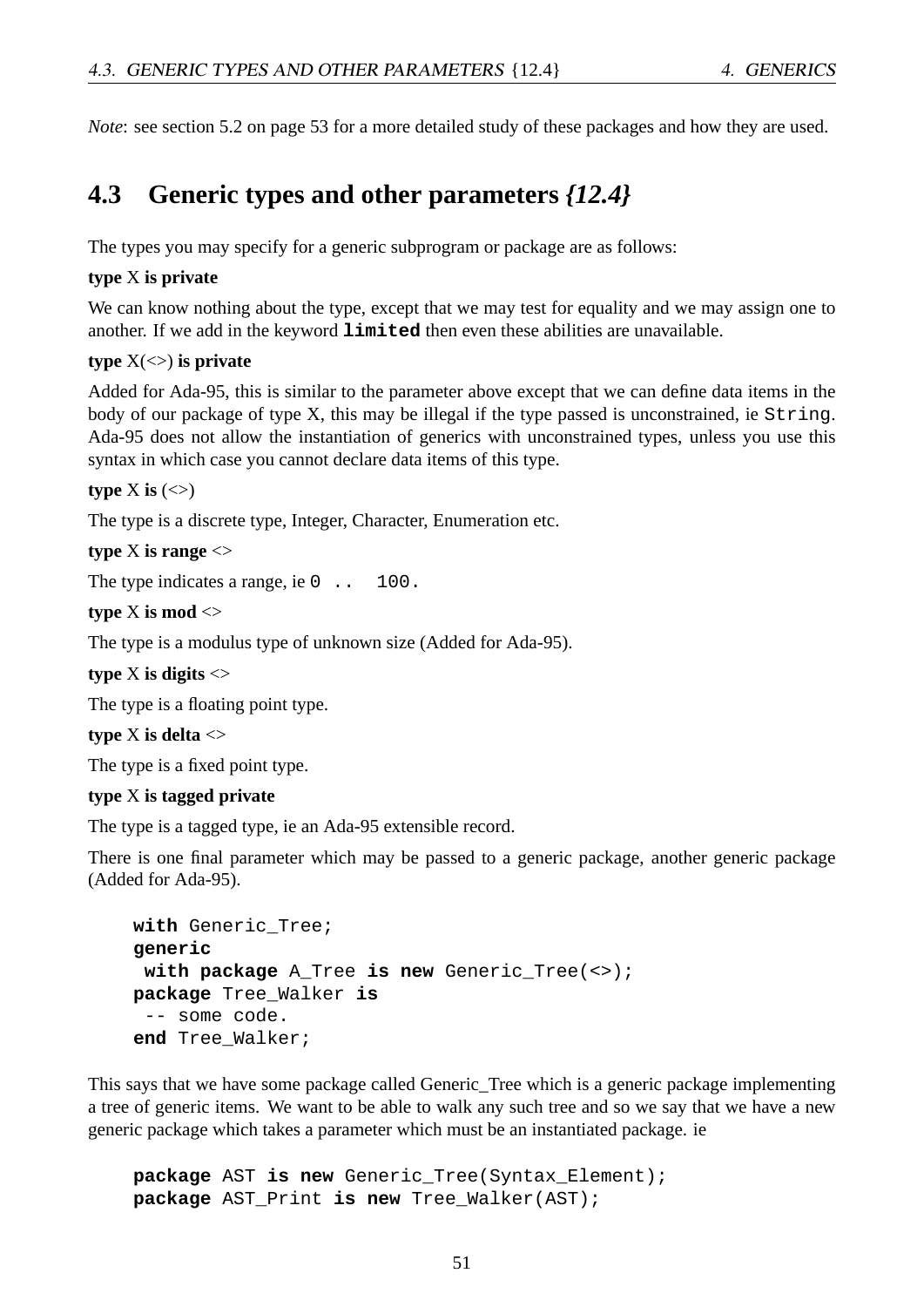# 5

## IO

A common area for confusion is the Ada IO model, this has been shaped by the nature of the language itself and specifically the strong typing which has a direct impact on the model used to construct the IO libraries. If you stop and think about it briefly it is quite clear that with the typing rules we have introduced above you cannot write a function like the  $C$  write () which takes any old thing and puts it out to a file, how can you write a function which will take any parameter, even types which will be introduced after it has been completed. Ada-83 took a two pronged approach to IO, with the package Text IO for simple, textual input output, and the packages Sequential\_IO and Direct\_IO which are generic packages for binary output of structured data.

The most common problem for C and  $C_{++}$  programmers is the lack of the printf family of IO functions. There is a good reason for their absence in Ada, the use in C of variable arguments, the '...' at the end of the printf function spec. Ada cannot support such a construct as the type of each parameter is unknown.

### **5.1 Ada.Text\_IO**

The common way to do console-like IO, similar to C's printf(), puts() and putchar() is to use the package Ada.Text\_IO. This provides a set of overloaded functions called Put and Get to read and write to the screen or to simple text files. There are also functions to open and close such files, check end of file conditions and to do line and page management.

A simple program below uses Text\_IO to print a message to the screen, including numerics! These are achieved by using the types attribute 'Image which gives back a String representation of a value.

```
with Ada.Text_IO; use Ada.Text_IO;
procedure Test_IO is
begin
 Put_Line("Test Starts Here >");
 Put Line("Integer is " & Integer'Image(2));
 Put_Line("Float is " & Float'Image(2.0));
 Put_Line("Test Ends Here");
end Test_IO;
```
It is also possible to use one of the generic child packages of Ada.Text\_IO such as Ada. Text IO. Integer IO which can be instantiated with a particular type to provide type safe textual IO.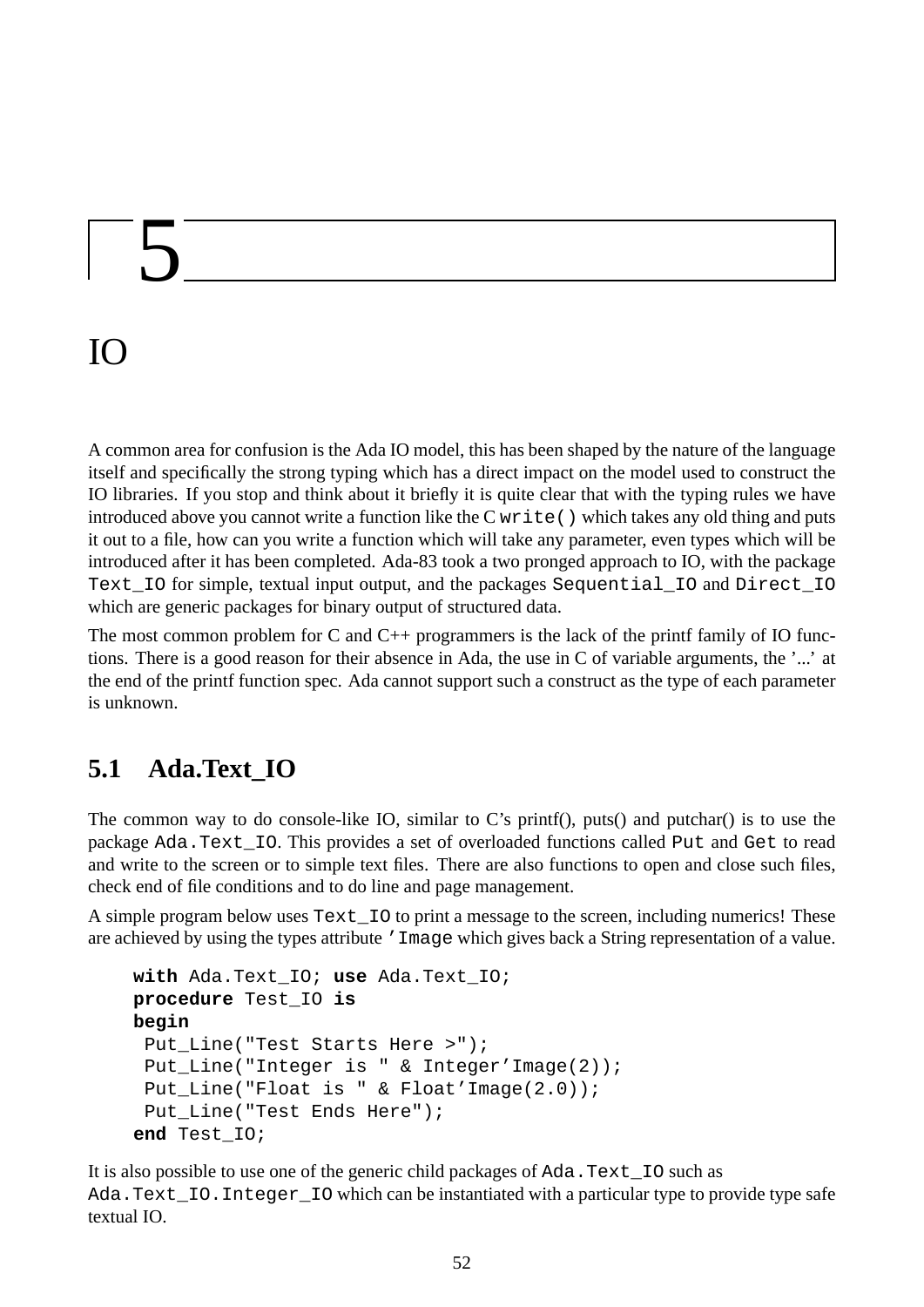```
with Ada.Text_IO;
type My_Integer is new Integer;
package My_Integer_IO is new Ada.Text_IO.Integer_IO(My_Integer);
use My_Integer_IO;
```
#### **5.2 Ada.Sequential\_IO and Ada.Direct\_IO**

These two generic packages provide IO facilities for files which contain identical records. They can be instantiated in a similar way to the generic text IO packages above, so for example:

```
with Ada.Direct_IO;
package A_Database is
 type File_Header is
 record
  Magic_Number : Special_Stamp;
  Number Of Records : Record Number;
   First Deleted : Record Number;
  end record;
 type Row is
 record
  Key : String(1.. 80);
  Data : String(1 .. 255);
  end record;
package Header_IO is new Direct_IO (File_Header); use Header_IO;
 package Row_IO is new Direct_IO (Row); use Record_IO;
end A_Database;
```
Now that we have some instantiated packages we can read and write records and headers to and from a file. However we want each database file to consist of a header followed by a number of rows, so we try the following

```
declare
Handle : Header IO.File Type;
 A_Header : File_Header;
 A Row : Row;
begin
 Header IO.Open(File => Handle, Name => "Test");Header_IO.Write(Handle, A_Header);
 Row IO.Write(Handle, A Row);
 Header_IO.Close(Handle);
end;
```
The obvious error is that Handle is defined as a type exported from the Header IO package and so cannot be passed to the procedure Write from the package Row\_IO. This strong typing means that both Sequential\_IO and Direct\_IO are designed only to work on files containg all elements of the same type.

When designing a package, if you want to avoid this sort of problem (the designers of these packages did intend this restriction) then embed the generic part within an enclosing package, thus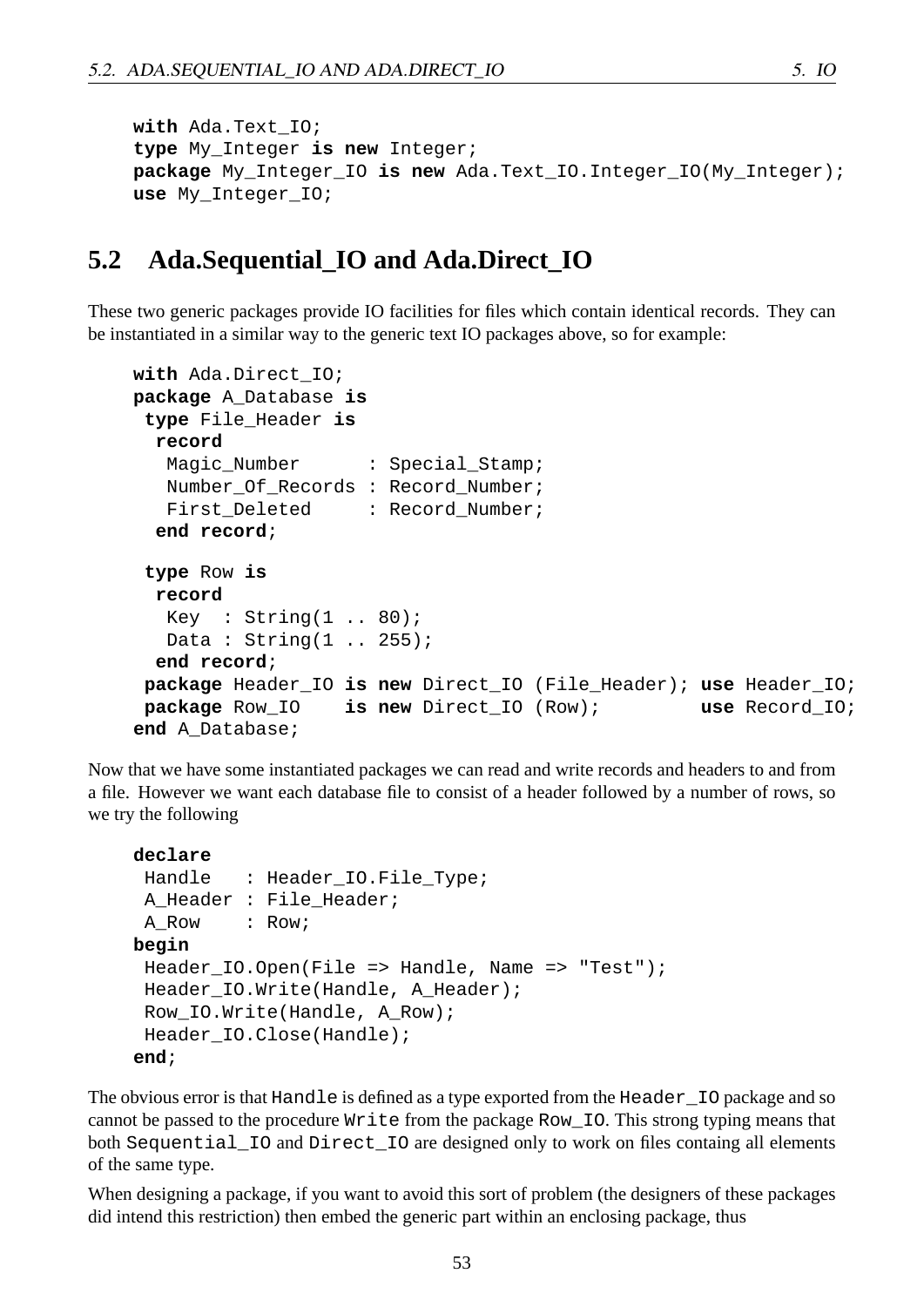```
package generic_IO is
 type File_Type is limited private;
procedure Create(File : File_Type ....
procedure Close .....
generic
  Element_Type is private;
package Read_Write is
  procedure Read(File : File_Type;
                 Element : Element_Type ...
  procedure Write .....
 end Read_Write;
end generic_IO;
```
Which would make our database package look something like

```
with generic_IO;
package A_Database is
 type File_Header is
  record
   Magic_Number : Special_Stamp;
  Number_Of_Records : Record_Number;
   First_Deleted : Record_Number;
  end record;
 type Row is
  record
  Key : String(1 .. 80);Data : String(1 .. 255);
  end record;
 package Header_IO is new generic_IO.Read_Write (File_Header);
 use Header_IO;
 package Row_IO is new generic_IO.Read_Write (Row);
 use Record_IO;
end A_Database;
:
:
declare
  Handle : generic IO.File Type;
  A Header : File Header;
  A Row : Row;
begin
  generic_IO.Open(File => Handle, Name => "Test");
  Header_IO.Write(Handle, A_Header);
  Row_IO.Write(Handle, A_Row);
  generic_IO.Close(Handle);
end;
```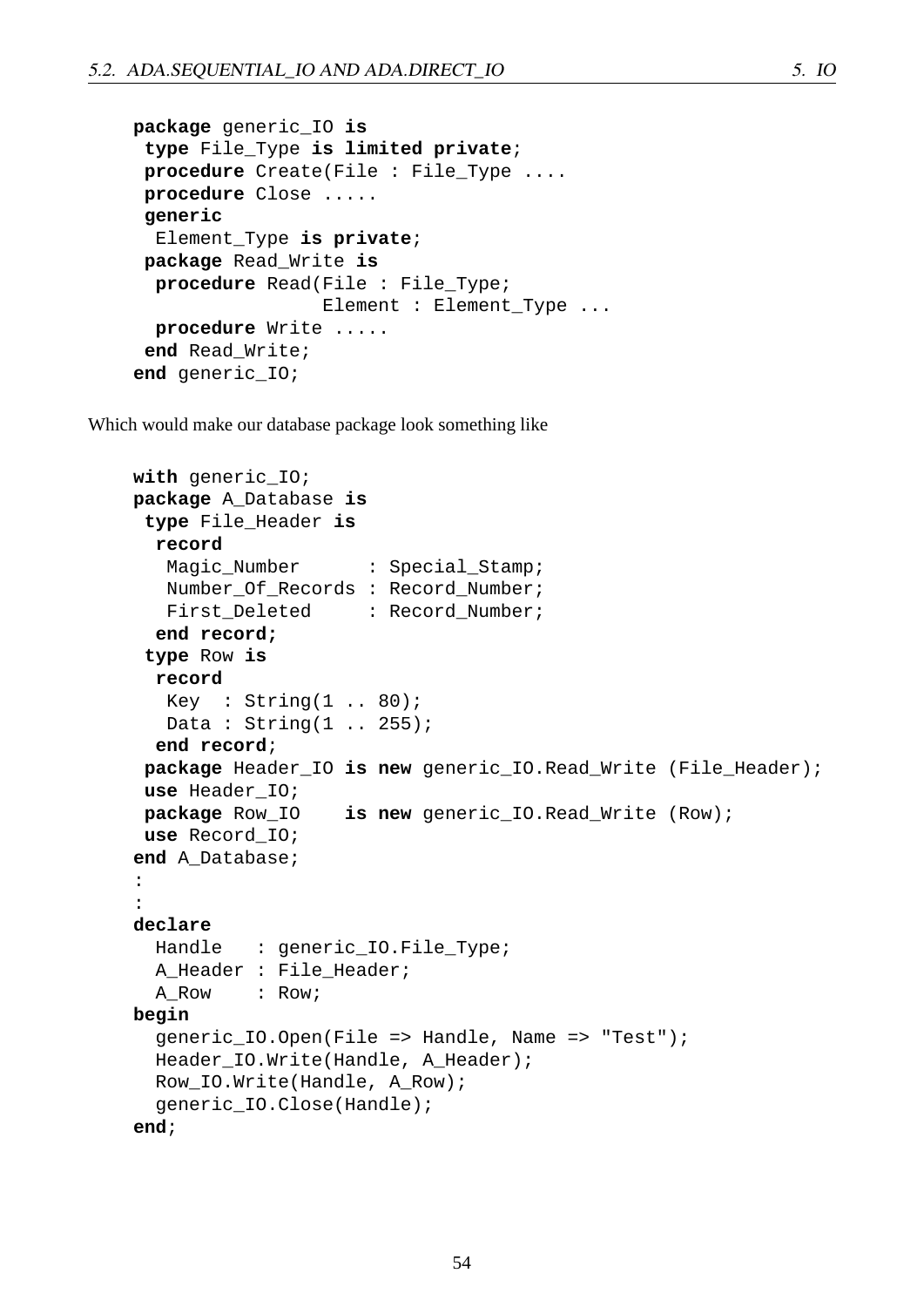#### **5.3 Streams**

This is a new Ada-95 feature which I will add once I have a copy of GNAT which supports the feature. I like to have examples which I have compiled/tried.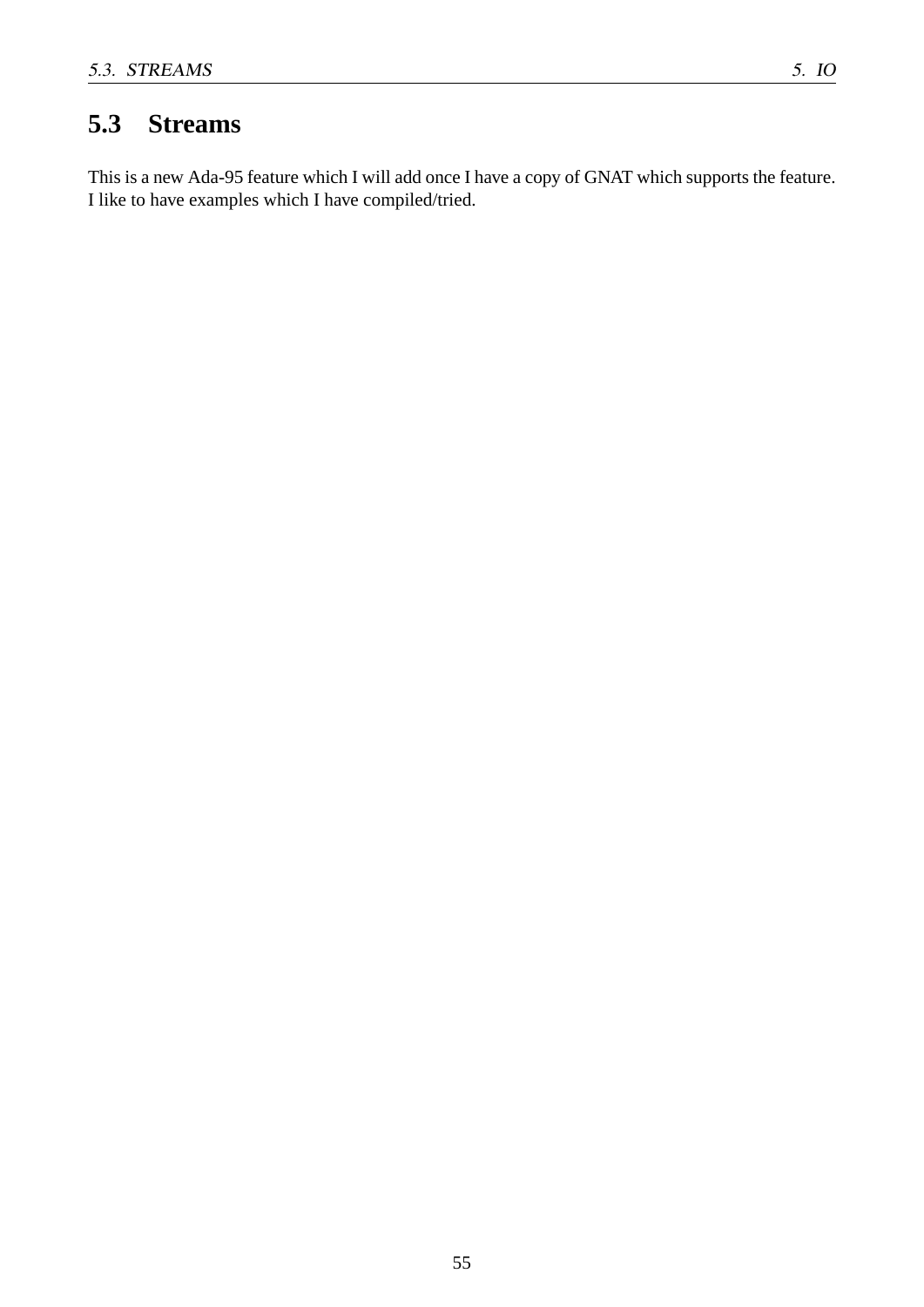# $\begin{bmatrix} 6 \end{bmatrix}$

## Interfacing to other languages

Ada-95 has a specified set of packages under the top level package Interfaces which define functions to allow you to convert data types between the Ada program and the external language routines.

The full set of packages defined for interfaces are show below.

Interfaces

C

Pointers Strings

**COBOL** 

CPP

Fortran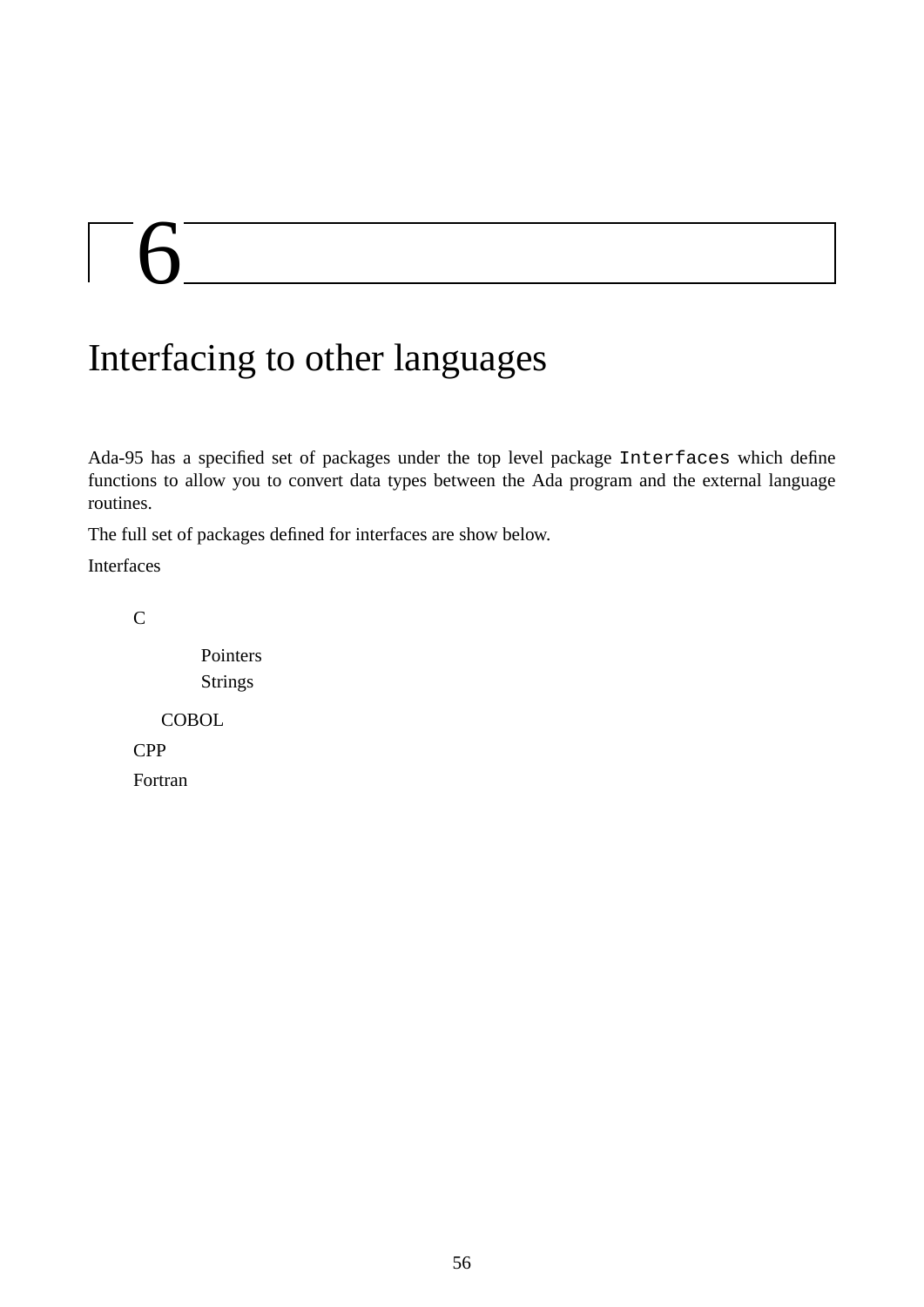## **Concurrency**

 $\vert \quad \rangle$ 

To some this section does not fit in the remit of a C++ programmers guide to Ada, however most modern operating systems contain constructs known either as *lightweight process*es or as *threads*. These allow programmers to have multiple threads of execution within the same address space. Many of you will be familiar with this concept and so I will use it as a basis for explaining tasks below, you may skip the next paragraph.

Unlike C/C++ Ada defines a concurrency model as part of the language itself. Some languages (Modula-3) provide a concurrency model through the use of standard library packages, and of course some operating systems provide libraries to provide concurrency. In Ada there are two base components, the task which encapsulates a concurrent process and the protected type which is a data structure which provides guarded access to its data.

#### **7.1 Tasks**

#### **7.1.1 Tasks as threads**

For those who have not worked in a multi-threaded environment you might like to consider the advantages. In a non-multi-threaded UNIX (for example) the granularity of concurrency is the process. This process is an atomic entity to communicate with other processes you must use sockets, IPC etc. The only way to start a cooperating process is to initialise some global data and use the fork function to start a process which is a copy of the current process and so inherits these global variables. The problem with this model is that the global variables are now replicated in both processes, a change to one is not reflected in the other.

In a multi-threaded environment multiple concurrent processes are allowed within the same address space, that is they can share global data. Usually there are a set of API calls such as StartThread, StopThread etc which manage these processes.

*Note*: An Ada program with no tasks is really an Ada process with a single running task, the default code.

#### **7.1.2 A Simple task**

In the example below an Ada task is presented which will act like a thread found in a multi-threaded operating system such as OS/2, Windows-NT or Solaris.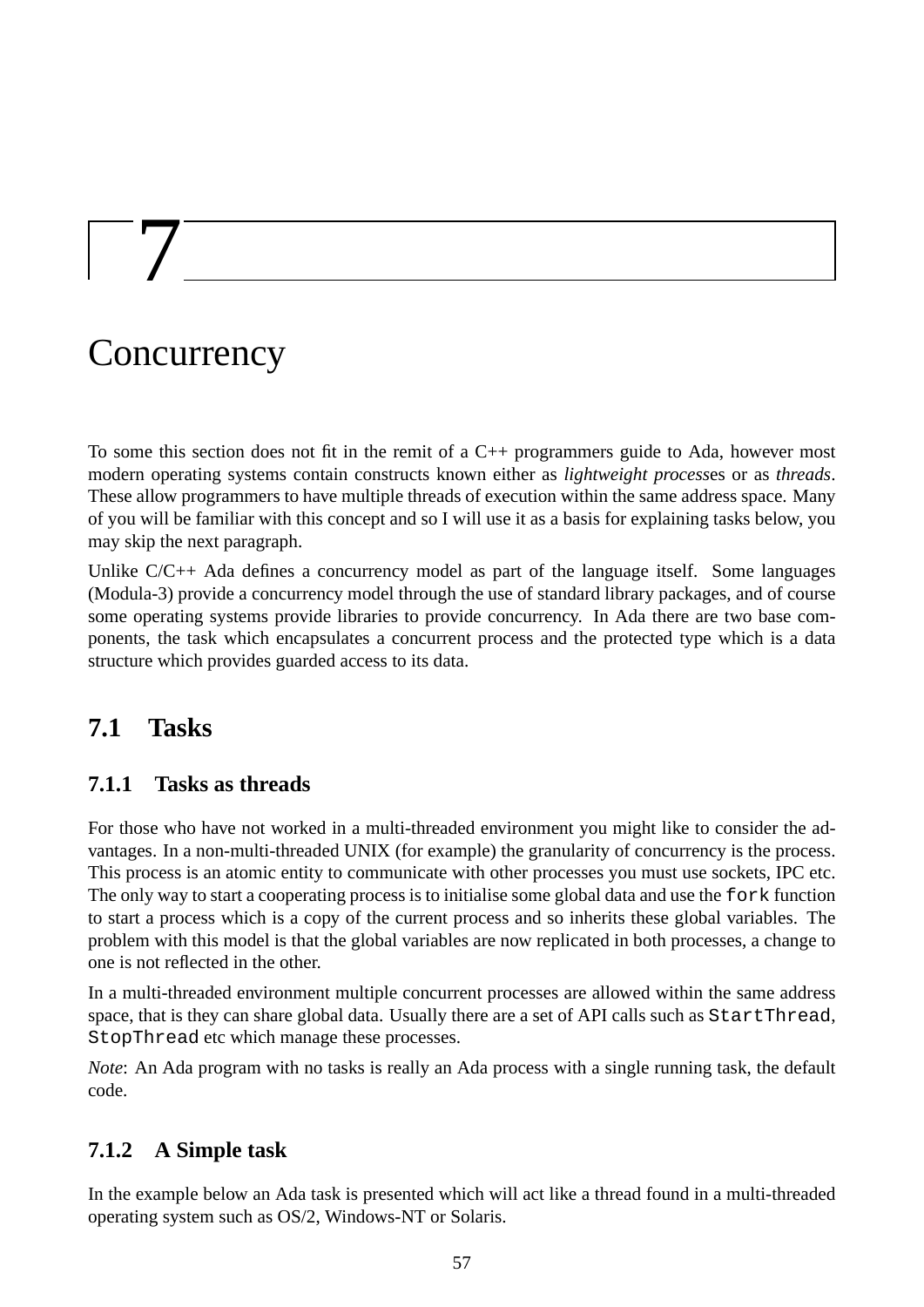```
task X is
end X;
task body X is
begin
 loop
  -- processing.
 end loop;
end X;
```
As with packages a task comes in two blocks, the specification and the body. Both of these are shown above, the task specification simply declares the name of the task and nothing more. The body of the task shows that it is a loop processing something. In many cases a task is simply a straight through block of code which is executed in parallel, or it may be, as in this case, modelled as a service loop.

#### **7.1.3 Task as types**

Tasks can be defined as types, this means that you can define a task which can be used by any client. Once defined as a task objects of that type can be created in the usual way. Consider:

```
task type X is
end X;
Item : X;
Items : array (0 .. 9) of X;
```
*Note*: however that tasks are declared as constants, you cannot assign to them and you cannot test for equality.

#### **7.2 Task synchronization (Rendezvouz)**

The advantage of Ada tasking is that the Ada task model provides much more than the multi-threaded operating systems mentioned above. When creating a thread to do some work we must seperately create semaphores and/or other IPC objects to manage the cooperation between threads, and all of this is of course system dependant.

The Ada tasking model defines methods for inter-task cooperation and much more in a system independant way using constructs known as *Rendezvous*.

A Rendezvouz is just what it sounds like, a meeting place where two tasks arrange to meet up, if one task reaches it first then it waits for the other to arrive. And in fact a queue is formed for each rendezvous of all tasks waiting (in FIFO order).

#### **7.2.1 entry/accept**

A task contains a number of elements, data items, procedural code and rendezvous. A rendezvous is represented in the task specification like a procedure call returning no value (though it can have **in out** parameters). It can take any number of parameters, but rather that the keyword **procedure** the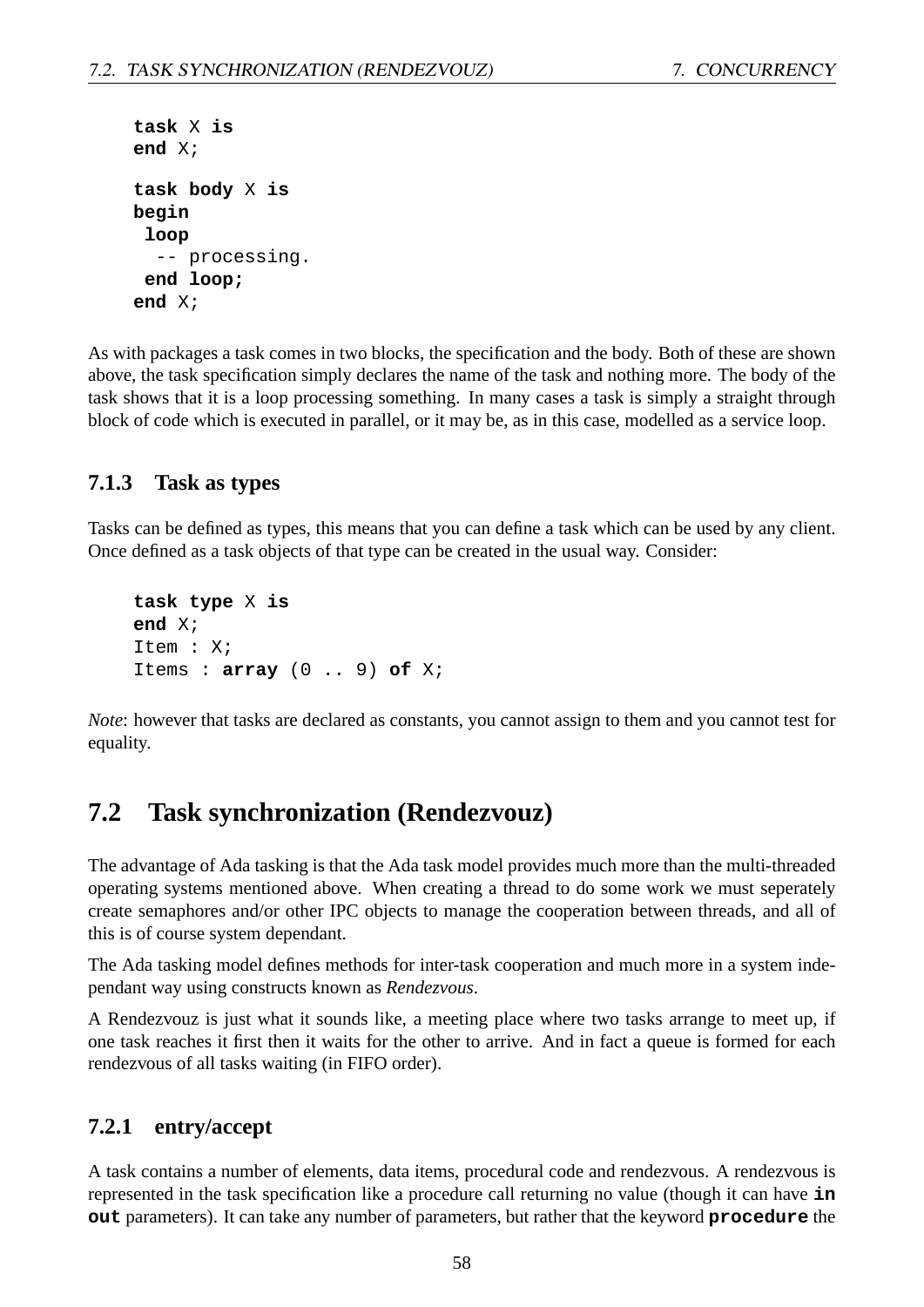keyword **entry** is used. In the task body however the keyword **accept** is used, and instead of the procedure syntax of **is begin** simply **do** is used. The reason for this is that rendezvous in a task are simply sections of the code in it, they are not seperate elements as procedures are.

Consider the example below, a system of some sort has a cache of elements, it requests an element from the cache, if it is not in the cache then the cache itself reads an element from the master set. If this process of reading from the master fills the cache then it must be reordered. When the process finishes with the item it calls PutBack which updates the cache and if required updates the master.

```
task type Cached_Items is
 entry Request(Item : out Item_Type);
 entry PutBack(Item : in Item_Type);
end Cached_Items;
task body Cached_Items is
 Log_File : Ada.Text_IO.File_Type;
begin
 -- open the log file.
 loop
  accept Request(Item : out Item_Type) do
   -- satisfy from cache or get new.
  end Request;
  -- if had to get new, then quickly
  -- check cache for overflow.
  accept PutBack(Item : in Item_Type) do
   -- replace item in cache.
  end PutBack;
  -- if item put back has changed
  -- then possibly update original.
 end loop;
end Cached_Items;
-- the client code begins here:
declare
 Cache : Cached Items;
 Item : Item_Type;
begin
 Cache.Request(Item);
 -- process.
 Cache.PutBack(Item);
end;
```
It is the sequence of processing which is important here, Firstly the client task (remember, even if the client is the main program it is still, logically, a task) creates the cache task which executes its body. The first thing the cache (owner task) does is some procedural code, its initialisation, in this case to open its log file. Next we have an **accept** statement, this is a rendezvous, and in this case the two parties are the owner task, when it reaches the keyword **accept** and the client task that calls Cache.Request(Item).

If the client task calls Request before the owner task has reached the **accept** then the client task will wait for the owner task. However we would not expect the owner task to take very long to open a log file, so it is more likely that it will reach the **accept** first and wait for a client task.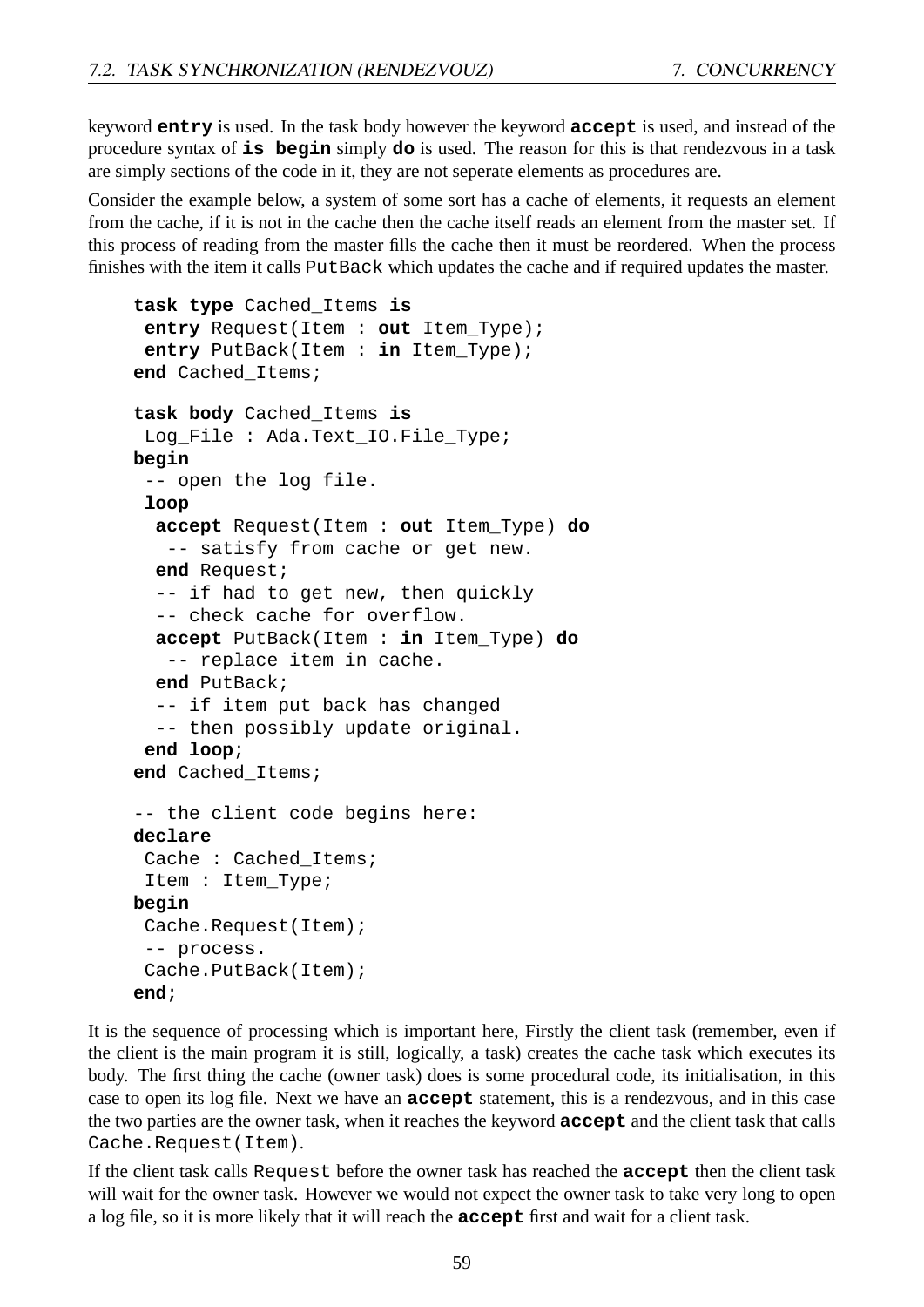When both client and owner tasks are at the rendezvous then the owner task executes the **accept** code while the client task waits. When the owner task reaches the end of the rendezvous both the owner and the client are set off again on their own way.

#### **7.2.2 select**

If we look closely at our example above you might notice that if the client task calls Request twice in a row then you have a deadly embrace, the owner task cannot get to Request before executing PutBack and the client task cannot execute PutBack until it has satisfied the second call to Request.

To get around this problem we use a **select** statement which allows the task to specify a number of entry points which are valid at any time.

```
task body Cached_Items is
 Log_File : Ada.Text_IO.File_Type;
begin
 -- open the log file.
 accept Request(Item : Item_Type) do
  -- satisfy from cache or get new.
 end Request;
 loop
  select
   accept PutBack(Item : Item_Type) do
    -- replace item in cache.
   end PutBack;
   -- if item put back has changed
   -- then possibly update original.
  or
   accept Request(Item : Item_Type) do
    -- satisfy from cache or get new.
   end Request;
   -- if had to get new, then quickly
   -- check cache for overflow.
  end select;
 end loop;
end Cached_Items;
```
We have done two major things, first we have added the **select** construct which says that during the loop a client may call either of the entry points. The second point is that we moved a copy of the entry point into the initialisation section of the task so that we must call Request before anything else. It is worth noting that we can have many entry points with the same name and they may be the same or may do something different but we only need one **entry** in the task specification.

In effect the addition of the **select** statement means that the owner task now waits on the **select** itself until one of the specified accepts are called.

*Note*: possibly more important is the fact that we have not changed the specification for the task at all yet!.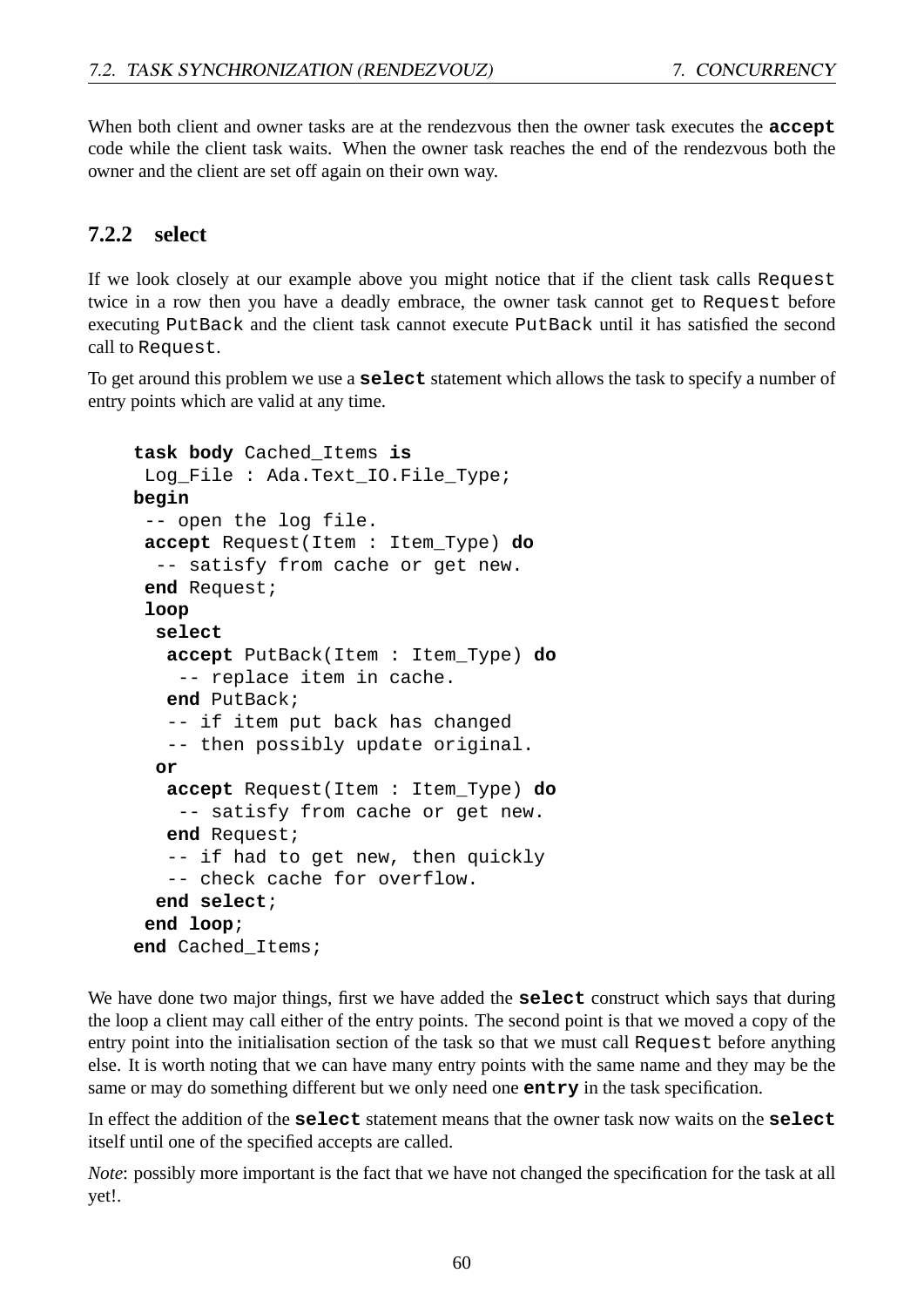#### **7.2.3 guarded entries**

Within a select statement it is possible to specify the conditions under which an **accept** may be valid, so:

```
task body Cached_Items is
 Log_File : Ada.Text_IO.File_Type;
Number_Requested : Integer := 0;
 Cache_Size : constant Integer := 50;
begin
 -- open the log file.
 accept Request(Item : Item_Type) do
  -- satisfy from cache or get new.
 end Request;
 loop
  select
   when Number_Requested > 0 =>
   accept PutBack(Item : Item_Type) do
     -- replace item in cache.
   end PutBack;
   -- if item put back has changed
   -- then possibly update original.
  or
   accept Request(Item : Item_Type) do
     -- satisfy from cache or get new.
   end Request;
   -- if had to get new, then quickly
   -- check cache for overflow.
  end select;
 end loop;
end Cached_Items;
```
This (possibly erroneous) example adds two internal values, one to keep track of the number of items in the cache, and the size of the cache. If no items have been read into the cache then you cannot logicaly put anything back.

#### **7.2.4 delays**

It is possible to put a **delay** statement into a task, this statement has two modes, delay for a given amount of time, or delay until a given time. So:

```
delay 5.0; -- delay for 5 seconds
delay Ada.Calendar.Clock; -- delay until it is ...
delay until A_Time; -- Ada-95 equivalent of above
```
The first line is simple, delay the task for a given number, or fraction of, seconds. This mode takes a parameter of type Duration specified in the package System. The next two both wait until a time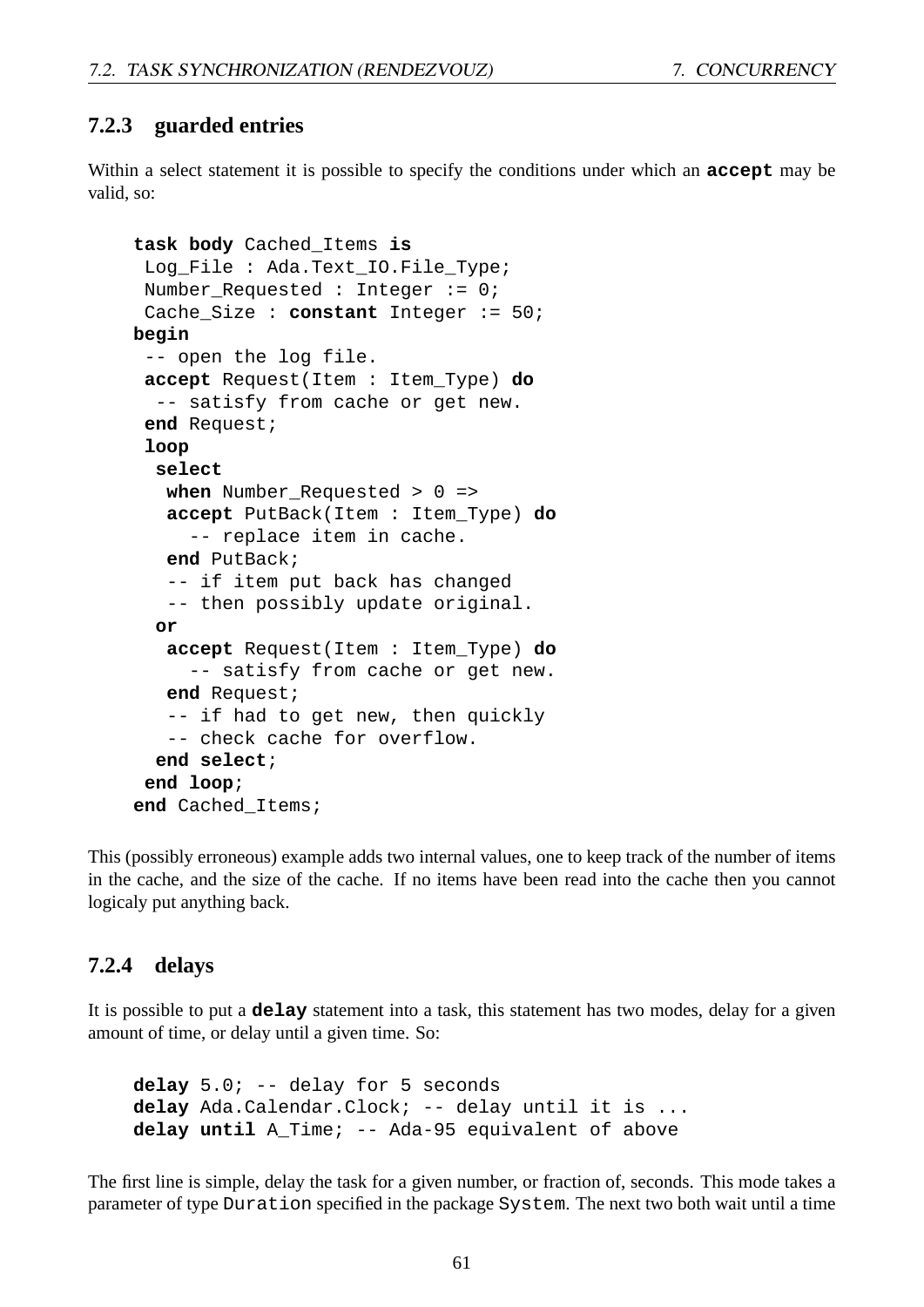is reached, the secodn line also takes a Duration, the third line takes a parameter of type Time from package Ada.Calendar.

It is more interesting to note the effect of one of these when used in a select statement. For example, if an **accept** is likely to take a long time you might use:

```
select
accept An_Entry do
 end An_Entry;
or
delay 5.0;
Put("An_Entry: timeout");
end select;
```
This runs the **delay** and the **accept** concurrently and if the **delay** completes before the accept then the **accept** is aborted and the task continues at the statement after the **delay**, in this case the error message.

It is possible to protect procedural code in the same way, so we might amend our example by:

```
task body Cached_Items is
 Log_File : Ada.Text_IO.File_Type;
Number Requested : Integer := 0;Cache_Size : constant Integer := 50;
begin
 -- open the log file.
 accept Request(Item : Item_Type) do
   -- satisfy from cache or get new.
 end Request;
 loop
  select
   when Number_Requested > 0 =>
   accept PutBack(Item : Item_Type) do
     -- replace item in cache.
   end PutBack;
   select
    -- if item put back has changed
    -- then possibly update original.
   or
    delay 2.0;
    -- abort the cache update code
   end select;
  or
   accept Request(Item : Item_Type) do
     -- satisfy from cache or get new.
   end Request;
   -- if had to get new, then quickly
   -- check cache for overflow.
  end select;
 end loop;
end Cached_Items;
```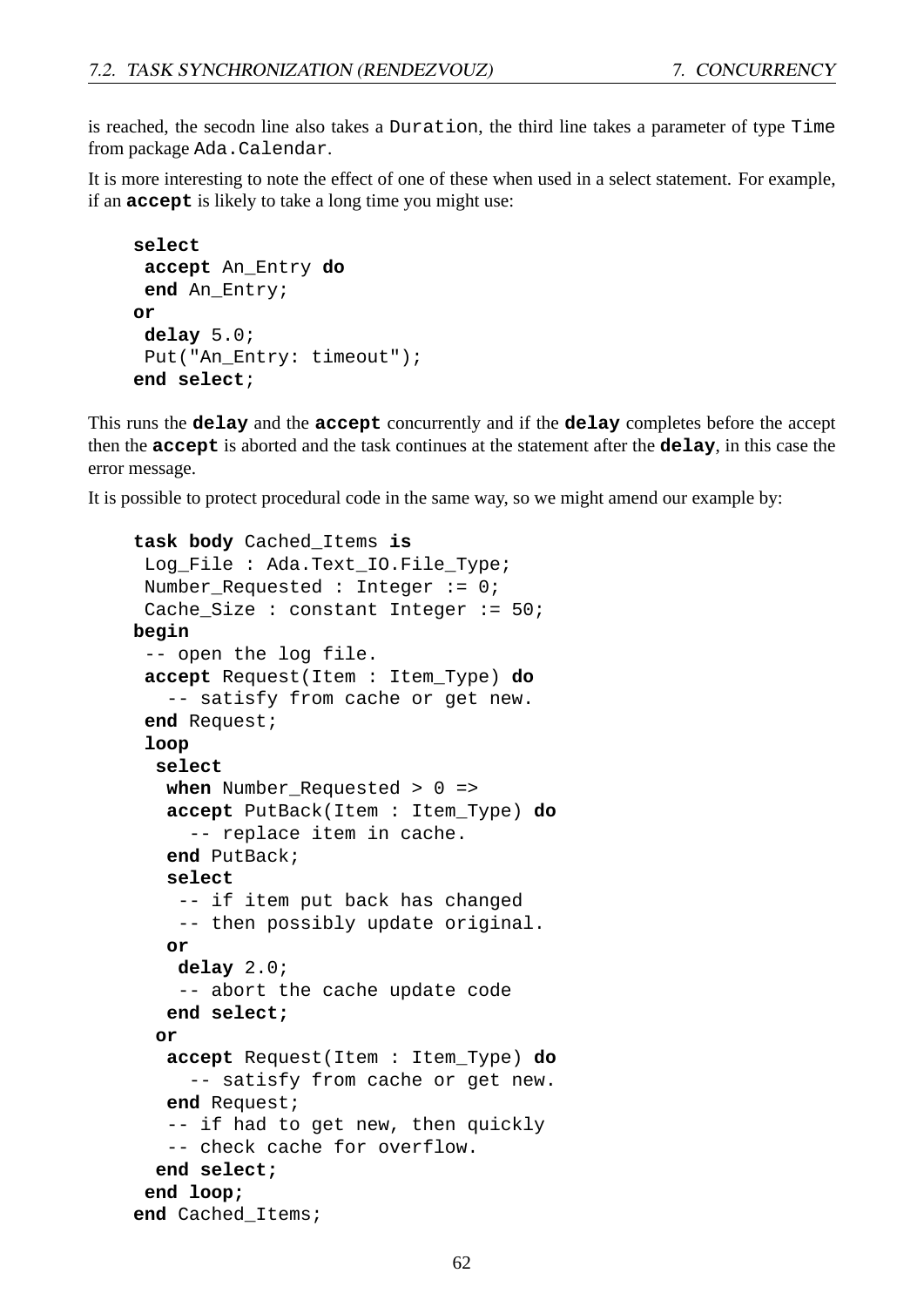#### **7.2.5 select else**

The **else** clause allows us to execute a non-blocking **select** statement, so we could code a polling task, such as:

```
select
 accept Do_Something do
end DO_Something;
else
 -- do something else.
end select;
```
So that if no one has called the entry points specified we continue rather than waiting for a client.

#### **7.2.6 termination**

The example we have been working on does not end, it simply loops forever. We can terminate a task by using the keyword **terminate** which executes a nice orderly cleanup of the task. (We can also kill a task in a more immediate way using the **abort** command, this is NOT recommended).

The **terminate** alternative is used for a task to specify that the run time environment can terminate the task if all its actions are complete and no clients are waiting.

```
loop
 select
  accept Do_Something do
  end Do_Something;
or
  terminate;
 end select;
end loop;
```
The **abort** command is used by a client to terminate a task, possibly if it is not behaving correctly. The command takes a task identifer as an argument, so using our example above we might say:

```
if Task_In_Error(Cache) then
  abort Cache;
end if;
```
The **then abort** clause is very similar to the **delay** example above, the code between **then abort** and **end select** is aborted if the **delay** clause finishes first.

```
select
delay 5.0;
 Put("An_Entry: timeout");
then abort
 accept An_Entry do
 end An_Entry;
end select;
```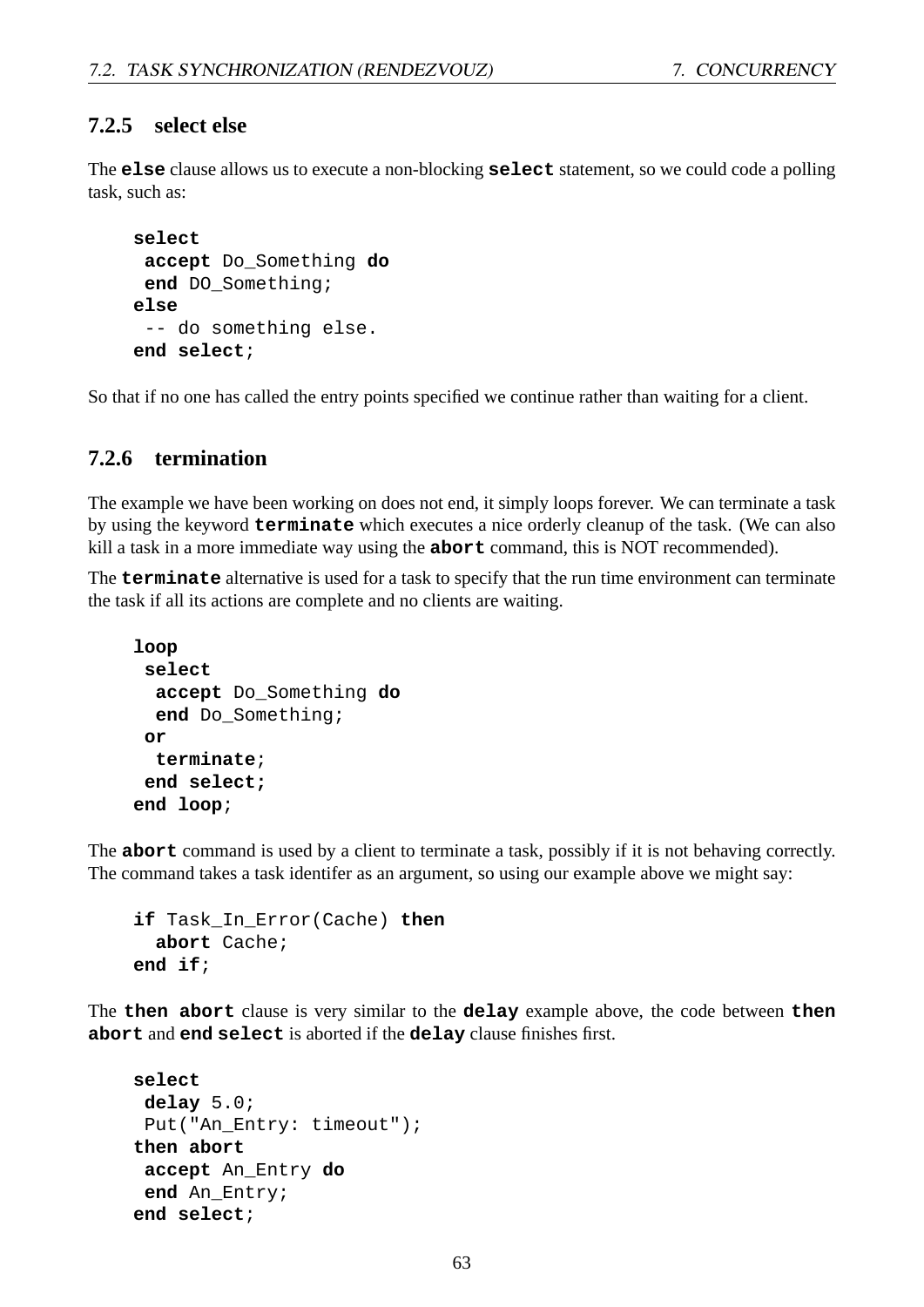#### **7.2.7 conditional entry calls**

In addition to direct calls to entry points clients may rendezvous with a task with three conditional forms of a select statement:

- Timed entry call
- Conditional entry call
- Asynchronous select

#### **7.3 Protected types**

Protected types are a new feature added to the Ada-95 language standard. These act like the monitor constructs found in other languages, which means that they monitor access to their internal data and ensure that no two tasks can access the object at the same time. In effect every entry point is mutually exclusive. Basically a protected type looks like:

```
protected type Cached_Items is
 function Request return Item_Type;
procedure PutBack(Item : in Item_Type);
private
 Log_File : Ada.Text_IO.File_Type;
Number_Requested : Integer := 0;
 Cache_Size : constant Integer := 50;
end Cached_Items;
protected body Cached_Items is
 function Request return Item_Type is
begin
   -- initialise, if required
   -- satisfy from cache or get new.
   -- if had to get new, then quickly
   -- check cache for overflow.
 end Request;
procedure PutBack(Item : in Item_Type) is
begin
   -- initialise, if required
   -- replace item in cache.
   -- if item put back has changed
   -- then possibly update original.
 end Request;
end Cached_Items;
```
This is an implementation of our cache from the task discussion above. Note now that the names Request and PutBack are now simply calls like any other. This does show some of the differences between tasks and protected types, for example the protected type above, because it is a passive object cannot completly initialise itself, so each procedure and/or function must check if it has been initialised. Also we must do all processing within the stated procedures.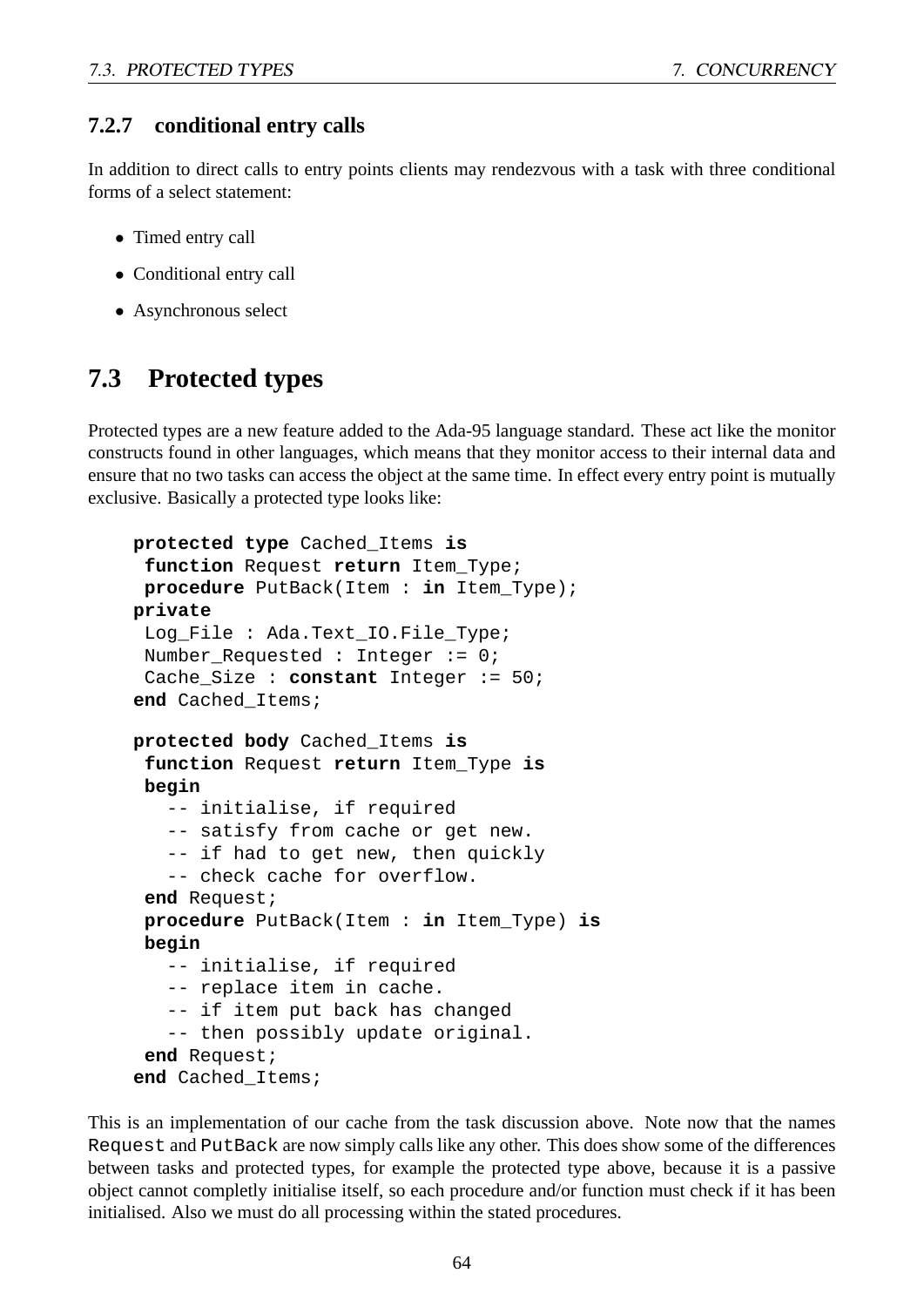## References

- [1] Ada Language Reference Manual http://www.adahome/rm95
- [2] Ada Rationale http://www.adahome.com/LRM/95/Rationale/rat95html/ rat95-contents.html
- [3] Ada Quality and Style: Guidelines for professional programmers
- [4] Programming in Ada (3rd Edition), J.G.P.Barnes, Addison Wesley.
- [5] Ada Programmers FAQ http://www.adahome.com/FAQ/programming.html# title.
- [6] Abstract Data Types Are Under Full Control with Ada9X (TRI-Ada '94) http://www. adahome.com/Resources/Papers.html
- [7] Working With Ada9X Classes (TRI-Ada '94) http://www.adahome.com/Resources/ Papers.html
- [8] Lovelace on-line tutorial http://www.adahome.com/Tutorials/Lovelace/ lovelace.htm.
- [9] Design and evolution of C++, Bjarne Stroustrup, Addison Wesley.
- [10] The annotated C++ reference manual, Margaret Ellis and Bjarne Stroustrup, Addison Wesley.

#### **Acknowledgements**

My thanks must go to the following people for help, pointers, proof-reading, suggestions and encouragement.

*S. Tucker Taft (Intermetrics), Magnus Kempe and Robb Nebbe (EPFL), Michael Bartz (University of Memphis), David Weller, Kevin Nash (Bournemouth University), Laurent Guerby, Jono Powell, Bill Wagner (Hazeltine).*

Once again, thank you.

For comments, additions, corrections, gripes, kudos, etc. e-mail to:

Simon Johnston (Team Ada) – skj@rb.icl.co.uk

ICL Retail Systems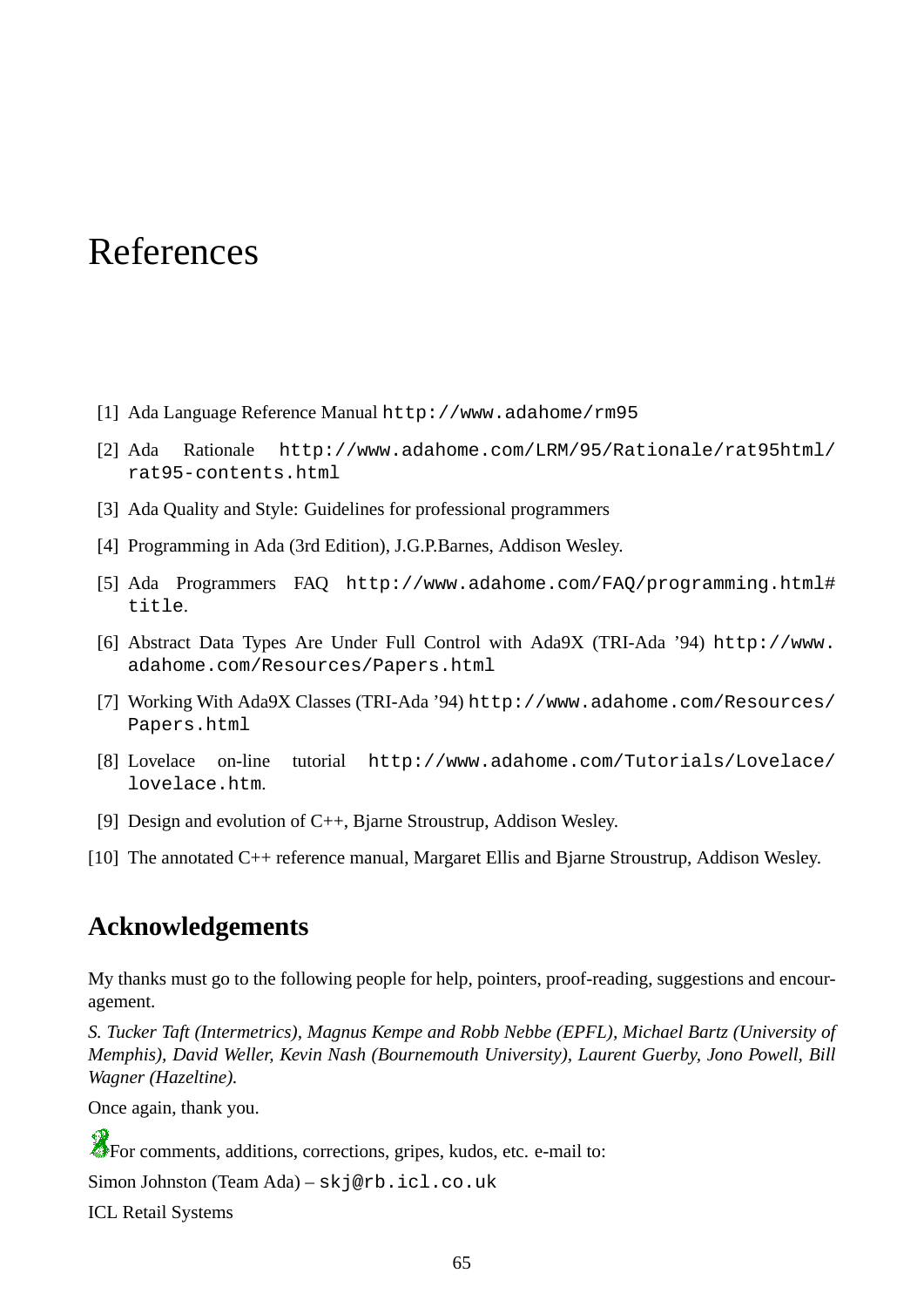## Index

accept, 58 access types, 16 Ada.Direct\_IO, package, 53 Ada.Sequential\_IO, package, 53 Ada.Text\_IO, package, 52 aggregates, 15 arrays, 13 attribute First, 13 Last, 13 Length, 13 Pos, 12 Pred, 12 Range, 13 Succ, 12 Val, 12 case statement (switch in C), 25 casting, 18 Character, 9 compound statement, 24 concurrency, 57 constant, 8 declare, *see* compound statement default parameters, 32 delay, 61 discriminats, 19 entry, task, 58 enumerations, 11 exception handling, 29 exceptions, 20 exit statement, 27 First, *see* attribute First Fixed, 11 Float, type, 10 for loop, 26 generic

package, 50 procedure, 49 types, 51 generics, 49 goto statement, 29 guarded entries, 61 hierarchical package, 40 if statement, 24 inheritance, 45 Integer, 9 Last, *see* attribute Last Length, *see* attribute Length modes, parameter passing modes, 32 Object Oriented Programming, 43 overloading, 31 package, 37 pointers, *see* access types Pos, *see* attribute Pos Pred, *see* attribute Pred predefined exceptions, 34 protected type, 64 Range, *see* attribute Range records, 15 renaming, 41 rendezvouz, 58 representation of types, 20 return statement, 28 safety, 33 select, 60 else, 63 slicing, arrays, 15 streams, 55 String, type, 10 subprograms (procedures and functions), 30